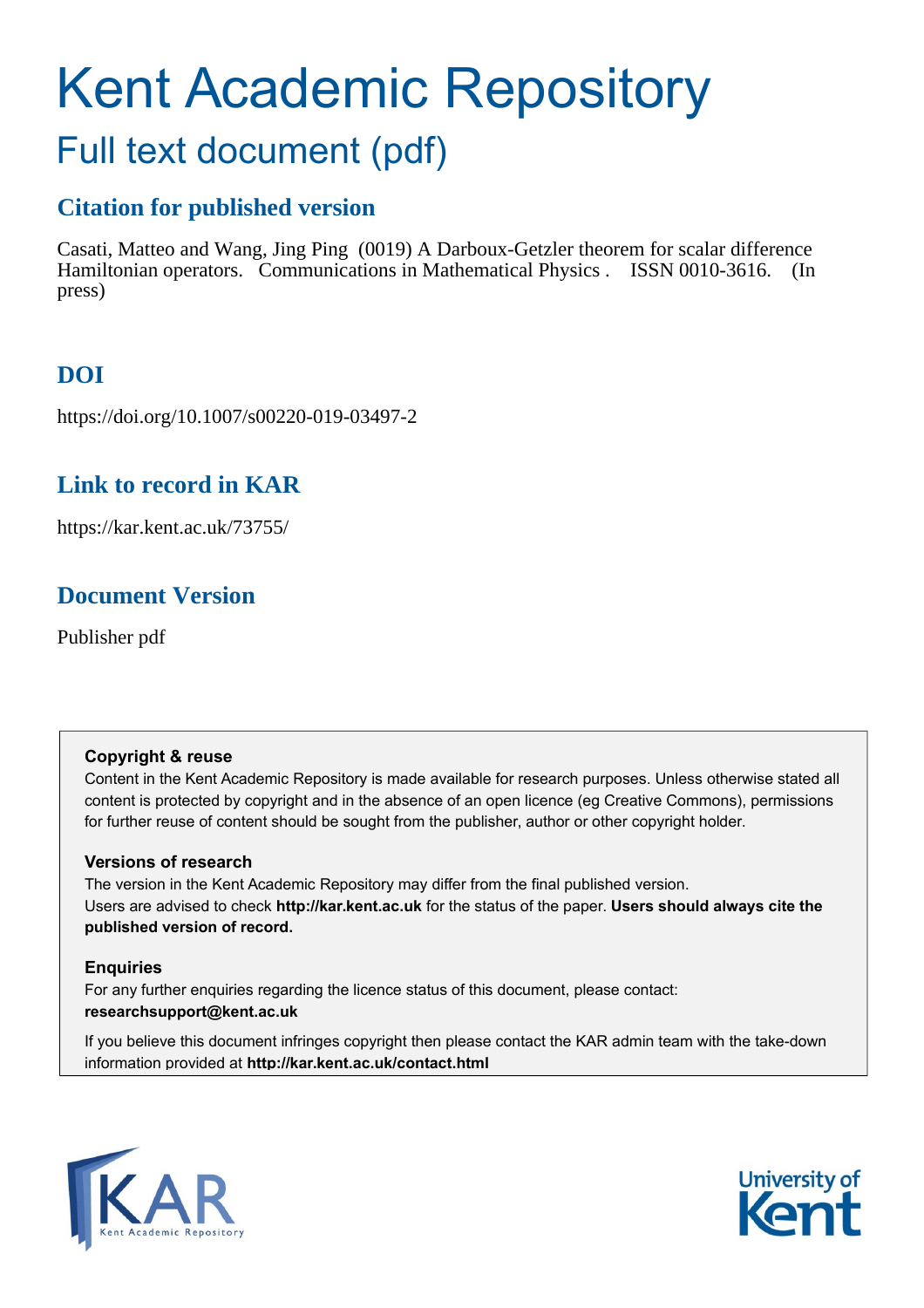



## **A Darboux–Getzler Theorem for Scalar Difference Hamiltonian Operators**

#### **Matteo Casatio[,](http://orcid.org/0000-0002-2207-4807) Jing Ping Wang**

School of Mathematics, Statistics and Actuarial Science, University of Kent, Sibson Building, Parkwood Road, Canterbury CT2 7FS, UK. E-mail: M.Casati@kent.ac.uk

Received: 30 October 2018 / Accepted: 3 May 2019 © The Author(s) 2019

**Abstract:** In this paper we extend the notion of Poisson–Lichnerowicz cohomology, an object encapsulating the building blocks for the theory of deformations of Hamiltonian operators, to the difference case. A local scalar difference Hamiltonian operator is a polynomial in the shift operator and its inverse, with coefficients in the algebra of difference functions, endowing the space of local functionals with the structure of a Lie algebra. Its Poisson–Lichnerowicz cohomology carries information about the center, the symmetries and the admissible deformations of such an algebra. The analogue notion for the differential case has been widely investigated: the first and most important result is the triviality of all but the lowest cohomology for first order Hamiltonian differential operators, due to Getzler. We study the Poisson–Lichnerowicz cohomology for the operator  $K_0 = S - S^{-1}$ , which is the normal form for (−1, 1) order scalar difference Hamiltonian operators; we obtain the same result as Getzler did, namely  $H^p(K_0) = 0$  $\forall p > 1$ , and explicitly compute  $H^0(K_0)$  and  $H^1(K_0)$ . We then apply our main result to the classification of lower order scalar Hamiltonian operators recently obtained by De Sole, Kac, Valeri, and Wakimoto.

#### **Contents**

| 2. Functional Variational Calculus and Deformations in the Difference Case. |
|-----------------------------------------------------------------------------|
| 3. Poisson Cohomology for a Scalar Hamiltonian Operator                     |
| 4. Applications: Compatible Low Order Scalar Hamiltonian Operators          |
| 5. The Poisson Cohomology for Stretched Hamiltonian Operators               |
|                                                                             |
| A. Multiplicative Poisson Vertex Algebras and Hamiltonian Structures        |
|                                                                             |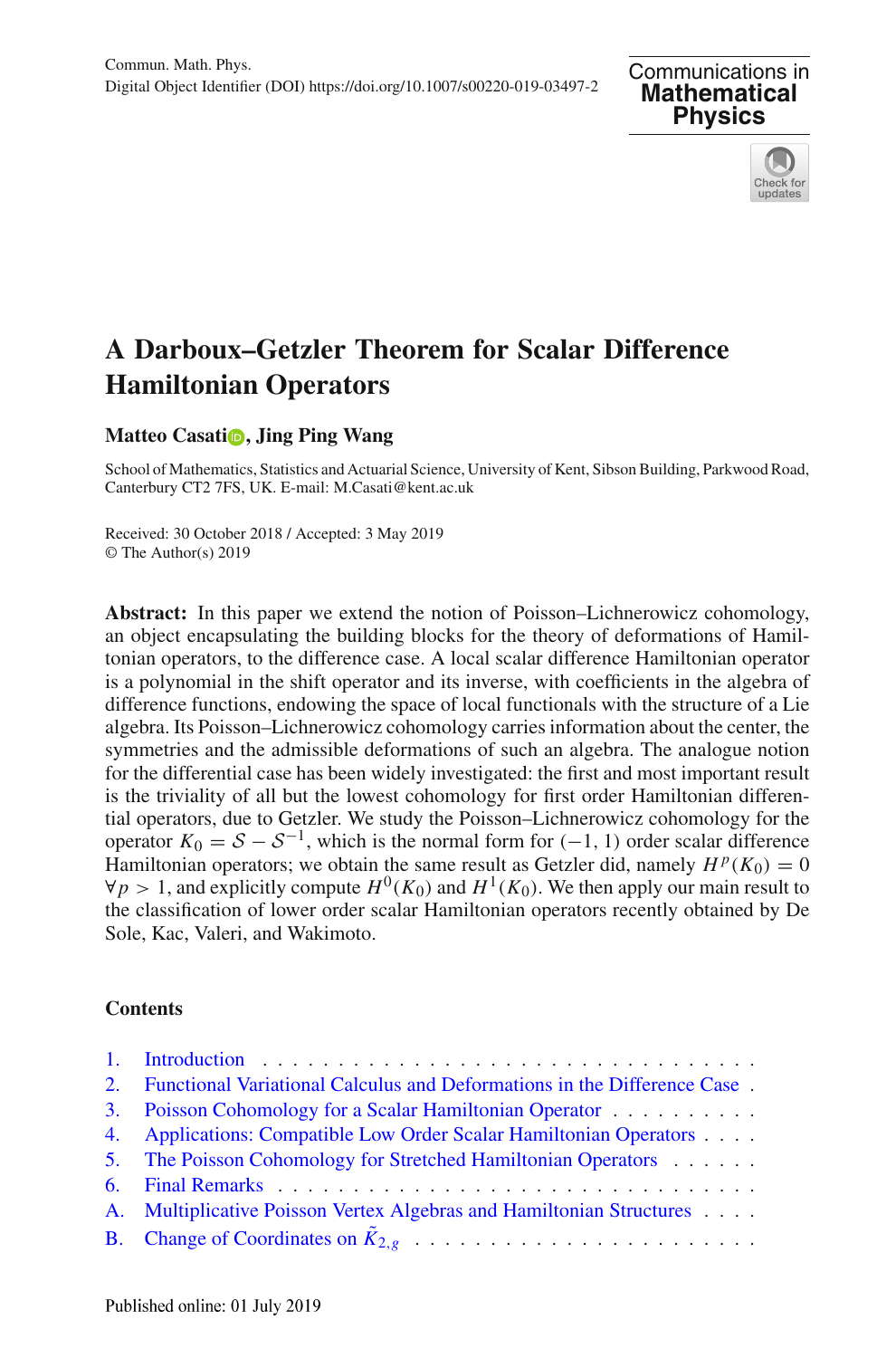#### **1. Introduction**

Hamiltonian systems, both finite and infinite dimensional, are defined by two classes of objects: Poisson brackets, describing their underlying geometric structures, and Hamiltonian functions (or functionals), providing their dynamical content.

In the context of partial differential equations and of differential–difference equations, namely in the infinite dimensional settings, the notion of Poisson bracket is equivalently given in terms of so-called Hamiltonian operators.

Let us consider the class of evolutionary equation for a set of functions  $u^i(x, t)$ ,  $i \in \{1, \ldots, \ell\}$ , of two (sets of) variables. Here *t* is the time, or the parameter of the flow the equations define, and  $x$  is the so-called *independent* (or space) variable. We call  $\ell$ the number of *components* of the system.

An evolutionary system of differential equations

$$
\partial_t u^i = F^i(u, \partial u, \partial^2 u, \ldots) \tag{1.1}
$$

is said to be Hamiltonian for a (Hamiltonian) functional *H* if it can be written in terms of Poisson brackets {·, ·} as

$$
\partial_t u^i = \{u^i, H\} \tag{1.2}
$$

or, *equivalently*, in terms of the Hamiltonian structure *K* as

$$
\partial_t u^i = K \delta H. \tag{1.3}
$$

Here  $\partial$  in (1.1) is the partial derivation with respect to the space variables (that can be either one or several) acting on the dependent variables  $u^j$ , and  $\delta H$  is the variational derivative. The operator *K* can be a differential or pseudo-differential operator, depending on the system under investigation. The Poisson bracket in  $(1.2)$  is defined by the Hamiltonian structure as  $\{F, G\} = \int \delta F K \delta G$ .

The prototypical example is KdV equation

$$
\partial_t u = 6uu_x + u_{xxx}.
$$

It is Hamiltonian with respect to the operator  $K = \partial_x$  and the local functional

$$
H = \int \left( u^3 - \frac{u_x^2}{2} \right).
$$

The study of Hamiltonian operators is particularly important in the theory of integrable systems and in deformation quantisation. It is well known, for instance, that Magri [17] introduced the concept of compatible pair of Poisson brackets (Hamiltonian structure) and related it to the complete integrability of systems of partial differential equations.

The notion of *Poisson* (or Poisson–Lichnerowicz) *cohomology* carries a lot of information about the properties of a Poisson bracket, or equivalently—in the infinite dimensional setting—of a Hamiltonian structure. On finite dimensional manifolds, Poisson brackets are identified with Poisson bivectors [15]. Such bivectors can be used to define a differential on the complex of multivectors, whose cohomology is the Poisson cohomology. It provides information about the center of the Poisson algebra (the Casimir functions), its symmetries, and the compatible bivectors that can be defined on the same manifold.

Hamiltonian structures as the ones we have introduced can be interpreted as Poisson bivectors defined on some infinite dimensional manifold; this analogy is suggested by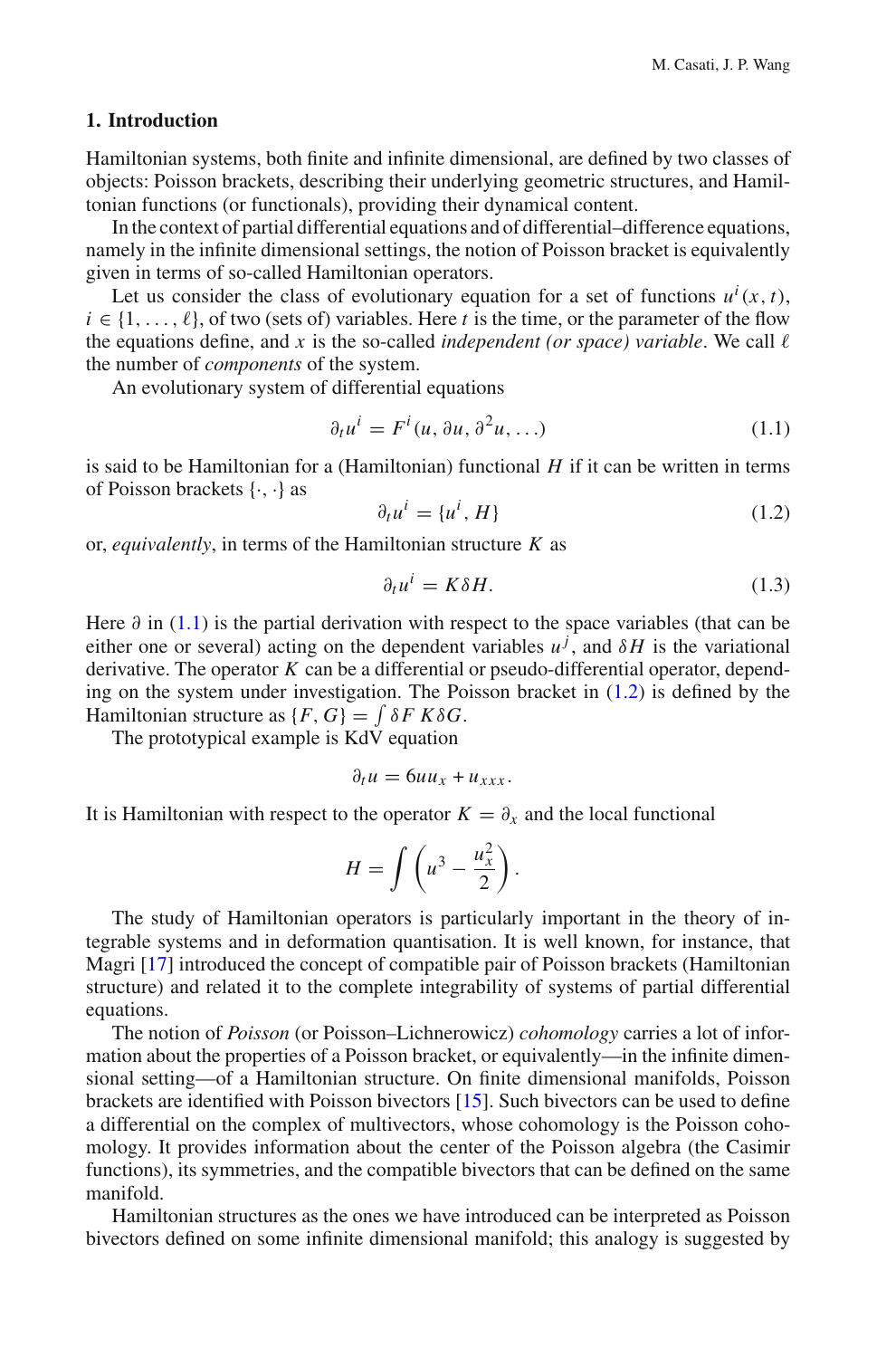the fact that they define Poisson brackets with similar properties to the ones used for finite-dimensional systems; we then similarly define the complex of multivector fields and the Poisson cohomology.

For Poisson bivectors defined by differential operators, as the one we use for KdV equation, the main result has been proved by Getzler [12].

He considers Hamiltonian operators of first order, for systems with one space variable; Dubrovin and Novikov have proved long ago [10] that there always exist a system of coordinates for which such operators have the constant form

$$
K = K^{ij} \partial_x, \qquad K^{ij} = K^{ji}
$$

for *i*,  $j = 1, ..., \ell$ . Getzler's theorem states that  $H^p(K) = 0$  for  $p \ge 1$ ; in particular, the vanishing of the second and third cohomology group allows a complete classification of higher order compatible Hamiltonian operators, since they are all equal to *K* after a generalised change of coordinates called a Miura transformation.

It is, for instance, well known that the second Hamiltonian structure for KdV equation

$$
K_2 = 4u\partial_x + 2u_x + \partial_x^3
$$

can be obtained by the first one  $K = \partial_x$  after the Miura transformation

$$
u \mapsto v = u^2 + i u_x.
$$

The scalar differential case depending on several independent variables has been addressed in  $[2,3]$ : in this case the Poisson cohomology is infinite-dimensional, however its highly non-trivial third group imposes enough constraints to classify all the compatible Hamiltonian operators up to an arbitrary order.

A natural extension from the continuous to the discrete setting is to study differential– difference systems. The basic example is the Volterra chain equation [19]; we have a function  $u(n, t)$  of a lattice variable  $n \in \mathbb{Z}$  and of the time *t*, solution of the equation

$$
\partial_t u(n, t) = u(n, t) (u(n + 1, t) - u(n - 1, t)).
$$

By denoting  $u(n, t) := u_0 = u$ ,  $u(n + m, t) := u_m$  and introducing the shift operator  $S_f(u, u_1, \ldots, u_n) = f(u_1, u_2, \ldots, u_{n+1})$  we can write the Volterra equation as

$$
\partial_t u = u(u_1 - u_{-1}).
$$

This equation can be cast in Hamiltonian form defining the Hamiltonian *difference* operator

$$
K = uu_1S - uu_{-1}S^{-1}
$$

and the functional  $H = \int u$ , so that  $\delta H = 1$ .

The foundations of calculus for difference operators have been developed by Kupershmidt [13], and can be read alongside the better-known formal calculus of variations introduced by Gel'fand and Dikii [11] for systems of PDEs. The notion of Poisson bivector is defined within this framework; however, we can define a tailored version of the  $\theta$  formalism (on the lines of what Getzler did for the differential case) which allows to deal in a more efficient way with the complex of multivector fields. Moreover, De Sole et al. have recently introduced the notion of multiplicative Poisson vertex algebras [7] which is yet another equivalent formulation and which can be effectively used for explicit computations.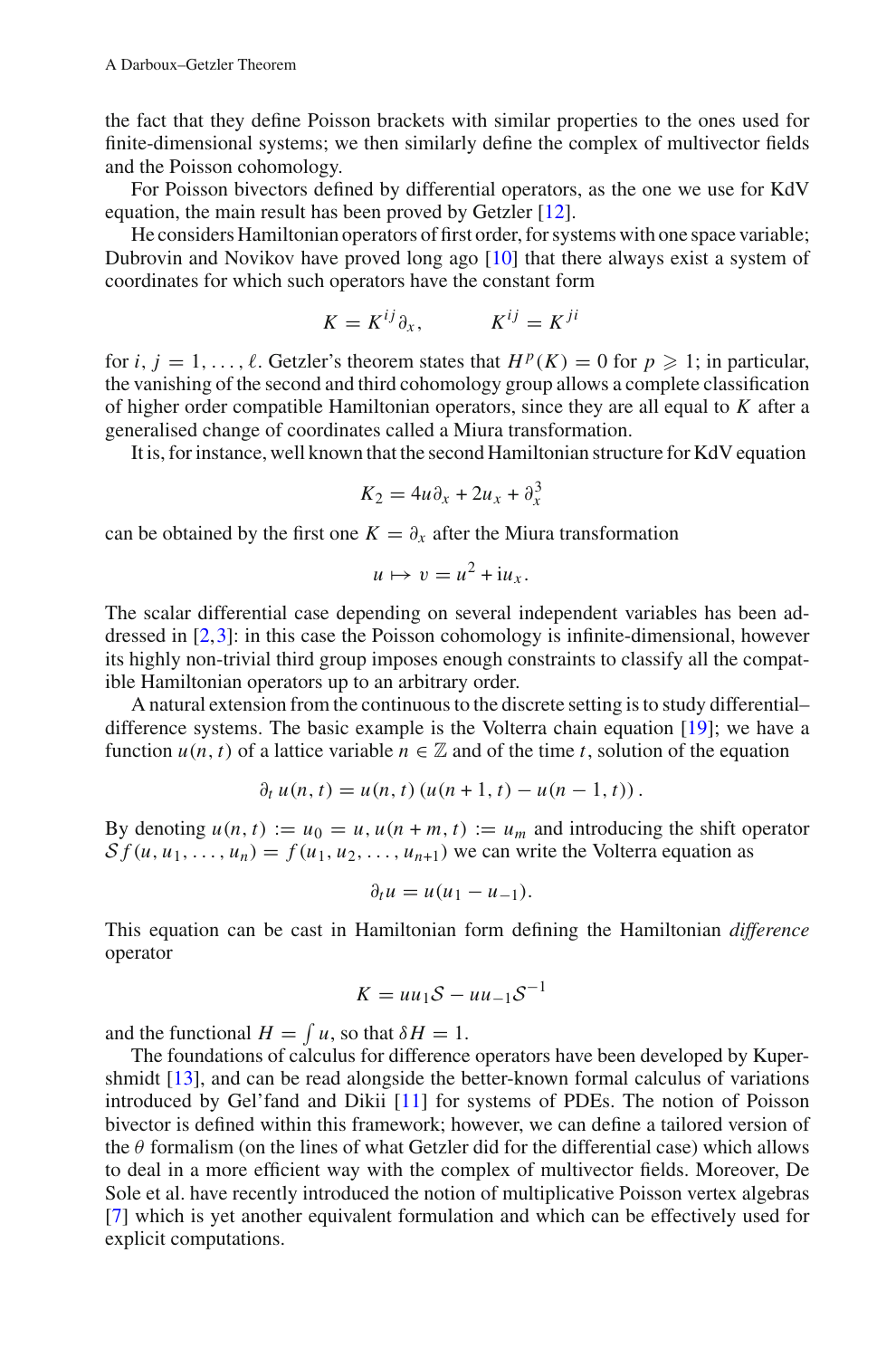The main purpose of this paper is the extension to the difference case of the notion of Poisson cohomology of a Hamiltonian structure. In this context, Hamiltonian structures are given by difference operators (we call them, in analogy with the differential case, *local* operators), or ratios of difference operators [5]. Our principal result is the computation of the Poisson cohomology for a scalar, order  $(-1, 1)$  difference Hamiltonian operator. We obtain, although in a very different context and with more modern techniques, an analogue of Getzler's result.

**Theorem 1.** *Let us consider the scalar difference Hamiltonian operator*  $K_0 = S - S^{-1}$ . *Its Poisson cohomology is*

$$
H^p(K_0) = 0 \qquad \forall p > 1.
$$

*Moreover,*

$$
H^{0}(K_{0}) = \left\{ \int \alpha + \int \beta u \mid (\alpha, \beta) \in \mathbb{C}^{2} \right\}
$$
 (1.4)

$$
H^{1}(K_{0}) = \left\{ \int \gamma \frac{\delta}{\delta u} \mid \gamma \in \mathbb{C} \right\}.
$$
 (1.5)

The 0-th cohomology group identifies the Casimir functionals of the Poisson bracket defined by  $K_0$ . The first cohomology is given by the evolutionary vector fields which are symmetries of the Hamiltonian structure  $K_0$  but are not obtained as Hamiltonian flows. For the classification of compatible Hamiltonian structures, the important part of this result is the vanishing of the second and third cohomology: as we will discuss in Sect. 4, this replicates Getzler's result that any Hamiltonian structure compatible with  $K_0$  is given by a Miura-type transformation of  $K_0$  itself.

The paper is organized as follows: in Sect. 2 we recall the formal calculus of variations for algebras of difference functions, introduced by Kupershmidt, and we define a "difference" θ formalism to describe the space of multivector fields, the Poisson bivector and its associated cohomology. In Sect. 2.5 we specialise to the case of a single dependent variable and of a first order Hamiltonian structure: we compute its normal form and we prove our main Theorem. In Sect. 4 we demonstrate a few applications of the main theorem to the classification of local Hamiltonian difference operators, observing that many of the ones described by De Sole et al. [7] can be reduced to the constant  $(-1, 1)$  order form by a suitable change of coordinates. As a byproduct, we observe that all the compatible pairs of Hamiltonian operators listed in the classification produce the Volterra chain hierarchy. In Sect. 5 we generalise some of the results obtained for the Poisson cohomology to higher order constant Hamiltonian operators, obtaining an upper bound for the dimension of the cohomology groups. The triviality result for the compatible deformations of the operators does not extend to higher order operators.

#### **2. Functional Variational Calculus and Deformations in the Difference Case**

In this section we revise the formal calculus of variations in the difference–differential setting as originally laid out by Kupershmidt [13], according to the more modern exposition of [6]. Moreover, we extend the so-called  $\theta$  *formalism* to the (difference) local multivector fields. The  $\theta$  formalism for differential multivector fields was introduced by Getzler [12]. It is based on the observation that the algebra of multivector fields with its Schouten–Nijenhuis bracket can be defined in terms of an odd symplectic supermanifold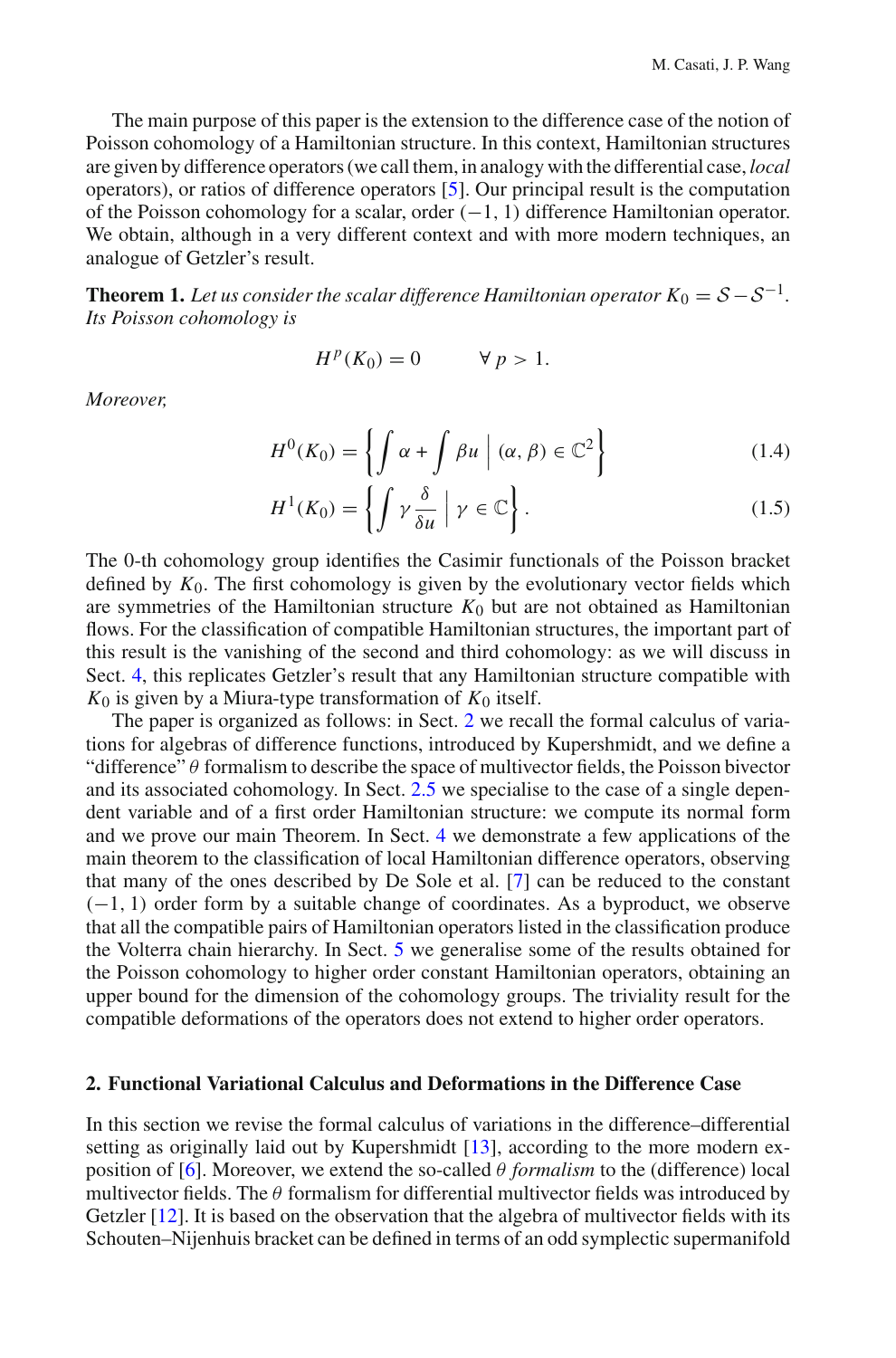[14] and on Soloviev's definition of the Schouten bracket for a field theory [18]. It proved itself extremely useful to compute the Poisson cohomology for operators of differential type [2–4].

We introduce the basic notions of local multivectors, Schouten–Nijenhuis brackets, and  $\theta$  formalism in the general  $\ell \in \mathbb{N}$  component case, which is the original Kupershmidt's setting. We will later specialise to the scalar (namely,  $\ell = 1$ ) case.

2.1. Algebra of difference functions. Let  $(\mathcal{P}_{\ell}, \mathcal{S})$  the algebra of polynomials over the field  $\mathbb C$  in the variables  $u_n^i$ ,  $i \in \{1, ..., \ell\}$ ,  $n \in \mathbb Z$ , endowed with an automorphism *S*, defined by  $\mathcal{S}u_n^i = \mathcal{S}u_{n+1}^i \forall n$ . We often write, following the traditional notation,  $u^i := u_0^i$ . It satisfies the following relation

$$
S\frac{\partial}{\partial u_n^i} = \frac{\partial}{\partial u_{n+1}^i} S, \quad i \in \{1, \dots, \ell\}, n \in \mathbb{Z}.
$$
 (2.1)

**Definition 1** ([7]). An *algebra of difference functions* is a commutative associative unital algebra *A* containing  $\mathcal{P}_{\ell}$ , endowed with commuting derivations  $\frac{\partial}{\partial u_n^i}$  as well as an automorphism *S*, extending the ones in  $\mathcal{P}_{\ell}$ , such that the following two properties hold:

- 1.  $\frac{\partial f}{\partial u_n^i}$  = 0 for all *f* ∈ *A* and all but finitely many pairs  $(i, n)$ ;
- 2. Property (2.1) holds.

Moreover, we denote  $C = \{f \in \mathcal{A} | S f = f\}$  the subalgebra of constants and  $\bar{\mathcal{C}} = \{ f \in \mathcal{A} \mid \frac{\partial f}{\partial u_n^i} = 0 \; \forall (i, n) \}$  the subalgebra of quasi-constants. Note that a nonconstant quasi-constant is an element of *A* with only an explicit dependence (not through the variables  $u_n^i$ ) on the lattice variable *n*.

For the *scalar* difference functions we will focus on in this article, we will consider  $\ell = 1$  and  $\overline{C} = C = \mathbb{C}$ .

The elements of the quotient

$$
\mathcal{F} = \frac{\mathcal{A}}{(\mathcal{S} - 1)\mathcal{A}}\tag{2.2}
$$

are called local functionals. We denote the projection map from  $A$  to  $F$  as a formal integral, which associates to  $f \in A$  the element  $F := \int f$  in  $\mathcal{F}$ . In particular, we have  $\int S f = \int f$ ; we will sometime denote the equivalence relation as  $S f \sim f$ .

In the formal calculus of variations for difference functions and functionals, *S* replaces  $\partial_x$  in the usual variational calculus; the main difference is that *S* is an automorphism while  $\partial_x$  is a derivation of  $\mathcal{A}$ .

The variational derivative of a local functional  $F = \int f$  is defined as

$$
\frac{\delta F}{\delta u^i} = \delta_{u^i} F := \sum_{n \in \mathbb{Z}} S^{-n} \frac{\partial f}{\partial u_n^i}.
$$
 (2.3)

From the property (1) in the definition of the algebra of difference functions, this sum is always finite.

**Proposition 1.** *For any*  $f \in \mathcal{A}$ ,

$$
\frac{\delta}{\delta u^i} (\mathcal{S} - 1) f = 0. \tag{2.4}
$$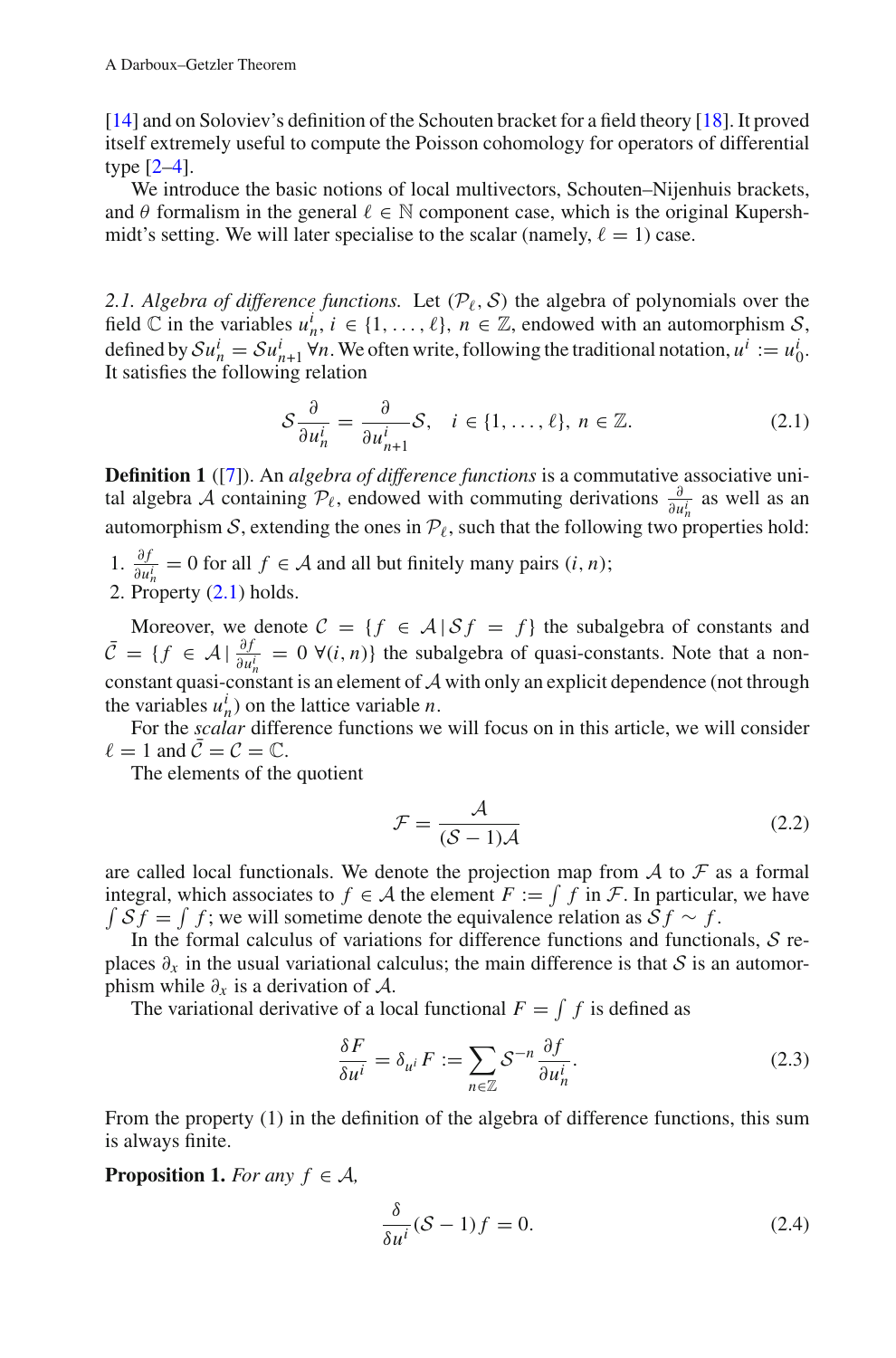*Proof.* This proposition is a special case of the deeper theorem Ker  $\delta = \bar{C} + (S - 1)A$ (see  $[7,13]$ , to which we refer for the complete proof). For our purposes, the proposition follows from the simple computation involving relation (2.1)

$$
\frac{\delta}{\delta u^{i}}(S-1)f = \sum_{n \in \mathbb{Z}} S^{-n} \frac{\partial}{\partial u_{n}^{i}} Sf - \sum_{n \in \mathbb{Z}} S^{-n} \frac{\partial f}{\partial u_{n}^{i}}
$$
  

$$
= \sum_{n \in \mathbb{Z}} S^{-n+1} \frac{\partial f}{\partial u_{n-1}^{i}} - \sum_{n \in \mathbb{Z}} S^{-n} \frac{\partial f}{\partial u_{n}^{i}}
$$
  

$$
= \sum_{n' \in \mathbb{Z}} S^{-n'} \frac{\partial f}{\partial u_{n'}^{i}} - \sum_{n \in \mathbb{Z}} S^{-n} \frac{\partial f}{\partial u_{n}^{i}} = 0.
$$

From this proposition in particular it follows that the variational derivative of *F* does not depend on the choice of the density *f* .

2.2. Local multivectors. A local p-vector *B* is a linear *p*-alternating map from  $F$  to itself of the form

$$
B(I_1, \ldots, I_p) = \int B_{n_1, \ldots, n_p}^{i_1, \ldots, i_p} \mathcal{S}^{n_1} \left( \frac{\delta I_1}{\delta u^{i_1}} \right) \cdots \mathcal{S}^{n_p} \left( \frac{\delta I_p}{\delta u^{i_p}} \right) \tag{2.6}
$$

where  $B_{n_1,...,n_p}^{i_1,...,i_p} \in A$ , for arbitrary  $I_1,..., I_p \in \mathcal{F}$ . We denote the space of local *p*vectors by  $\Lambda^{p} \subset$  Alt $(\mathcal{F}^p, \mathcal{F})$ .

We now look at examples of multivectors for low p. A 0-vector is a local functional. A local 1-vector is a linear map

$$
\hat{X}(F) = \int X^i \frac{\delta F}{\delta u^i},
$$

for  $X^i \in \mathcal{A}$ ,  $i = 1, \ldots, \ell$ . Indeed, from the following "integration by parts" rule

$$
\int \left(\mathcal{S}^n f\right) \left(\mathcal{S}^m g\right) = \int f \mathcal{S}^{m-n} g \tag{2.7}
$$

it follows that

$$
\int B_n^i S^n \frac{\delta F}{\delta u^i} = \int \left( S^{-n} B_n^i \right) \frac{\delta F}{\delta u^i} := \int X^i \frac{\delta F}{\delta u^i}.
$$
 (2.8)

A difference *evolutionary* vector field is a derivation of the algebra *A* that commutes with *S* and is trivial on  $\overline{C}$ . An evolutionary vector field of characteristic  $\{X^i\}_{i=1}^{\ell}, X^i \in \mathcal{A}$ , is of the form

$$
\bar{X}(f) = \sum_{i=1}^{\ell} \sum_{n \in \mathbb{Z}} S^n \left( X^i \right) \frac{\partial f}{\partial u_n^i}.
$$
\n(2.9)

There is a one-to-one correspondance between evolutionary vector fields and local 1 vectors. Any local 1-vector defines an evolutionary vector field of characteristic *X* as in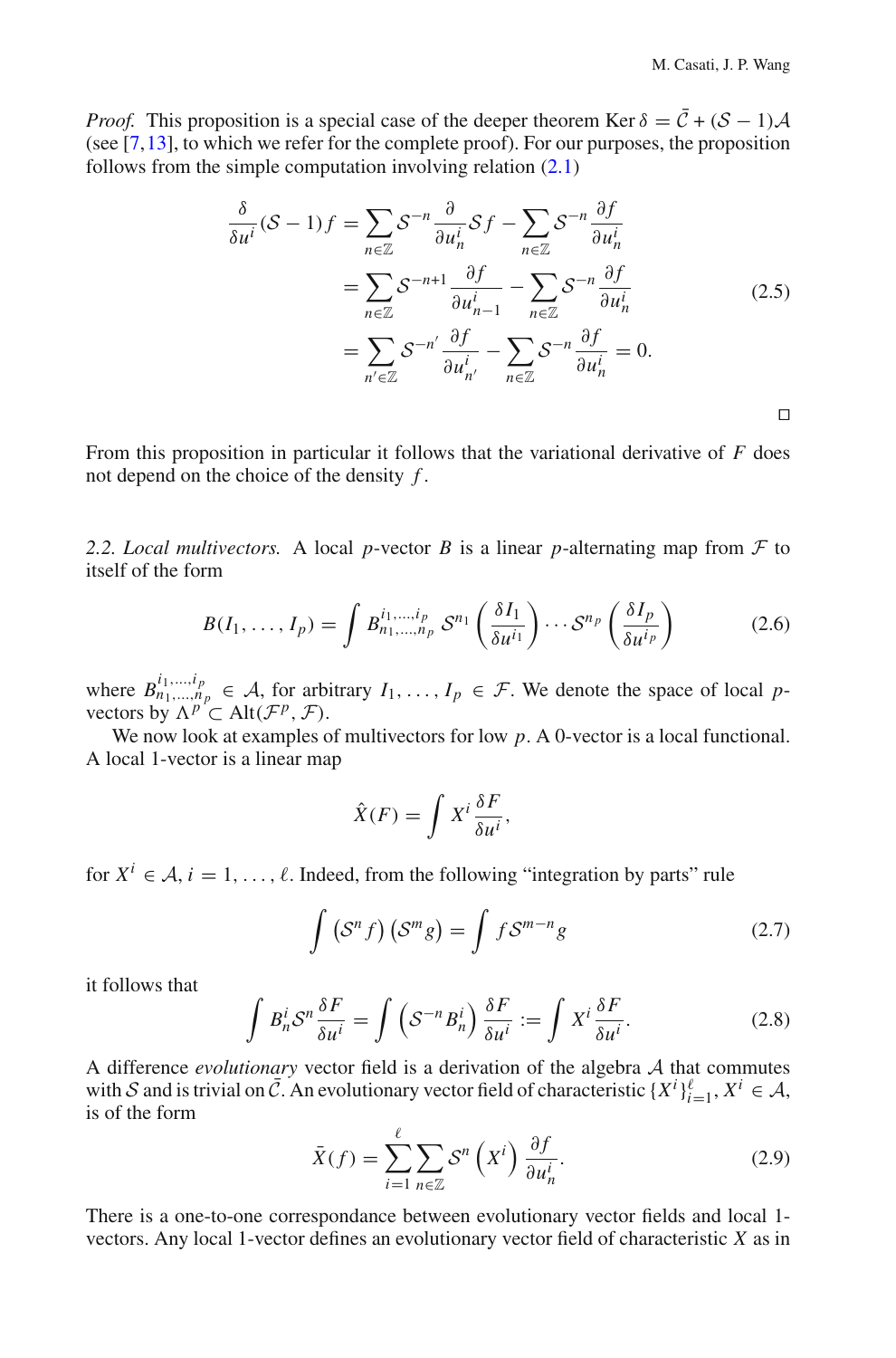(2.8). Conversely, for an evolutionary vector field  $\bar{X}$  we have  $\bar{X}(S f) = S(\bar{X}(f))$ . From this it follows that the map

$$
\hat{X}\left(\int f\right) := \int \bar{X}(f),
$$

associating a local 1-vector  $\hat{X}$  to any evolutionary vector field  $\bar{X}$  is well defined on local functionals, since

$$
\int \bar{X}(f + (\mathcal{S} - 1)g) = \int (\bar{X}(f) + (\mathcal{S} - 1)\bar{X}(g)) = \int \bar{X}(f).
$$

Local 2-vector field can be identified with skewsymmetric operators, or brackets.

**Definition 2.** <sup>A</sup> *local (scalar) difference operator K* is an element of *<sup>A</sup>*[*S*, *<sup>S</sup>*−1], namely a finite sum of the form

$$
K = \sum_{n=M}^{N} a^{(n)} \mathcal{S}^n,
$$

with  $a^{(n)} \in A$ ,  $M \leq N \in \mathbb{Z}$ . We call the pair  $(M, N)$  the *order* of the operator.

Let us consider a difference-operator valued matrix  $K \in Mat_{\ell}(\mathcal{A}[\mathcal{S}, \mathcal{S}^{-1}])$ . It defines a bilinear operation, or a *bracket*, among local functional *F*, *G* by

$$
\{F, G\} := \int \sum_{i,j=1}^{\ell} \frac{\delta F}{\delta u^i} K^{ij} \frac{\delta G}{\delta u^j}.
$$
 (2.10)

We say that the bracket is skewsymmetric if  ${F, G} = -{G, F}$ . Moreover, with a slight abuse of terminology we say that an operator is skewsymmetric if the bracket defined as in  $(2.10)$  is skewsymmetric. Scalar local difference operator with this property (such as a Hamiltonian one) must be of order  $(-N, N)$  for some  $N > 0$ .

We identify a skewsymmetric bracket with a local 2-vector field by direct comparison with the definition in equation  $(2.6)$ .

Indeed, let *K* be a matrix of difference operators  $K^{ij} = K_{(n)}^{ij} S^n$  for *i*,  $j = 1, ..., \ell$ and  $n \in \mathbb{Z}$ . Then the bracket {*F*, *G*} defined in (2.10) corresponds to the bivector

$$
B(F, G) = \int \sum_{i,j=1}^{\ell} \sum_{m,n \in \mathbb{Z}} B_{m,n}^{ij} \mathcal{S}^m \left( \frac{\delta F}{\delta u^i} \right) \mathcal{S}^n \left( \frac{\delta G}{\delta u^j} \right)
$$

with  $B_{0,n}^{ij} = K_{(n)}^{ij}$  and  $B_{m,n}^{ij} = 0 \,\forall m \neq 0$ .

We call a difference operator a *Hamiltonian operator* if the bracket it defines is skewsymmetric and fulfils the Jacobi identity.

The property of being an Hamiltonian operator is usually expressed in terms of Fréchet derivative—once we have defined the difference analogous of the Fréchet derivative for a differential operator, the property reads the same as the one given by Dorfman [9].

The notion of multiplicative Poisson vertex algebras has been recently introduced by De Sole et al. [7] as the algebraic structure underlying differential–difference Hamiltonian equations. For our purposes, we regard it as an equivalent definition of a Hamiltonian operator. However, it is a convenient framework to perform explicit computations throughout our paper. To be self-contained, the complete definition and the exact terms of the equivalence are illustrated in Appendix A.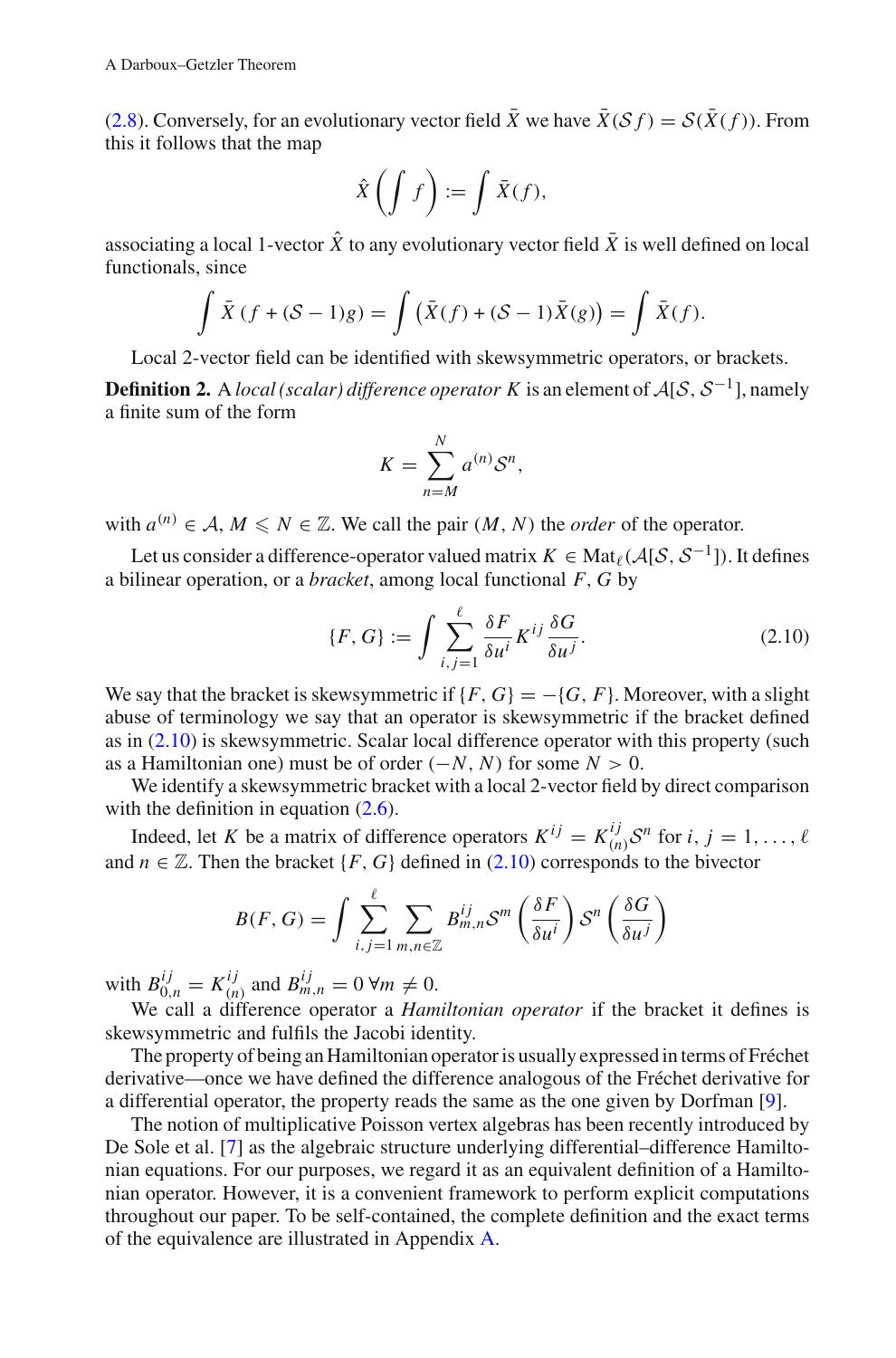2.3. The  $\theta$  *formalism*. The so-called  $\theta$  formalism is an equivalent and computationaleffective way to define local multivector fields in the theory of the formal calculus of variations and their Schouten bracket. In this section we provide a version tailored on the difference case, namely when the densities of local functionals are difference functions.

Let  $\hat{A}$  be the algebra of difference functions in the commutative variables  $u_n^i$ ,  $n \in \mathbb{Z}$ and of polynomials in the anticommutative variables  $\theta_{i,n}$ , i.e.,

$$
\hat{\mathcal{A}} := \mathcal{A}[\left\{\theta_{i,n}, i \in \{1, \ldots, \ell\}, n \in \mathbb{Z}\right\}].
$$
\n(2.11)

As for the *u*'s variables, we often denote  $\theta_i := \theta_{i,0}$ .  $\hat{A}$  is a graded algebra according to the super gradation deg $_{\theta}$ , by setting

$$
\deg_{\theta} u_n^i = 0, \qquad \deg_{\theta} \theta_{i,n} = 1.
$$
 (2.12)

We denote  $\hat{\mathcal{A}}^p$ , the homogeneous components of  $\hat{\mathcal{A}}$  with  $\theta$ -degree p. Clearly  $\hat{\mathcal{A}}^0 = \mathcal{A}$ .

The automorphism  $S$  is extended to  $\hat{A}$  by

$$
\mathcal{S}\theta_{i,n} = \theta_{i,n+1}.\tag{2.13}
$$

Moreover, Ker( $S - 1$ ) on  $\hat{A}$  is  $\overline{C}$ .

We denote by  $\hat{\mathcal{F}}$  the quotient of  $\hat{\mathcal{A}}$  by the subspace  $(\mathcal{S} - 1)\hat{\mathcal{A}}$ , and by the integral operator  $\int$  the projection map from *A* to *F*. Since  $\deg_{\theta} S f = \deg_{\theta} f$ , *F* inherits the supergradation of  $\hat{A}$ .

Equation (2.4) holds on  $\hat{A}$  and, similarly to (2.1),

$$
S\frac{\partial}{\partial \theta_{i,n}} = \frac{\partial}{\partial \theta_{i,n+1}} S. \tag{2.14}
$$

It follows that the  $\theta$  variational derivative

$$
\frac{\delta}{\delta \theta_i} = \delta_{\theta_i} := \sum_{n \in \mathbb{Z}} S^{-n} \frac{\partial}{\partial \theta_{i,n}} \tag{2.15}
$$

satisfies

$$
\frac{\delta}{\delta \theta_i} (\mathcal{S} - 1) = 0. \tag{2.16}
$$

Hence both variational derivatives (2.4) and (2.15) define maps from  $\hat{\mathcal{F}}$  to  $\hat{\mathcal{A}}$ .

**Proposition 2.** *The space of local multi-vectors*  $\Lambda^p$  *is isomorphic to*  $\hat{\mathcal{F}}^p$ *.* 

*Remark 1.* A proof of this Proposition for the differential case is given in [16]. In the difference case the proof is simpler and it relies on a few theorems and lemmas originally proved by Kupershmidt [13].

*Proof.* For  $p = 0$ , the isomorphism is trivial, since  $\hat{\mathcal{F}}^0 = \mathcal{F} = \Lambda^0$ . Let us assume instead that  $p \ge 1$ . Given  $B \in \hat{\mathcal{F}}^p$ , and arbitrary  $I_1, \ldots, I_p \in \mathcal{F}$ , let

$$
\iota(B)(I_1,\ldots,I_p) := \frac{\partial}{\partial \theta_{i_p,n_p}} \cdots \frac{\partial}{\partial \theta_{i_1,n_1}} B \cdot \left(\mathcal{S}^{n_1} \frac{\delta I_1}{\delta u^{i_1}}\right) \cdots \left(\mathcal{S}^{n_p} \frac{\delta I_p}{\delta u^{i_p}}\right). \tag{2.17}
$$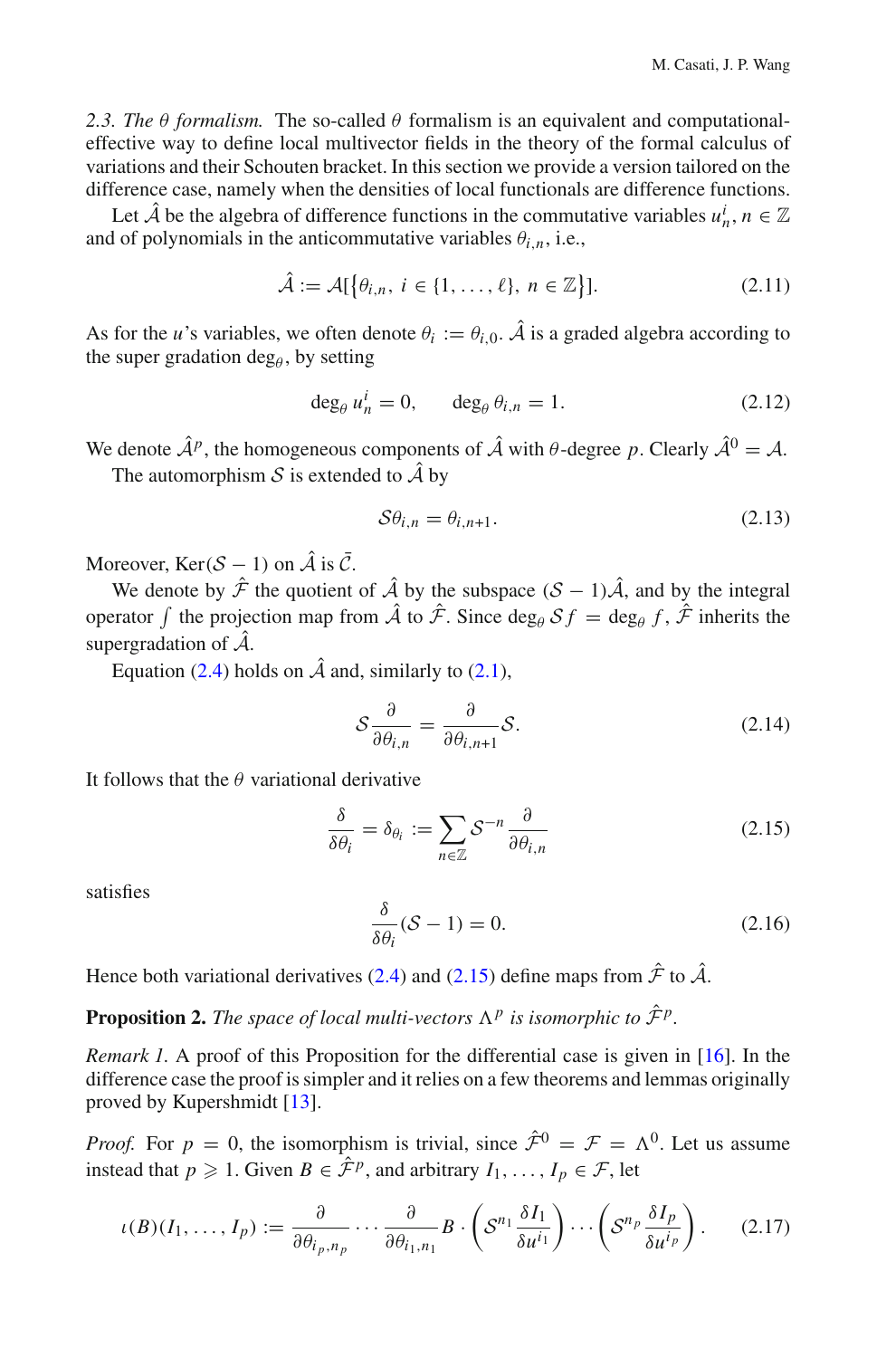Clearly  $\iota(B)$  is an alternating map from  $\hat{\mathcal{F}}^p$  to A. Moreover it satisfies

$$
\iota(SB)(I_1,\ldots,I_p) = \mathcal{S}\big(\iota(B)(I_1,\ldots,I_p)\big) \sim \iota(B)(I_1,\ldots,I_p). \tag{2.18}
$$

We can then define the map  $\tilde{i}$  from  $\hat{\mathcal{F}}^p$  to  $\Lambda^p$  by

$$
\tilde{\iota}\left(\int B\right) := \int \iota(B). \tag{2.19}
$$

Surjectivity of  $\tilde{\iota}$  is easy to see; indeed the local *p*-vector (2.6) is the image through  $\iota$  of

$$
B = \frac{1}{p!} B^{i_1, \dots, i_p}_{n_1, \dots, n_p} \theta_{i_1, n_1} \cdots \theta_{i_p, n_p}.
$$
 (2.20)

The injectivity of  $\tilde{\iota}$  means that if

$$
\iota(B)(I_1,\ldots,I_p) \sim 0 \qquad \forall (I_1,\ldots,I_p),\tag{2.21}
$$

then *B* ∼ 0. For *p* = 1 we have the stronger result that  $\iota(B)$  ∼ 0 implies *B* = 0. Indeed, we have  $\iota(X^i\theta_i)(F) = X^i\delta_{u^i}F \sim 0$  for any  $\delta F \in \mathcal{A}$ , where  $X^i \in \mathcal{A}$ . This product is nondegenerate and it implies  $X^i = 0$  [13, Lemma 17]. For  $p \ge 2$  we can always choose a representative  $\tilde{B}$  of the form  $\frac{1}{p} \theta_i \delta_{\theta_i} B$  for the element in  $\hat{\mathcal{F}}^p$ , which gives

$$
\iota(B)(I_1,\ldots,I_p) \sim \frac{\delta I_1}{\delta u^{i_1}} \cdot \iota\left(\frac{\delta B}{\delta \theta_{i_1}}\right) (I_2,\ldots,I_p) \sim 0. \tag{2.22}
$$

Similarly to before, this means that  $\iota(\delta_{\theta_i}B) = 0$ , which implies  $\delta_{\theta_i}B = 0$ , hence  $B \sim 0$ . □

*2.4. The Schouten–Nijenhuis bracket.* We define in the difference setting the so-called Schouten–Nijenhuis bracket for multivector fields. It is a bilinear map

$$
[ , ]: \hat{\mathcal{F}}^p \times \hat{\mathcal{F}}^q \to \hat{\mathcal{F}}^{p+q-1}
$$
 (2.23)

defined as

$$
[P, Q] = \int \sum_{i=1}^{N} \left( \frac{\delta P}{\delta \theta_i} \frac{\delta Q}{\delta u^i} + (-1)^p \frac{\delta P}{\delta u^i} \frac{\delta Q}{\delta \theta_i} \right).
$$
 (2.24)

**Proposition 3.** *The (difference) Schouten–Nijenhuis bracket* (2.24) *satisfies the graded symmetry*

$$
[P, Q] = (-1)^{pq} [Q, P] \tag{2.25}
$$

*and the graded Jacobi identity*

$$
(-1)^{pr}[[P, Q], R] + (-1)^{qp}[[Q, R], P] + (-1)^{rq}[[R, P], Q] = 0 \qquad (2.26)
$$

*for arbitrary P*  $\in$   $\hat{\mathcal{F}}^p$ ,  $Q \in \hat{\mathcal{F}}^q$  *and*  $r \in \hat{\mathcal{F}}^r$ *. Moreover, it extends the commutator of evolutionary vector fields for the case*  $p = q = 1$ *.*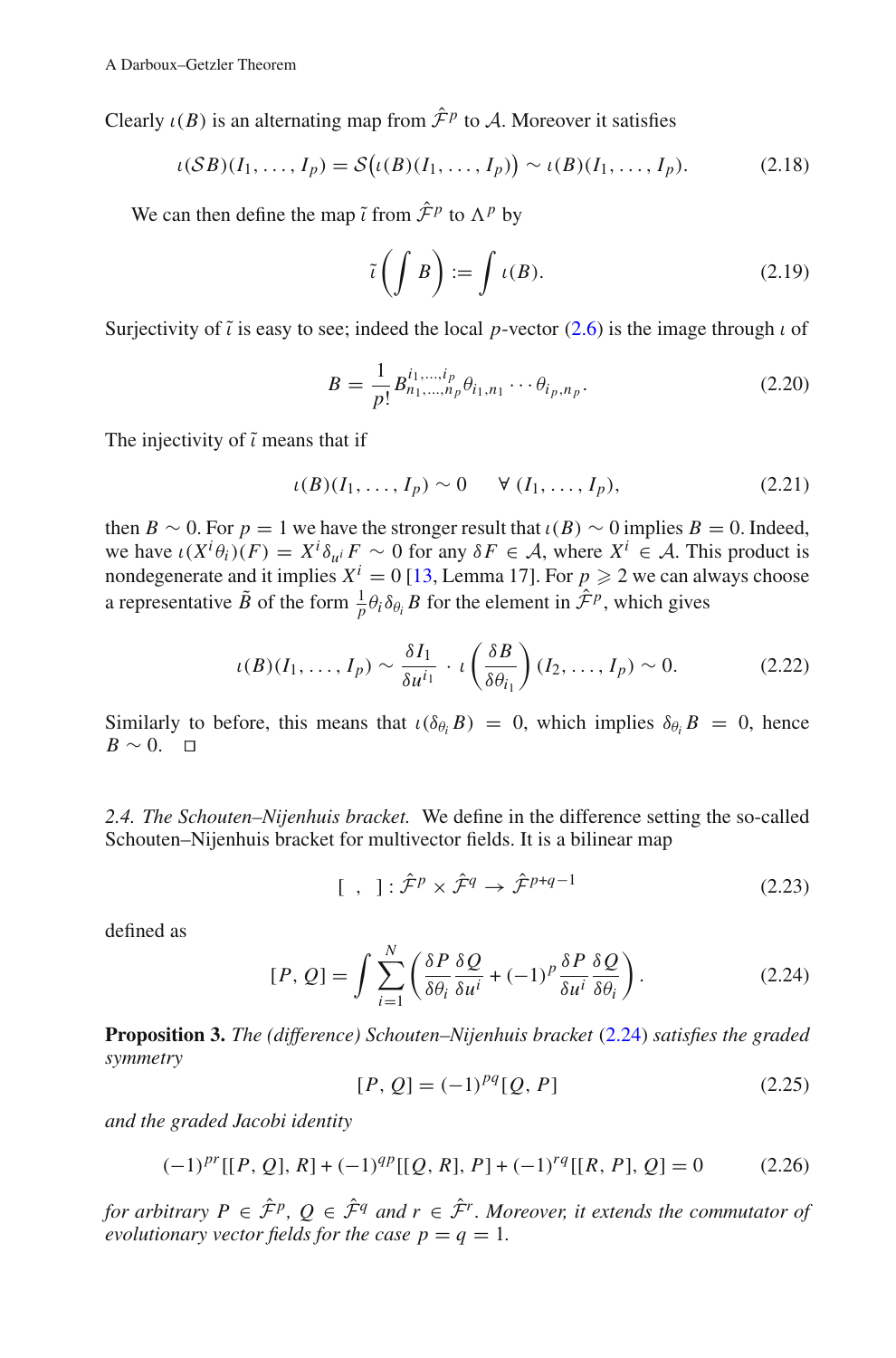*Proof.* Let us first prove that the Schouten bracket reduces to the usual commutator of vector fields in the case  $p = q = 1$ . Two elements of  $\hat{\mathcal{F}}^1$  are represented by  $X^i \theta_i$  and  $Y^{j}\theta_{j}$  with  $X^{i}$ ,  $Y^{j} \in \mathcal{A}$ . Their Schouten bracket then reads

$$
[X, Y] = \int \left( X^i \frac{(\delta Y^j \theta_j)}{\delta u^i} - Y^i \frac{(\delta X^j \theta_j)}{\delta u^i} \right) =
$$
  
= 
$$
\int \left( \left( S^n X^i \right) \frac{\partial Y^j}{\partial u^i_n} - \left( S^n Y^i \right) \frac{\partial X^j}{\partial u^i_n} \right) \theta_j,
$$
 (2.27)

corresponding to the commutator of two evolutionary vector fields. Indeed, we recall that

$$
\hat{X}\left(\hat{Y}\left(\int f\right)\right) = \int X^i \frac{\delta}{\delta u^i} \left(\int Y^j \frac{\delta f}{\delta u^j}\right) = \int S^m X^i \frac{\partial}{\partial u^i_m} \left(S^n Y^j \frac{\partial f}{\partial u^j_n}\right). \quad (2.28)
$$

Taking the difference with the expression with exchanged  $\hat{X}$  and  $\hat{Y}$  we obtain

$$
\int \mathcal{S}^m X^i \frac{\partial}{\partial u_m^i} \left( \mathcal{S}^n Y^j \right) \frac{\partial f}{\partial u_n^j} - (X \leftrightarrow Y)
$$
  
= 
$$
\int \left( \mathcal{S}^{m-n} X^i \right) \frac{\partial Y^j}{\partial u_{m-n}^i} \mathcal{S}^{-n} \frac{\partial f}{\partial u_n^j} - (X \leftrightarrow Y)
$$
  
= 
$$
\int \left( \left( \mathcal{S}^n X^i \right) \frac{\partial Y^j}{\partial u_n^i} - \left( \mathcal{S}^n Y^i \right) \frac{\partial X^j}{\partial u_n^i} \right) \frac{\delta f}{\delta u^j}.
$$
 (2.29)

For  $P \in \hat{\mathcal{F}}^p$ ,  $Q \in \hat{\mathcal{F}}^q$ , the skewsymmetry follows from the commutation rules of elements of  $\hat{A}$ , namely  $PQ = (-1)^{\deg_{\theta} P \deg_{\theta} Q} QP$  and from deg<sub> $\theta \delta_{\theta} = -1$ . We have</sub>

$$
[Q, P] = \int \sum_{i=1}^{N} \left( (-1)^{p(q-1)} \frac{\delta P}{\delta u^i} \frac{\delta Q}{\delta \theta_i} + (-1)^{q+(p-1)q} \frac{\delta P}{\delta \theta_i} \frac{\delta Q}{\delta u^i} \right) = (-1)^{pq} [P, Q].
$$
\n(2.30)

The Jacobi identity is proved by a long but straightforward direct computation, in which the following properties are used:

$$
\frac{\partial^2}{\partial u_m^i \partial u_n^j} = \frac{\partial^2}{\partial u_n^j \partial u_m^i}, \quad \frac{\partial^2}{\partial u_m^i \partial \theta_{j,n}} = \frac{\partial^2}{\partial \theta_{j,n} \partial u_m^i}, \quad \frac{\partial^2}{\partial \theta_{i,m} \partial \theta_{j,n}} = -\frac{\partial^2}{\partial \theta_{j,n} \partial \theta_{i,m}}.
$$
\n(2.31)

**Definition 3.** A bivector  $P \in \hat{\mathcal{F}}^2$  is said to be a *Poisson structure* if and only if  $[P, P] =$ 0. Such a condition is sometimes called the *Schouten identity* or the *vanishing of the Schouten torsion*.

**Proposition 4.** Let  $P = \frac{1}{2} \int P_n^{ij} \theta_i \theta_{j,n} \in \hat{\mathcal{F}}^2$  be a Poisson structure. Then the operator

$$
K^{ij} := \left(\frac{\delta P}{\delta \theta_i}\right)\Big|_{\theta_{j,n} \to \mathcal{S}^n} \tag{2.32}
$$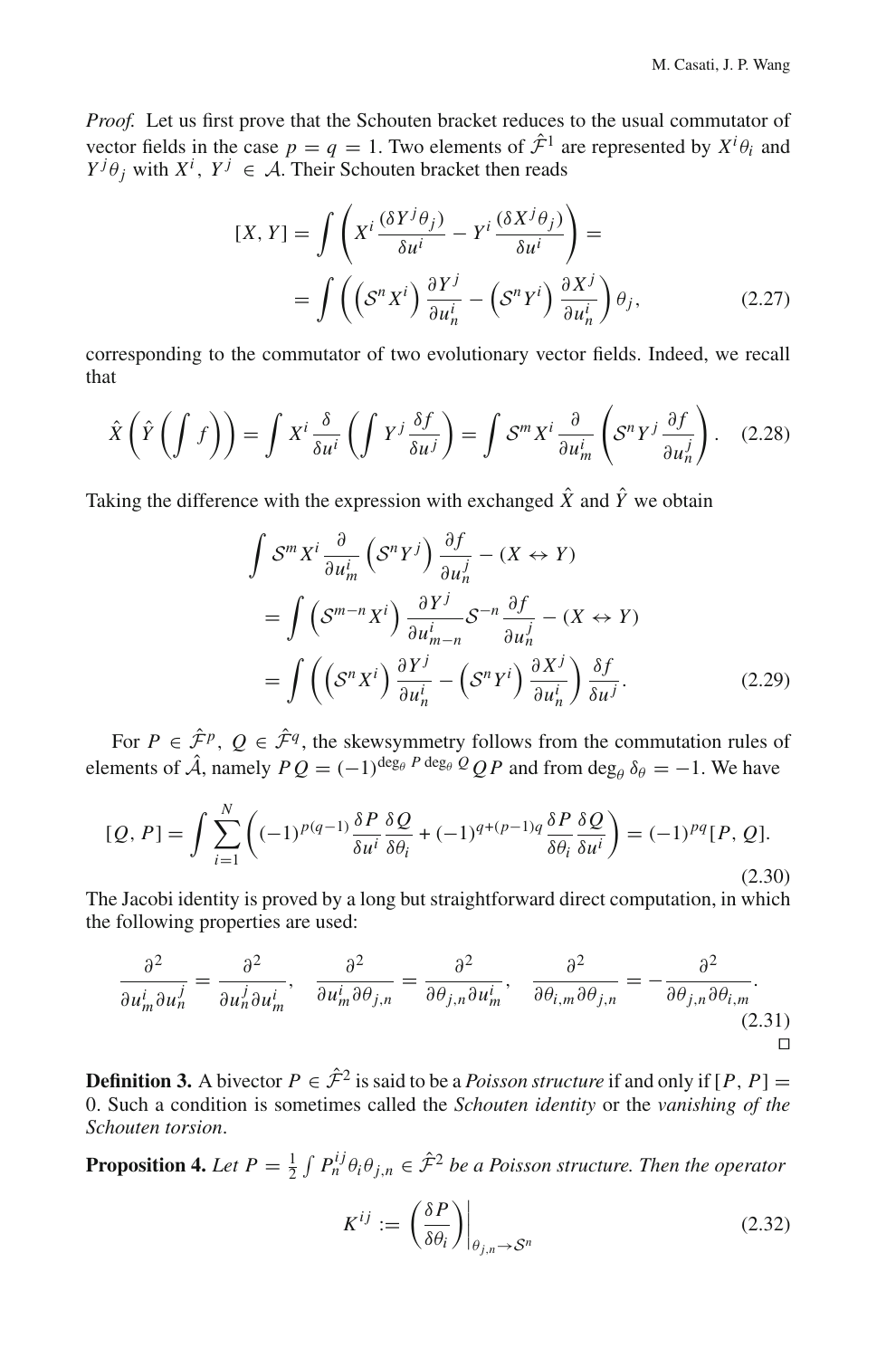*is a Hamiltonian operator. Conversely, given a Hamiltonian difference operator*  $K^{ij}$ , *then the bivector*

$$
P = \frac{1}{2} \int \theta_i K^{ij} \theta_j \tag{2.33}
$$

*is a Poisson structure. With the notation in*  $(2.33)$  *we mean that the operator*  $K^{ij}$  *is applied to the variable*  $\theta_i$ *.* 

*Proof.* The equivalence between Hamiltonian operators and multiplicative Poisson vertex algebras (PVA) has been proved in [7]. The precise statement and some useful formulas are presented in Appendix A. In particular, any Hamiltonian difference operator defines a multiplicative PVA on the space of difference functions, defined on the generators by

$$
\{u^i{}_{\lambda}u^j\} = K^{ji}\Big|_{\mathcal{S}\to\lambda},\tag{2.34}
$$

In particular, the bracket (2.34) is skewsymmetric and satisfies the PVA-Jacobi identity.

We first prove that the skewsymmetry is automatically granted by the definition (2.32) and that (2.33) is consistent with the skewsymmetry of *K*. Let  $P = \int P_n^{ij} \theta_i \theta_{j,n}$ . Through formulae (2.32) and (2.34) it defines a multiplicative  $\lambda$  bracket  $\{u^j{}_{\lambda}u^i\} = P_n^{ij}\lambda^n$ . The skewsymmetry for this bracket (see Appendix A.1, property (4)) reads

$$
S^{-n} P_n^{ji} \lambda^{-n} = -P_n^{ij} \lambda^n. \tag{2.35}
$$

Moreover, we have

$$
\int P_n^{ij} \theta_i \theta_{j,n} = \int \left( S^{-n} P_n^{ij} \right) \theta_{i,-n} \theta_j = - \int \left( S^{-n} P_n^{ji} \right) \theta_i \theta_{j,-n}.
$$
 (2.36)

Applying the map (2.32) to the first and the third expressions of (2.36) we obtain (2.35). A similar computation shows that if the difference operator *K* in (2.33) is not skewsymmetric, only its skewsymmetric part contributes to the definition of *P*.

We then prove that the condition  $[P, P] = 0$  is equivalent the PVA-Jacobi identity by a direct computation. The skewsymmetry property for a multiplicative λ-bracket imposes, in general, that

$$
\{u^i{}_{\lambda}u^j\}=P_n^{ij}\lambda^n-\mathcal{S}^{-n}P_n^{ji}\lambda^{-n},
$$

which, together with  $(A.4)$ , gives an explicit form for the PVA-Jacobi identity of the general form

$$
\sum_{m,n} A_{m,n}^{ijk} (\lambda^m \mu^n - \lambda^n \mu^m) = 0,
$$
\n(2.37)

holding true ∀ *i*, *j*,  $k \in \{1, ..., \ell\}$ , which is fulfilled if all the coefficients  $A_{m,n}^{ijk}$  vanish identically.

On the other hand, the expression for [*P*, *P*] reads

$$
2\int \frac{\delta P}{\delta \theta_k} \frac{\delta P}{\delta u^k} = \frac{1}{2} \int \left( P_m^{kl} \left( S^{-n} \frac{\partial P_r^{ij}}{\partial u_n^k} \right) \theta_{l,m} \theta_{i,-n} \theta_{j,r-n} - \left( S^{-m} P_m^{lk} \right) \left( S^{-n} \frac{\partial P_r^{ij}}{\partial u_n^k} \right) \theta_{l,-m} \theta_{j,-n} \theta_{i,r-n} \right). \tag{2.38}
$$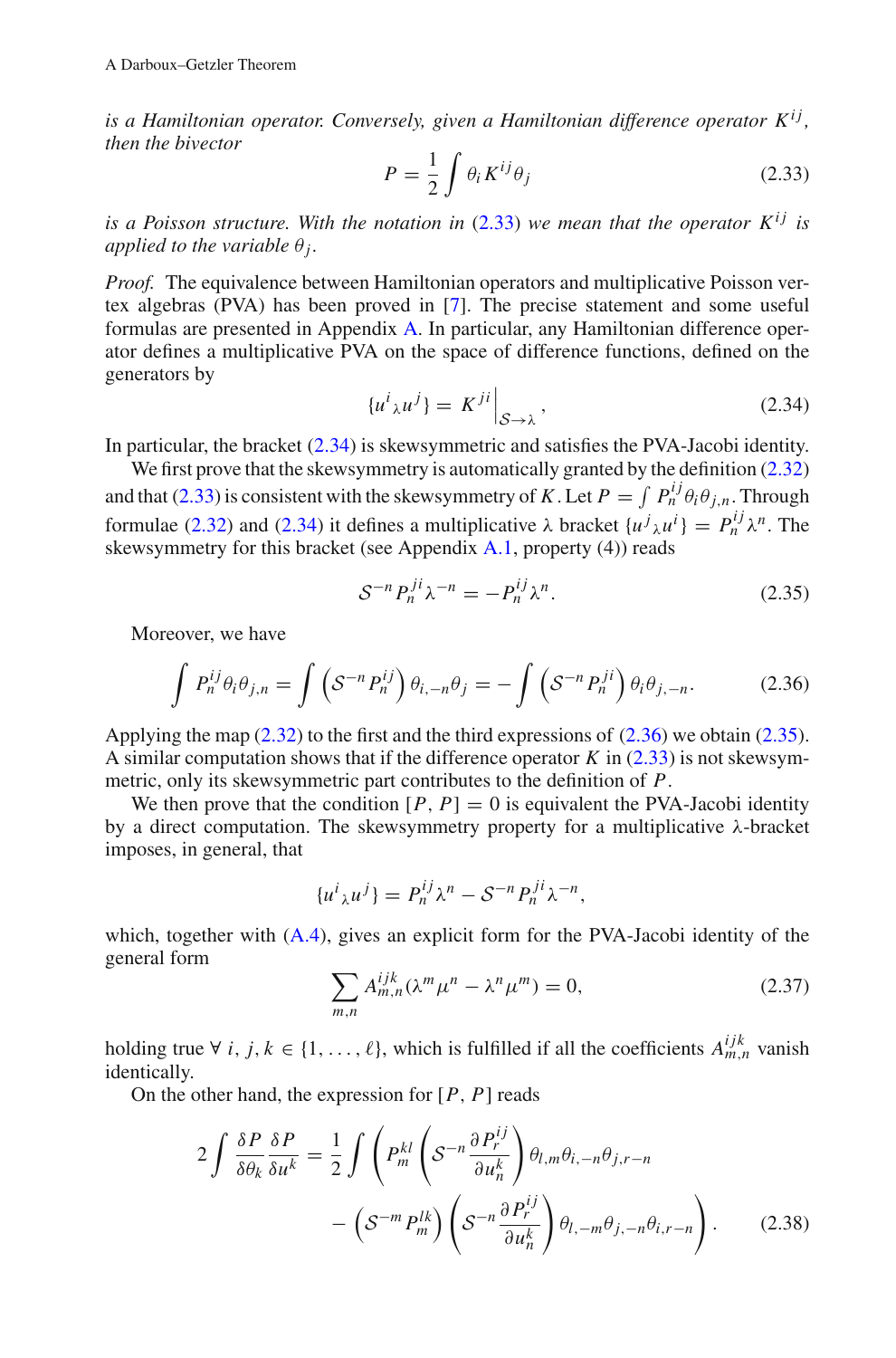Applying the operator  $\mathcal{N} = 1/3 \sum_k \theta_k \delta_{\theta_k}$  (introduced in the differential  $\theta$  formalism in [12]) we obtain a normal form of the aforementioned expression, of the form

$$
\sum_{m,n} A_{m,n}^{ijk} \theta_k \theta_{i,m} \theta_{j,n},
$$

with the coefficients  $A_{m,n}^{ijk}$  identical to the ones of (2.37). The explicit computations for the case  $\ell = 1$  are presented in Appendix A.2.  $\Box$ 

*2.5. The Poisson cohomology.* A Poisson bivector defines, together with the Schouten– Nijenhuis bracket, a  $\theta$ -degree 1 differential  $d_P := [P, \cdot]$  on the space  $\hat{\mathcal{F}}$ . It is obvious from the definition of Schouten bracket that  $d_P: \hat{\mathcal{F}}^p \to \hat{\mathcal{F}}^{p+1}$ . Moreover, by the graded Jacobi identity (2.26) we have

$$
d_P^2 X = [P, [P, X]] = -[P, [P, X]] - [[P, P], X] = 0.
$$
 (2.39)

We can then define the cochain complex

$$
0 \to \hat{\mathcal{F}}^0 = \mathcal{F} \xrightarrow{d_P} \hat{\mathcal{F}}^1 \xrightarrow{d_P} \hat{\mathcal{F}}^2 \to \cdots
$$

whose cohomology is called the *Poisson (or Poisson–Lichnerowicz)* cohomology. The Poisson cohomology is a graded space according to the  $\theta$ -degree p of its elements (correspoding to local *p*-vector fields).

$$
H(d_P, \hat{\mathcal{F}}) = \bigoplus_{p \geqslant 0} H^p(d_P, \hat{\mathcal{F}}) = \frac{\text{Ker } d_P : \hat{\mathcal{F}}^p \to \hat{\mathcal{F}}^{p+1}}{\text{Im } d_P : \hat{\mathcal{F}}^{p-1} \to \hat{\mathcal{F}}^p}.
$$
(2.40)

The interpretation of the lower cohomology groups is similar to the one for the Poisson cohomology of finite dimensional manifolds and is well-known. The elements of  $H^0$ are the Casimirs functionals of the bracket defined by *P*—elements *F* whose variational derivative  $\delta_{\mu} F$  is in the kernel of the Hamiltonian operator.

The elements of  $H<sup>1</sup>$  are evolutionary vector fields corresponding to symmetries of the bracket which are not Hamiltonian.

The cohomology groups  $H^2$  and  $H^3$  play a central role in the theory of deformation of the Hamiltonian structures, where the first one classifies their infinitesimal compatible deformations and the second one the obstructions to extend a deformation from infinitesimal to finite.

Given a Poisson bivector  $P_0$ , an *infinitesimal compatible deformation* of  $P_0$  is a bivector  $P_1$  such that  $[P_0 + \epsilon P_1, P_0 + \epsilon P_1] = O(\epsilon^2)$ . The compatibility condition is  $[P_0, P_1] = 0$  and, hence, equivalent to  $d_{P_0} P_1 = 0$ . If  $P_1$  is itself a Poisson bivector, namely  $[P_1, P_1] = 0$ , than the deformation is said to be *finite* and, in particular,  $P_0$ and  $P_1$  form a biHamiltonian pair. We say that two bivectors  $P$  and  $Q$ , not necessarily both of Poisson type, are *compatible* if  $[P, Q] = 0$ ; more precisely, we say that *Q* is a *compatible deformation* of *P* if *P* is a Poisson bivector. We use the same terminology for the operators to which the bivectors are equivalent and the brackets they define.

We call an infinitesimal deformation *trivial* when  $P_1$  can be obtained from  $P_0$  by the action of a vector field; this correspond to obtaining a new multiplicative  $\lambda$  bracket  ${u_\lambda u}$  by introducing new coordinates  $v = u + \epsilon f(u, u_1, \ldots, u_n)$ , taking the order  $\epsilon$ term in  $\{v_\lambda v\}$  and expressing it in terms of the new variables. Deformed bracket of this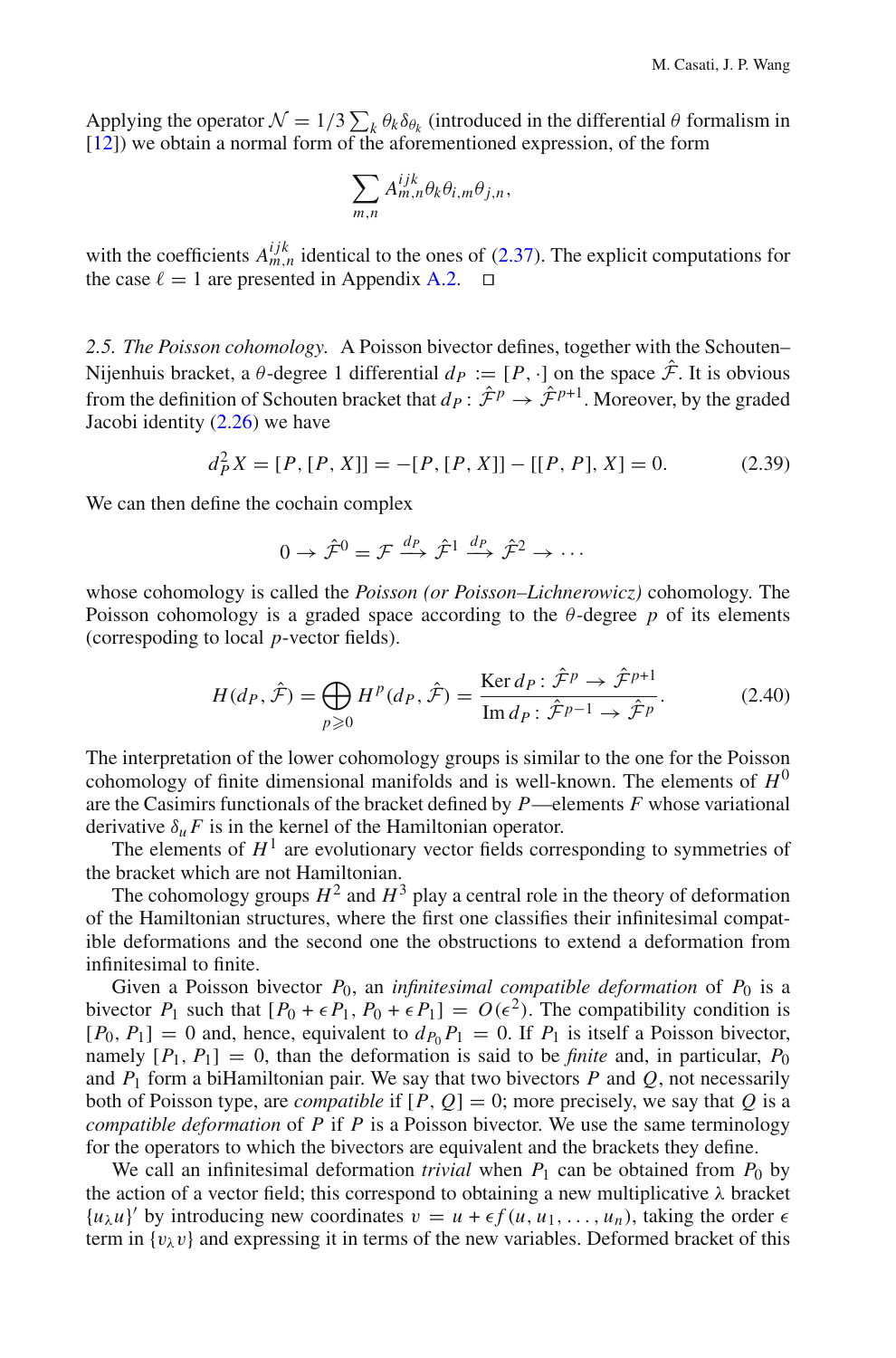form are always compatible, since they correspond to  $P_1 = d_P X$  for an evolutionary vector field *X* (of characteristic *f*). Hence, the second cohomology group  $H^2$  classifies the *nontrivial* infinitesimal compatible deformations of a given Poisson bivector.

If  $P_0 + \epsilon P_1$  is not a Poisson bivector, the deformation may be extended to the order  $\epsilon^2$  by adding a further bivector  $P_2$ , such that

$$
[P_0 + \epsilon P_1 + \epsilon^2 P_2, P_0 + \epsilon P_1 + \epsilon^2 P_2] = \epsilon^2 ([P_1, P_1] + 2[P_0, P_2]) + O(\epsilon^3).
$$

Here  $[P_1, P_1]$ , when not vanishing, is a three-vector that—as can be shown using the Jacobi identity for the Schouten bracket—lies in the kernel of  $d_{P_0}$ . To let the  $\epsilon^2$  term in the expansion vanish, there must exist  $P_2$  such that  $-2d_{P_0}P_2$  is equal to  $[P_1, P_1]$ . Such a bivector  $P_2$  always exists if the third cohomology group  $H^3$  is trivial, i.e. all the 3-vectors in the kernel of  $d_{P_0}$  are of the form  $d_{P_0} B$  for a bivector *B*. Note that the converse is not necessarily true, namely that there may exist a bivector  $P_2$  as above, for *a particular infinitesimal deformation*  $P_1$ , even in the case of nontrivial  $H^3$  (so in the presence of obstructions to the extension of generic deformations).

In this paper we prove, in particular, that the second and third cohomology group for a scalar, order $(-1, 1)$ , Hamiltonian difference operator are trivial—hence that there exist a change of coordinates, or a sequence of change of coordinates, for which the deformation vanishes. Moreover, we explicitly compute the zeroeth and the first cohomology groups.

#### **3. Poisson Cohomology for a Scalar Hamiltonian Operator**

Let us consider an Hamiltonian operator of order  $(-1, 1)$ . As proved in [7], the skewsymmetry condition implies that it is of the form

$$
K = f(u, u_1, u_{-1}, \ldots)S - S^{-1}f(u, u_1, u_{-1}, \ldots),
$$
\n(3.1)

while from the Jacobi identity it follows that  $f = f(u, u_1)$  and

$$
(\mathcal{S}f)\frac{\partial f}{\partial u_1} = f\mathcal{S}\left(\frac{\partial f}{\partial u}\right).
$$

The condition is equivalent to

$$
\frac{\partial f}{\partial u_1} / f = S \left( \frac{\partial f}{\partial u} / f \right),
$$

for which we note that the LHS depends on  $u$  and  $u_1$ , while the RHS depends on  $u_1$  and *u*2. This means that

$$
\frac{\partial}{\partial u_1} \log f = a(u_1) = S \frac{\partial}{\partial u} \log f = Sa(u),
$$

namely  $\log f = A(u) + A(u_1) + c$  and

$$
f = g(u)g(u_1)
$$

for some function *g* of single variable. If  $g(u)$  is not vanishing, the change of coordinates  $v = \int u \frac{1}{g(s)} ds$  brings the difference operator to the normal form

$$
K_0 = S - S^{-1}.
$$
\n
$$
(3.2)
$$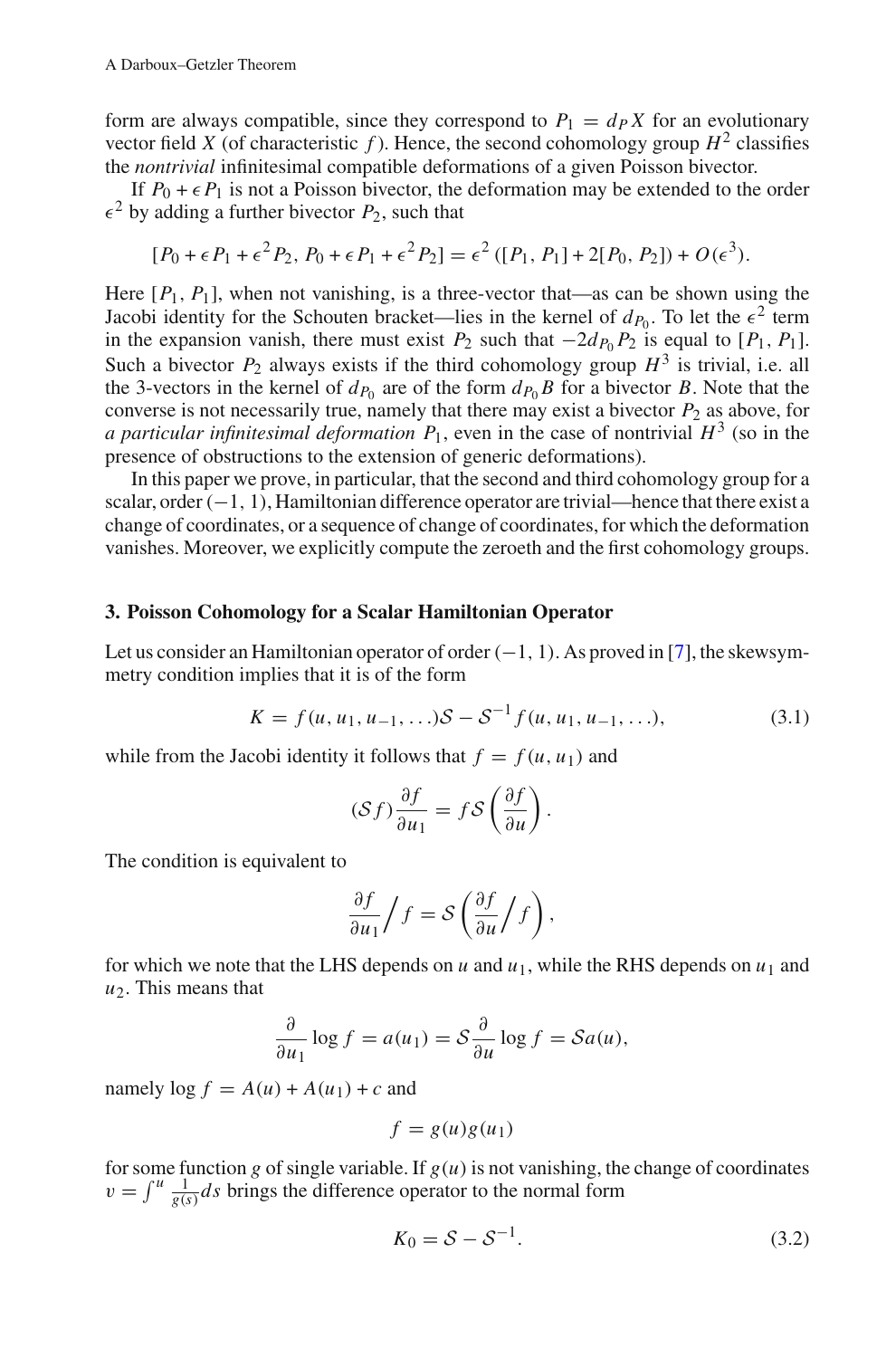This can be verified by a direct computation using the PVA formalism with the formula (A.3). The generic ( $-1$ , 1) order Hamiltonian operator corresponds to the  $\lambda$  bracket  ${u_\lambda u} = g(u)g(u_1)\lambda - g(u_{-1})g(u)\lambda^{-1}$ . We have

$$
\{v_{\lambda}v\} = \left\{\int_{-\infty}^{u} \frac{1}{g(s)} ds_{\lambda} \int_{-\infty}^{u} \frac{1}{g(s)} ds\right\}
$$
  
=  $\frac{1}{g(u)} g(u)g(u_1) \left(S\frac{1}{g(u)}\right) \lambda - \frac{1}{g(u)} g(u_{-1})g(u) \left(S^{-1}\frac{1}{g(u)}\right) \lambda^{-1}$   
=  $\lambda - \lambda^{-1}$ . (3.3)

According to the identification (2.33), the corresponding Poisson bivector in  $\hat{\mathcal{F}}$  is

$$
P = \int \theta \theta_1. \tag{3.4}
$$

The first basic building block of our computation is observing the exactness of the short sequence

$$
0 \longrightarrow \hat{\mathcal{A}}/\mathcal{C} \xrightarrow{\mathcal{S}-1} \hat{\mathcal{A}} \xrightarrow{\int} \hat{\mathcal{F}} \longrightarrow 0. \tag{3.5}
$$

This is obvious because the kernel of  $(S - 1)$  is indeed the subalgebra of constants, and  $\hat{\mathcal{F}}$  is by definition the quotient space  $\hat{\mathcal{A}}/(\mathcal{S} - 1)\hat{\mathcal{A}}$ . From now on we will deal with the explicit scalar case (3.4), for which  $\ell = 1$  and  $\mathcal{C} = \mathbb{C}$ .

To compute the cohomology  $H(\hat{\mathcal{F}}, d_P)$  we introduce an auxiliary complex  $(\hat{\mathcal{A}}, D_P)$ such that the following diagram commutes:

$$
0 \longrightarrow \mathcal{A} \xrightarrow{D_P} \hat{\mathcal{A}}^1 \xrightarrow{D_P} \hat{\mathcal{A}}^2 \xrightarrow{D_P} \cdots
$$
  
\n
$$
\downarrow \qquad \qquad \downarrow \qquad \qquad \downarrow \qquad \qquad (3.6)
$$
\n
$$
0 \longrightarrow \mathcal{F} \xrightarrow{d_P} \hat{\mathcal{F}}^1 \xrightarrow{d_P} \hat{\mathcal{F}}^2 \xrightarrow{d_P} \cdots
$$

We will then exploit the long exact sequence in cohomology induced by  $(3.5)$ , namely

$$
\cdots \longrightarrow H^p(\hat{\mathcal{A}}/\mathbb{C}) \longrightarrow H^p(\hat{\mathcal{A}}) \longrightarrow H^p(\hat{\mathcal{F}}) \longrightarrow H^{p+1}(\hat{\mathcal{A}}/\mathbb{C}) \longrightarrow \cdots,
$$
\n(3.7)

to compute the cohomology  $H(\hat{\mathcal{F}}, d_P)$ .

*3.1. The differential on*  $\hat{A}$ . Given an element  $P \in \hat{\mathcal{F}}^2$  we define the following differential operator on  $\hat{A}$ 

$$
D_P := \sum_{n} \left( \left( S^n \frac{\delta P}{\delta \theta} \right) \frac{\partial}{\partial u_n} + \left( S^n \frac{\delta P}{\delta u} \right) \frac{\partial}{\partial \theta_n} \right). \tag{3.8}
$$

Since  $[D_P, S] = 0$ , the operator  $D_P$  descends to an operator on  $\hat{\mathcal{F}}$  which is given by the adjoint action  $ad_P = [P, \cdot]$  of *P* on  $\hat{\mathcal{F}}$  via the Schouten–Nijenhuis bracket, i.e.,

$$
ad_P\left(\int Q\right) = \int D_P(Q),\tag{3.9}
$$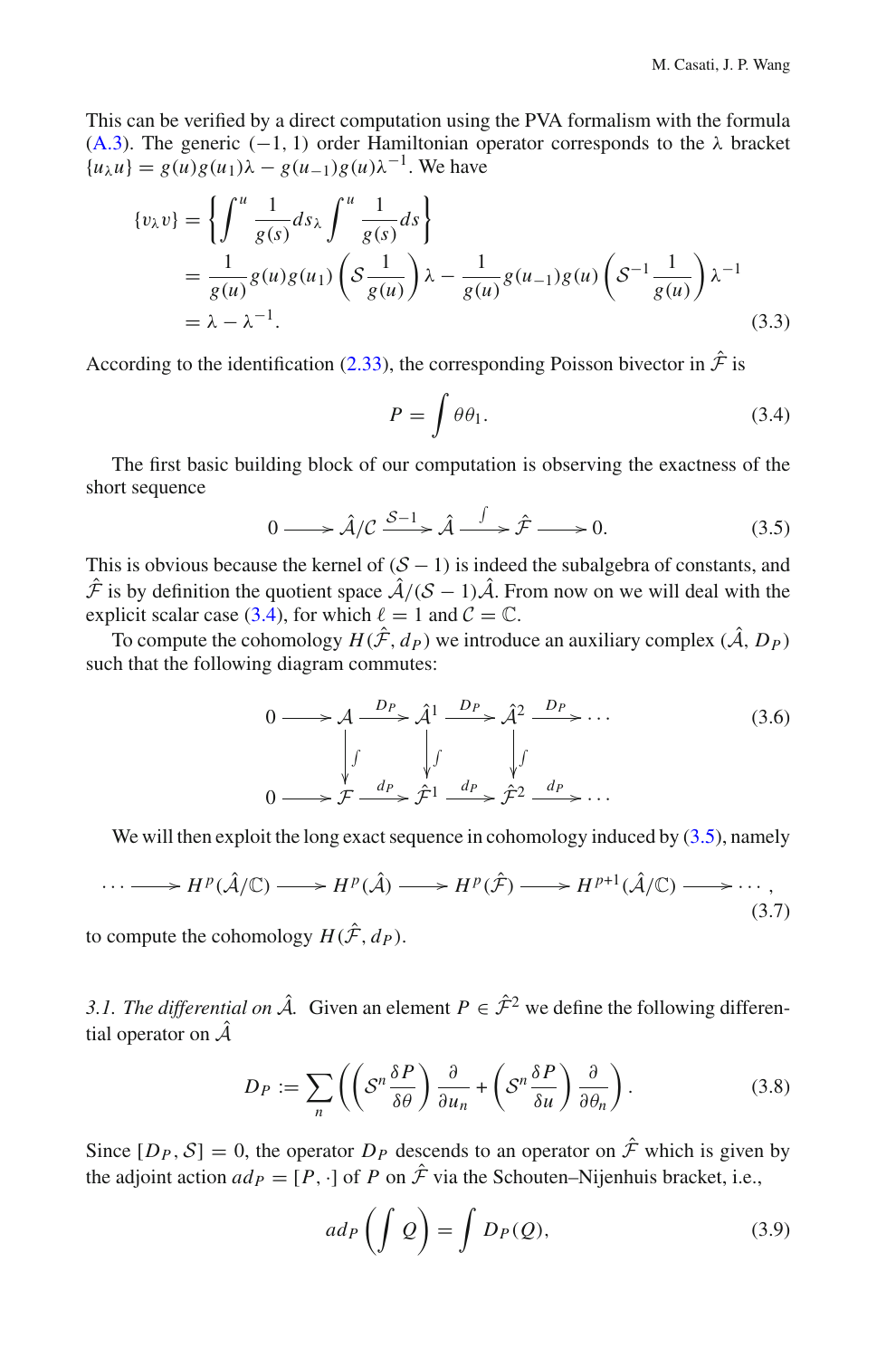for  $Q \in \hat{\mathcal{A}}$ . If *P* is a Poisson bivector,  $ad_P = d_P$  and  $d_P^2 = 0$ .

For  $P$  as in  $(3.4)$  we have

$$
D_P = \sum_{n} \left(\theta_{n+1} - \theta_{n-1}\right) \frac{\partial}{\partial u_n} \tag{3.10}
$$

for which we have  $D_P^2 = 0$ . Indeed

$$
D_P^2 f = \sum_{n,m} (\theta_{m+1} - \theta_{m-1}) (\theta_{n+1} - \theta_{n-1}) \frac{\partial^2 f}{\partial u_m \partial u_n},
$$
(3.11)

which is the product of a skewsymmetric (the product of  $\theta$ 's) and a symmetric (the second derivative) terms in  $(n, m)$ . Finally, a simple computation shows that  $D<sub>P</sub>$ , by the map (3.9), gives the differential  $d_P Q = \int \delta_\theta P \delta_u Q$ .

*Remark 2.* The operator  $D_P$  for  $P = \int \theta \theta_1$  can be also obtained as the prolongation of the vector field with characteristic  $\theta_1 - \theta_{-1}$ .

From  $D_P: \hat{A}^p \to \hat{A}^{p+1}$  and  $D_P^2 = 0$  it follows that we can introduce the Poisson– Lichnerowicz complex

$$
0 \longrightarrow \hat{\mathcal{A}}^0 = \mathcal{A} \xrightarrow{D_P} \hat{\mathcal{A}}^1 \xrightarrow{D_P} \hat{\mathcal{A}}^2 \xrightarrow{D_P} \hat{\mathcal{A}}^3 \xrightarrow{D_P} \cdots
$$
 (3.12)

Its cohomology is, by the standard definition,

$$
H(D_P, \hat{\mathcal{A}}) = \bigoplus_{p \geqslant 0} H^p(D_P, \hat{\mathcal{A}}) = \frac{\text{Ker } D_P \colon \hat{\mathcal{A}}^p \to \hat{\mathcal{A}}^{p+1}}{\text{Im } D_P \colon \hat{\mathcal{A}}^{p-1} \to \hat{\mathcal{A}}^p}.
$$
(3.13)

**Lemma 1.**  $H(D_P, \hat{\mathcal{A}}) = \mathbb{C}[\theta, \theta_1]$ *. Since*  $\theta$  *and*  $\theta_1$  *are Grassmann variables, this means in particular that the cohomology is* 4*-dimensional and it is generated as a vector space* by  $\langle 1, \theta, \theta_1, \theta_1 \rangle$ .

*Proof.* The basic idea is that we can regard  $D_P = (\theta_{n+1} - \theta_{n-1})\partial_{u_n}$  as a De Rham-type differential on the space  $\hat{A}$ , identifying  $(\theta_{n+1}-\theta_{n-1})$  with  $du_n$ . On a topologically trivial space like  $\hat{A}$ , the De Rham cohomology is concentrated in the constants in  $H^0$ , namely elements of  $\mathbb{C}[\{\theta_n\}]$  without terms in the ideal generated by  $(\theta_n - \theta_{n-2})$  for all *n*. In fact, any element containing a  $\theta_{\bar{n}}$  variable is in the same cohomology class of the one with  $\theta_{\bar{n}-2}$ , since we have—possibily with a sign given by the order of permutation of  $\theta$ variables—

$$
\theta_{n_1}\theta_{n_2}\theta_{\bar{n}}\cdots\theta_{n_p} = \theta_{n_1}\theta_{n_2}\theta_{\bar{n}-2}\dots\theta_{n_p} + (\theta_{\bar{n}} - \theta_{\bar{n}-2})\theta_{n_1}\theta_{n_2}\cdots\theta_{n_p}
$$
  
=  $\theta_{n_1}\theta_{n_2}\theta_{\bar{n}-2}\dots\theta_{n_p} + D_P\left(u_{\bar{n}-1}\theta_{n_1}\theta_{n_2}\cdots\theta_{n_p}\right).$  (3.14)

This observation leads us to the conclusion that representative elements in  $H(D_P, \tilde{A})$ depend only on even  $\theta_{2k}$  and odd  $\theta_{2k+1}$ , for which we pick  $\theta_0 = \theta$  and  $\theta_1$ .

More formally, we introduce the family of homotopy operators

$$
h_n = \frac{1}{2} \left( \sum_{r \geqslant 0} \frac{\partial}{\partial \theta_{n+2r+1}} - \sum_{r \leqslant 0} \frac{\partial}{\partial \theta_{n-2r-1}} \right) \int du_n. \tag{3.15}
$$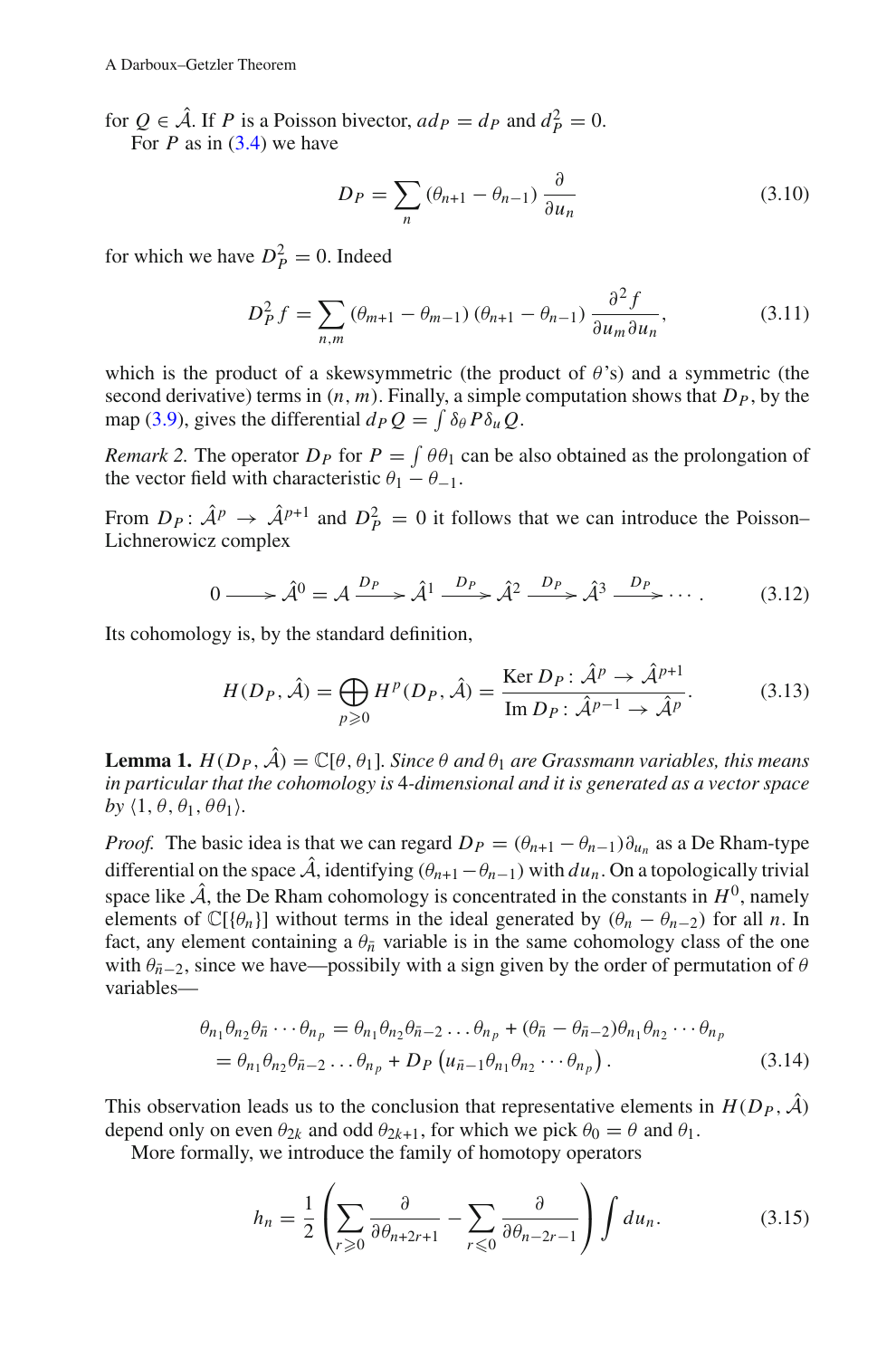Such a definition is motivated by the observation that

$$
\frac{1}{2} \left( \sum_{r \geq 0} \frac{\partial}{\partial \theta_{n+2r+1}} - \sum_{r \leq 0} \frac{\partial}{\partial \theta_{n-2r-1}} \right) (\theta_{m+1} - \theta_{m-1}) = \delta_{m,n}.
$$
 (3.16)

A direct computation, in which (3.16) plays the central role, shows that

$$
h_n D_P + D_P h_n = 1 - \pi |_{u_n = \emptyset} \pi |_{\theta_{n+1} = \theta_{n-1}},
$$
\n(3.17)

where by  $\pi|_{u_n=\emptyset}$  we denote the projection which sets to 0 any element of  $\hat{A}$  with a dependency on  $u_n$  and by  $\pi|_{\theta_{n+1}=\theta_{n-1}}$  the projection which replaces any occurrence of  $\theta_{n+1}$  with  $\theta_{n-1}$  (we can use the projection the other way round, replacing  $\theta_{n-1}$  with  $\theta_{n+1}$ if *n* < 0). By (3.17), for any element  $f \in \text{Ker } D_P$  we have  $f = \tilde{f} |_{\theta_{n+1} = \theta_{n-1}} + D_P g$ , where  $\tilde{f}$  is the element  $f$  in  $\hat{A}$  after removing all the dependency on  $u_n$  and  $g \in \hat{A}$ . We can therefore pick as representatives for the cohomology classes in  $H(D_P, \hat{A})$  the polynomials in the variables  $\theta$  and  $\theta_1$  alone. The property  $\theta_n^2 = 0$ , however, restricts the ring of such polynomials to a simple four dimensional vector space. 

*3.2. The cohomology*  $H(d_P, \hat{\mathcal{F}})$ *.* The main result of this paper is a Theorem, already stated in the Introduction, completely determining the Poisson cohomology of the Hamiltonian operator  $K_0(S) = S - S^{-1}$ , namely  $H(d_P, \hat{\mathcal{F}})$  where with  $d_P$  we denote the differential defined by the bivector  $P$  as in  $(3.4)$ . We have

**Theorem 1.** *The Poisson cohomology defined by P is finite dimensional. We have*

$$
H^p(d_P, \hat{\mathcal{F}}) = 0 \qquad \forall p > 1.
$$

*Moreover,*

$$
H^{0}(d_{P}, \hat{\mathcal{F}}) = \left\{ \int \alpha + \int \beta u \mid (\alpha, \beta) \in \mathbb{C}^{2} \right\}
$$
 (3.18)

$$
H^{1}(d_{P}, \hat{\mathcal{F}}) = \left\{ \int \gamma \theta \mid \gamma \in \mathbb{C} \right\}.
$$
 (3.19)

*The elements of the first cohomology group correspond to the evolutionary vector fields with characteristic*  $\gamma \in \mathbb{R}$ *.* 

Lemma 1 states that  $H^p(\hat{\mathcal{A}}) = 0$  for  $p > 2$ . This fact alone, given the long exact sequence (3.7), allows us to set the first conclusion for  $H(\hat{F})$ , namely

$$
H^p(d_P, \hat{\mathcal{F}}) = 0 \qquad \forall p > 2.
$$

In particular,  $H^3(\hat{F}) = 0$ , which means that all the infinitesimal deformations (both trivial and nontrivial) can be extended without obstructions.  $H^0$ ,  $H^1$ , and  $H^2$  require a more careful examination which is carried out in the following three lemmas. Together with  $H^p(d_P, \hat{\mathcal{F}}) = 0$  for  $p > 2$  they conclude the proofs of Theorem 1.

**Lemma 2.**  $H^0(d_P, \hat{\mathcal{F}}) = \langle \int 1, \int u \rangle$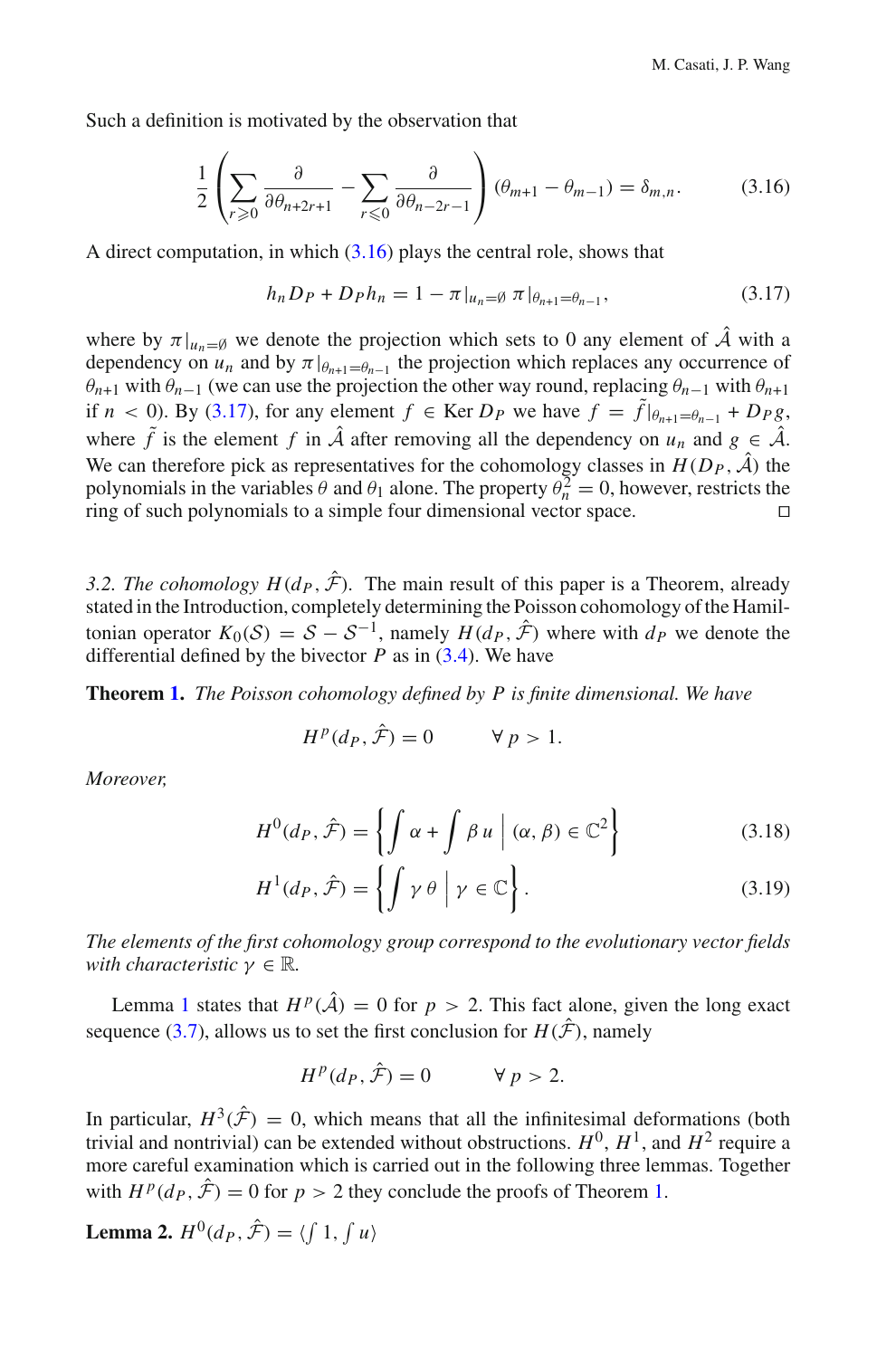*Proof.* For  $H^0$ , the long exact sequence in cohomology reads

$$
H^{0}(\hat{\mathcal{A}}/\mathbb{C}) \longrightarrow H^{0}(\hat{\mathcal{A}}) \stackrel{\int}{\longrightarrow} H^{0}(\hat{\mathcal{F}}) \stackrel{\mathfrak{b}}{\longrightarrow} H^{1}(\hat{\mathcal{A}}/\mathbb{C}) \stackrel{\mathcal{S}-1}{\longrightarrow} H^{1}(\hat{\mathcal{A}}) \longrightarrow \dots
$$
\n(3.20)

We first notice that for *p* > 0 we have  $(\hat{\mathcal{A}}/\mathbb{C})^p \cong \hat{\mathcal{A}}^p$ , and  $H^0(\hat{\mathcal{A}}/\mathbb{C}) = 0$ . Therefore,  $H^0(\hat{\mathcal{F}}) \cong H^0(\hat{\mathcal{A}}) \oplus N$ , where

$$
N \cong \text{Im } \mathfrak{b} \cong \text{Ker}(\mathcal{S} - 1): H^1(\hat{\mathcal{A}}) \to H^1(\hat{\mathcal{A}}).
$$

We can easily compute the induced map  $S - 1$  on  $H^1(\hat{A})$ , since in it  $S\theta = \theta_1$  and  $S\theta_1 = \theta$ . We have

$$
(\mathcal{S} - 1)(\alpha \theta + \beta \theta_1) = (\alpha - \beta)\theta_1 - (\alpha - \beta)\theta,
$$

from which  $N = \langle \theta + \theta_1 \rangle$ . We can therefore state that  $H^0(d_P, \hat{\mathcal{F}}) \cong \mathbb{C}^2$ . Moreover, we can identify representatives in the cohomology class: on one hand, we have the inclusion of  $H^0(\hat{\mathcal{A}})$  in  $H^0(\hat{\mathcal{F}})$  by the integral map, so  $\int \alpha \in H^0(\hat{\mathcal{F}})$  for all  $\alpha \in \mathbb{C}$ . On the other hand, we should identify the map  $\mathfrak{b}$ , such that  $\mathfrak{b}^{-1}N \subset H^0(\hat{\mathcal{F}})$ . Let

$$
\mathfrak{b}^{-1} := \frac{1}{2} \int u \left( \frac{\partial}{\partial \theta} + \frac{\partial}{\partial \theta_1} \right)
$$

for which we have  $b^{-1}N = \int \beta u$ ,  $\beta \in \mathbb{C}$ . We immediately observe that  $d_P b^{-1}N =$  $\beta \int (\theta_1 - \theta_{-1}) = 0$ , so we have found the remaining 1-dimensional subspace in  $H^0(\hat{\mathcal{F}})$ .  $\Box$ 

**Lemma 3.**  $H^1(d_P, \hat{\mathcal{F}}) = \langle \int \theta \rangle$ 

*Proof.* The relevant section of the long exact sequence is

$$
H^{1}(\hat{\mathcal{A}}) \xrightarrow{\mathcal{S}-1} H^{1}(\hat{\mathcal{A}}) \xrightarrow{\int} H^{1}(\hat{\mathcal{F}}) \xrightarrow{\mathfrak{b}} H^{2}(\hat{\mathcal{A}}) \xrightarrow{\mathcal{S}-1} H^{2}(\hat{\mathcal{A}}) \longrightarrow \dots
$$
\n(3.21)

The crucial observation is that Ker(*S* − 1) on  $H^2(\hat{A})$  is 0 and  $(S-1)H^2(\hat{A}) \cong H^2(\hat{A})$ , which means that the Bockstein homomorphism b is the zero map. Hence  $H^1(\hat{F}) \cong$  $\int H^1(\hat{\mathcal{A}})$  and we immediately see that

$$
\int (\alpha \theta + \beta \theta_1) = (\alpha + \beta) \int \theta.
$$

 $\Box$ 

We have already discussed in Sect. 2.2 that the element  $\int \theta \in \hat{\mathcal{F}}^1$  corresponds to the evolutionary vector field  $\ddot{X}(F) = \int \delta_u F$ .

**Lemma 4.**  $H^2(d_P, \hat{\mathcal{F}}) = 0$ .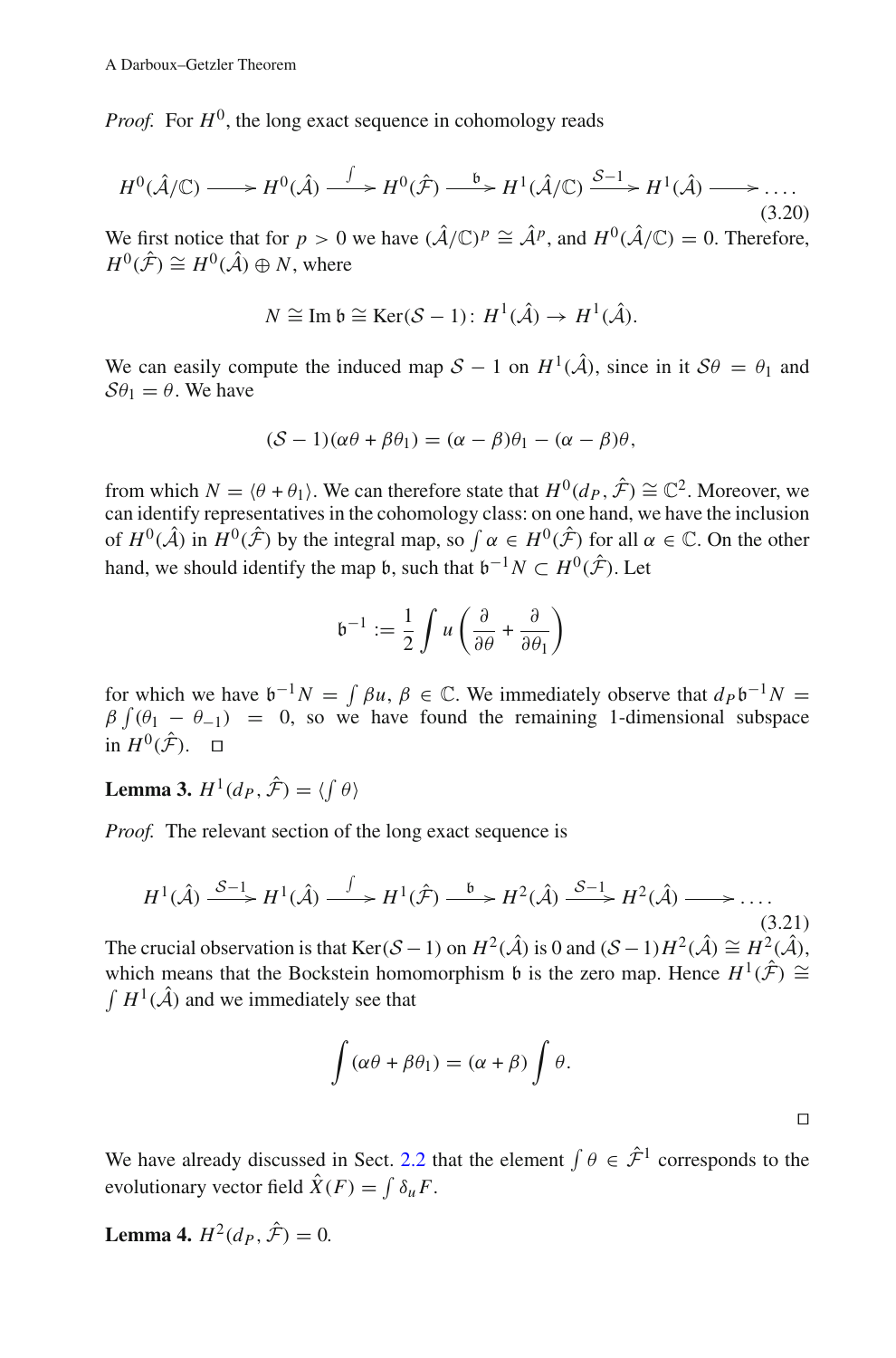*Proof.* The vanishing of the higher groups of  $H(\hat{\mathcal{A}})$  implies that the long exact sequence terminates as

$$
0 \longrightarrow H^{2}(\hat{\mathcal{A}}) \xrightarrow{\mathcal{S}-1} H^{2}(\hat{\mathcal{A}}) \xrightarrow{\int} H^{2}(\hat{\mathcal{F}}) \longrightarrow 0,
$$
 (3.22)

where the first arrow is determined by the previous remark that  $Ker(S - 1)$  vanishes on  $H^2(\hat{\mathcal{A}})$ . Finally, the short exact sequence implies that

$$
H^{2}(\hat{\mathcal{F}}) = \frac{H^{2}(\hat{\mathcal{A}})}{(\mathcal{S} - 1)H^{2}(\hat{\mathcal{A}})} \cong \frac{H^{2}(\hat{\mathcal{A}})}{H^{2}(\hat{\mathcal{A}})} \cong 0.
$$

The vanishing of the second cohomology group implies that all the infinitesimal deformations  $\tilde{P}$  of the bivector  $P$  are trivial, namely that there exists an evolutionary vector field *X* such that  $\tilde{P} = d_P X$ .

#### **4. Applications: Compatible Low Order Scalar Hamiltonian Operators**

In Theorem 1, the main result of our paper, we obtained the Poisson cohomology of the operator  $K_0 = S - S^{-1}$ . We are going to apply it to compatible *Hamiltonian* operators, that form a biHamiltonian pair with  $K_0$ .

In their recent paper [7], De Sole et al. present a classification of local difference Hamiltonian structures, in terms of multiplicative Poisson vertex algebras, complete up to order (−5, 5). In this Section we discuss, in light of our theorem, the compatible pairs in their classification, that we present in Appendix A.3.

We denote the Hamiltonian operators corresponding to the bracket  $\{u_{\lambda}u\}_{k,g}$  in  $(A.17)$ by  $K_{k,g}$ , the one corresponding to (A.18) as  $\tilde{K}_{2,g}$ , the one given by (A.19) as  $\tilde{K}_{3,g}$ . The operator given by (A.20) will be denoted as  $Q_g$  and the one given by (A.21) by  $\tilde{Q}_g$ .

We have proved in Section 3 that the normal form for a Hamiltonian operator of order  $(-1, 1)$  is  $K_0$ . Indeed,  $K_0$  can be obtained by the change of coordinates

$$
u \mapsto v = \int^u \frac{1}{g(s)} ds,
$$

as explicitly shown in  $(3.3)$ .

The same change of coordinates can be applied to any of the bi-Hamiltonian pairs  $(K_{1,g}, K_g)$ ,  $(K_{1,g}, \tilde{K}_{2,g})$ ,  $(K_{1,g}, \tilde{K}_{3,g})$ ,  $(\tilde{K}_{2,g}, Q_g)$ , and  $(K_{1,g} + K_{2,g}, \tilde{Q}_g)$  to get the pairs defined by the operators  $K_0 = K_{1,1}$ ,  $K_1$ ,  $\tilde{K}_{2,1}$ ,  $\tilde{K}_{3,1}$ ,  $Q_1$ , and  $\tilde{Q}_1$ . The bracket corresponding to each Hamiltonian operator is obtained computing

$$
\{v_{\lambda}v\} = \left\{ \left( \int^u \frac{1}{g(s)} ds \right) \lambda \left( \int^u \frac{1}{g(s)} ds \right) \right\}
$$

and expressing the result using the new coordinate  $v$ . The computation is performed exploiting the so-called master formula (A.3); we demonstrate it for  $K_{2,g}$  in Appendix B.

Theorem 1 states that there exist evolutionary vector fields whose action maps each of the operators compatible with  $K_0$  (namely,  $K_1$ ,  $\tilde{K}_{2,1}$ , and  $\tilde{K}_{3,1}$ ) to  $K_0$ .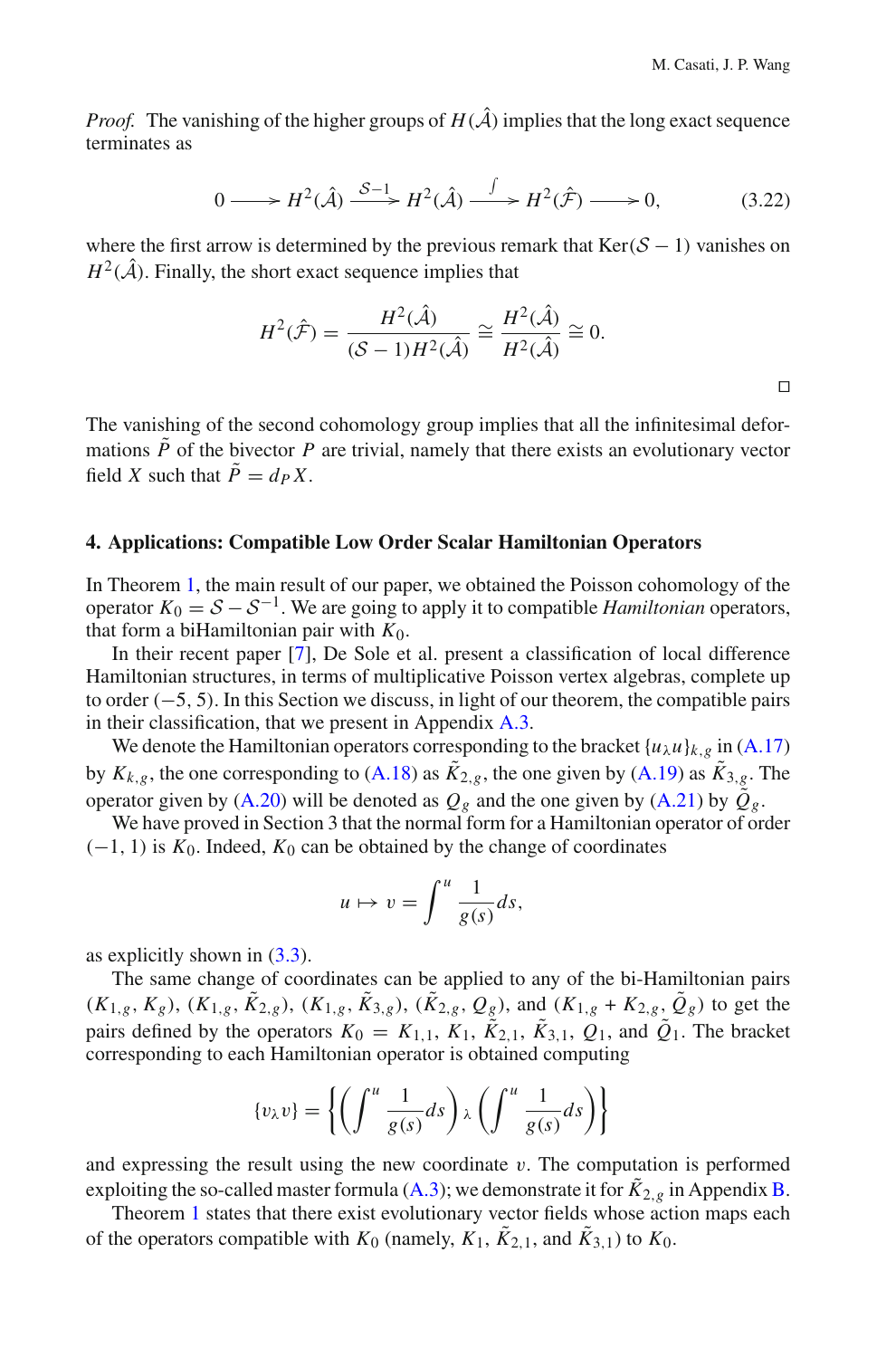4.1. Constant compatible Hamiltonian operators. Let us consider the operator  $K_1 =$  $\sum_{k=2}^{5} c_k (S^k - S^{-k})$  with arbitrary constants  $c_2, \ldots, c_5$ . The compatibility holds true for any choice of the constants; hence each of the homogeneous summands is compatible with  $K_0$ . The homogeneous term of order  $(-k, k)$  is  $K_{k,1}$ .

We denote  $P_0$  and  $P_{1,k}$ , respectively, the Poisson bivectors corresponding to the operators  $K_0$  and  $K_{k,1}$ . From the vanishing of the Poisson cohomology of  $P_0$ , it follows that there exists a vector field  $X^{(k)}$  such that  $P_{1,k} = [P_0, X^{(k)}]$ . Such vector field generates the infinitesimal change of coordinates under which  $K_0$  becomes  $K_{k,1}$ . In terms of  $\lambda$  brackets for multiplicative Poisson vertex algebras, we look for a function  $f^{(k)}(u, u_1, u_2, \ldots)$ such that

$$
\left\{ \left( u + \epsilon f^{(k)} \right)_{\lambda} \left( u + \epsilon f^{(k)} \right) \right\}_0 = \{ u_{\lambda} u \}_0 + \epsilon \{ u_{\lambda} u \}_k, 1 + O(\epsilon^2), \tag{4.1}
$$

where we denote  $\{u_{\lambda}u\}_0$  the  $\lambda$  bracket called  $\{u_{\lambda}u\}_{1,1}$  in Appendix A.3. The term of order  $\epsilon$  in (4.1) is

$$
\{f^{(k)}\lambda u\}_0 + \{u\lambda f^{(k)}\}_0 = \{u\lambda u\}_{k,1}
$$

from which we obtain, using the master formula  $(A.3)$ , the set of equations

$$
\frac{\partial f^{(k)}}{\partial u_{n-1}} - \frac{\partial f^{(k)}}{\partial u_{n+1}} = \delta_{k,n}.\tag{4.2}
$$

Its solution is

$$
f^{(2k)} = \sum_{n=0}^{k-1} u_{2n+1}, \qquad f^{(2k+1)} = \sum_{n=0}^{k-1} u_{2n}.
$$
 (4.3)

The vector field  $X^{(k)}$  producing the infinitesimal change of coordinates  $u \mapsto u + \epsilon f^{(k)}$ is  $-\int f^{(k)}\theta$ .

From the Jacobi identity of the Schouten bracket,  $[P_k, X^{(k)}]$  is compatible with  $P_0$ for any *k*, *k* . We have

$$
0 = [[P_{k'}, X^{(k)}], P_0] + [[P_0, P_{k'}], X^{(k)}] + [[X^{(k)}, P_0], P_{k'}]
$$
  
= [[P\_{k'}, X^{(k)}], P\_0] + [P\_k, P\_{k'}] = [[P\_{k'}, X^{(k)}], P\_0]. (4.4)

This means that vector fields  $\tilde{X}^{(k)}$  can always be found in such a way that there exists a change of coordinates  $\phi = e^{adx}$ ,  $X = \sum_i \tilde{X}^{(k)}$ , connecting a Hamiltonian operator  $K_1$ with the normal form  $K_0$ . Note that  $\tilde{X}^{(k)}$  will be some multiple of  $X^{(k)}$ , with coefficient depending on *ck* .

*4.2. N* = 2 *compatible operators and the bi-Hamiltonian structure of the Volterra chain.* We consider the well-known Volterra chain, which is the evolutionary differential– difference equation

$$
\frac{\partial u}{\partial t} = u(u_1 - u_{-1}).\tag{4.5}
$$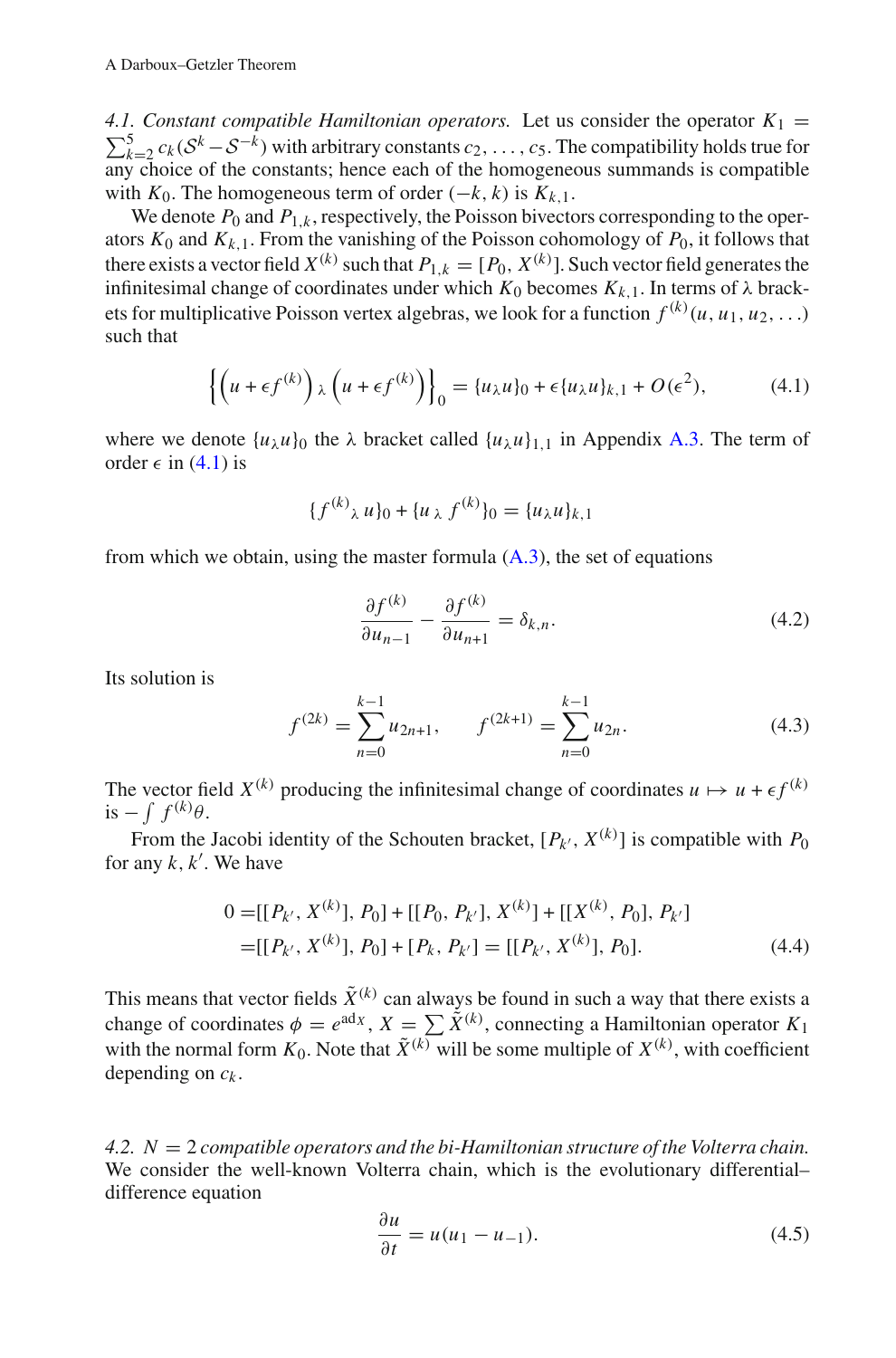It is well known (see, for instance, [6]) that the Volterra chain is an integrable equation admitting a biHamiltonian formulation. Indeed, one can write (4.5) with respect to two compatible Hamiltonian operators

$$
K_{1,u} = uu_1 S - u_{-1} u S^{-1}, \tag{4.6}
$$

$$
\tilde{K}_{2,u} = uu_1u_2\mathcal{S}^2 - uu_{-1}u_{-2}\mathcal{S}^{-2} + uu_1(u+u_1)\mathcal{S} - uu_{-1}(u+u_{-1})\mathcal{S}^{-1}
$$
 (4.7)

and the two Hamiltonian functionals

$$
H_1 = \int u \qquad H_0 = \frac{1}{2} \int \log u \qquad (4.8)
$$

according to  $\partial_t u = K_{1,u} \delta H_1 = \tilde{K}_{2,u} \delta H_0$ .

The operator  $K_{1,u}$  is of order (−1, 1), so there exist a coordinate change of the form  $v = \log u$  for which it takes the constant form  $K_0 = S - S^{-1}$ , corresponding to the multiplicative  $\lambda$  bracket  $\{v_{\lambda}v\}_1 = \lambda - \lambda^{-1}$ .

The same change of coordinates for  $K_{2,u}$  gives

$$
\{v_{\lambda}v\}_2 = u_1\lambda^2 + (u+u_1)\lambda - (u+u_{-1})\lambda^{-1} - u_{-1}\lambda^{-2}
$$
  
=  $e^{v_1}\lambda^2 + (e^v + e^{v_1})\lambda - (e^v + e^{v_{-1}})\lambda^{-1} - e^{v_{-1}}\lambda^{-2},$  (4.9)

namely the bracket for  $\tilde{K}_{2,1}$ . The compatibility of  $K_0$  and  $\tilde{K}_{2,1}$  can be explicitly verified and it is indeed case (2) of the classification of the compatible pairs for  $g(u) = 1$ . The Poisson bivector corresponding to  $\tilde{K}_{2,1}$  is

$$
P_2 = \frac{1}{2} \int (e^{v_1} \theta \theta_2 + (e^v + e^{v_1}) \theta \theta_1)
$$

The compatibility of the two Hamiltonian operators is equivalent to  $d_{P_0} P_2 = 0$ . From Theorem 1 we conclude that there must exist an evolutionary vector field *X* such that  $P_2 = [P_0, X]$ , or, equivalently, that exist  $f(v, v_1, ...)$  as in (4.1) such that

$$
\{f_{\lambda}v\}_0 + \{v_{\lambda}f\}_0 = \{v_{\lambda}v\}_2\tag{4.10}
$$

The evolutionary vector field  $X = -\int f\theta$  is

$$
X=-\int\left(e^{v}+e^{v_1}\right)\theta.
$$

This can easily be verified computing  $[P_0, X]$ :

$$
[P_0, X] = \int \left(\frac{\delta P_0}{\delta \theta} \frac{\delta X}{\delta v}\right) = \frac{1}{2} \int (\theta_{-1} - \theta_1) e^v \theta + \frac{1}{2} \int (\theta_{-1} - \theta_1) e^v \theta_{-1}
$$
  
=  $\frac{1}{2} \int (e^v \theta \theta_1 + e^v \theta_{-1} \theta + e^v \theta_{-1} \theta_1) = \frac{1}{2} \int ((e^v + e^{v_1}) \theta \theta_1 + e^{v_1} \theta \theta_2).$  (4.11)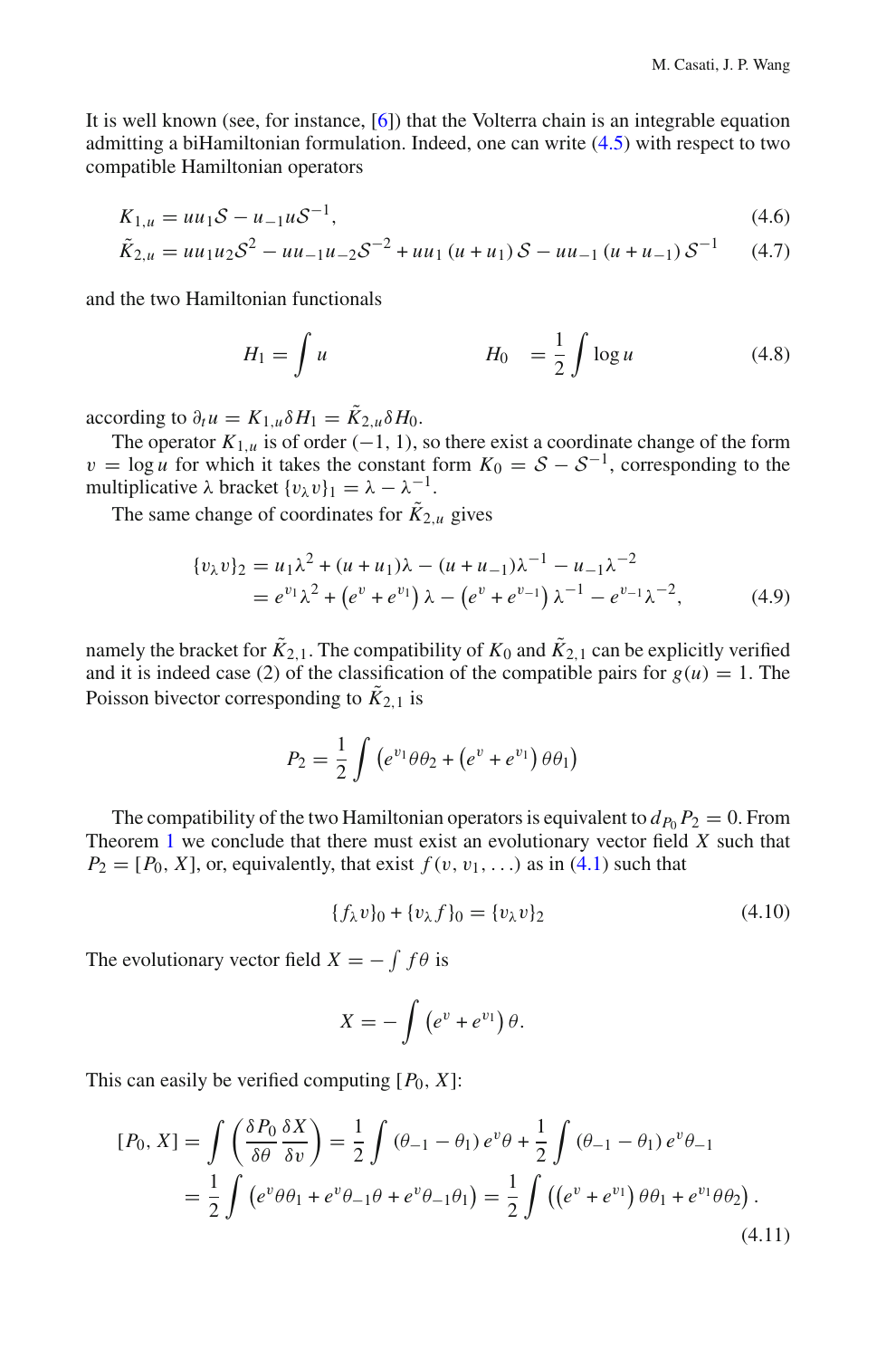*4.3. N* = 3 *compatible operators.* The (−3, 3) order Hamiltonian operator  $\tilde{K}_{3,1}$ 

$$
\tilde{K}_{3,1} = e^{u_1 + iu_2} \mathcal{S}^3 + i \left( e^{u + iu_1} - e^{u_1 + iu_2} \right) \mathcal{S}^2 + e^{u + iu_1} \mathcal{S}
$$
  

$$
-e^{u_{-1} + iu} \mathcal{S}^{-1} - i \left( e^{u_{-2} + iu_{-1}} - e^{u_{-1} + iu} \right) \mathcal{S}^{-2} - e^{u_{-2} + iu_{-1}} \mathcal{S}^{-3} \tag{4.12}
$$

is compatible with  $K_0$ , according to the classification of compatible Hamiltonian pairs (case (3)). The vector field  $X = -\int f\theta$  mapping the bivector  $P_0$  into the one associated with  $\tilde{K}_{3,1}$  is the solution of

$$
\frac{\partial f}{\partial u} + S \left( \frac{\partial f}{\partial u} \right) = e^{u + iu_1} + e^{u_1 + iu_2}, \qquad \frac{\partial f}{\partial u_1} = i \left( e^{u + iu_1} - e^{u_1 + iu_2} \right),
$$

$$
\frac{\partial f}{\partial u_2} = e^{u_1 + iu_2}, \qquad \frac{\partial f}{\partial u_n} = 0 \qquad n > 2.
$$

The system is easy to solve:

$$
f = e^{u + iu_1} - i e^{u_1 + iu_2}.
$$
 (4.13)

The integrable hierarchy generated by the biHamiltonian pair  $(K_0, \tilde{K}_{3,1})$  is equivalent to a stretched version of the Volterra chain. We pick  $H_{-1} = \int u$  a Casimir of  $K_0$ . Introducing the new variable  $w = u + iu_1$  we have

$$
\frac{\partial u}{\partial t} = \tilde{K}_{3,1} \delta H_{-1} = (1 - i)e^{w_1} + (1 + i)e^w - (1 - i)e^{w_{-1}} - (1 + i)e^{w_{-2}}, \qquad (4.14)
$$

namely

$$
\frac{\partial w}{\partial t} = (1 + i) \left( e^{w_2} - e^{w_2} \right). \tag{4.15}
$$

The change of coordinates  $e^w \mapsto v$ ,  $(1+i)t \mapsto \tau$ , finally, gives the equation

$$
\frac{\partial v}{\partial \tau} = v(v_2 - v_{-2}),\tag{4.16}
$$

which is the Volterra chain equation  $(4.5)$  with a rescaled independent variable.

*Remark 3.* The third order Hamiltonian operator of complementary type is not in the Volterra hierarchy generated by the biHamiltonian pair of the first and second order ones. We have observed that  $\tilde{K}_{2,u}$  is the second Hamiltonian structure of the Volterra chain, while  $K_{1,u}$  is the first one. It is known that the compatibility of  $K_{1,u}$  and  $\tilde{K}_{2,u}$  implies the existence of the recursion operator  $R = \tilde{K}_{2,u} K_{1,u}^{-1}$ ; such operator is nonlocal, i.e. it is not a polynomial in *<sup>S</sup>* and *<sup>S</sup>*<sup>−</sup>1, and hence in principle the higher Hamiltonian structures in the hierarchy  $K_m = R^{m-1} K_1$  are not local. The explicit form of the recursion operator is

$$
R = uS + u + u_1 + uS^{-1} + u(u_1 - u_{-1})(S - 1)^{-1}\frac{1}{u}.
$$

On the other hand, in the same coordinate system we have

$$
\tilde{K}_{3,u} = u u_1 u_2^i u_3 \mathcal{S}^3 - u_{-3} u_{-2} u_{-1}^i u \mathcal{S}^{-3}
$$
  
+  $i \left( u^2 u_1^i u_2 - u u_1 u_2^{i+1} \right) \mathcal{S}^2 - i \left( u_{-2}^2 u_{-1}^i u - u_{-2} u_{-1} u^{i+1} \right) \mathcal{S}^{-2}$   
+  $u^2 u_1^{i+1} \mathcal{S} - u_{-1}^2 u_1^{i+1} \mathcal{S}^{-1},$  (4.17)

which is obviously different from  $RK<sub>2</sub>$ .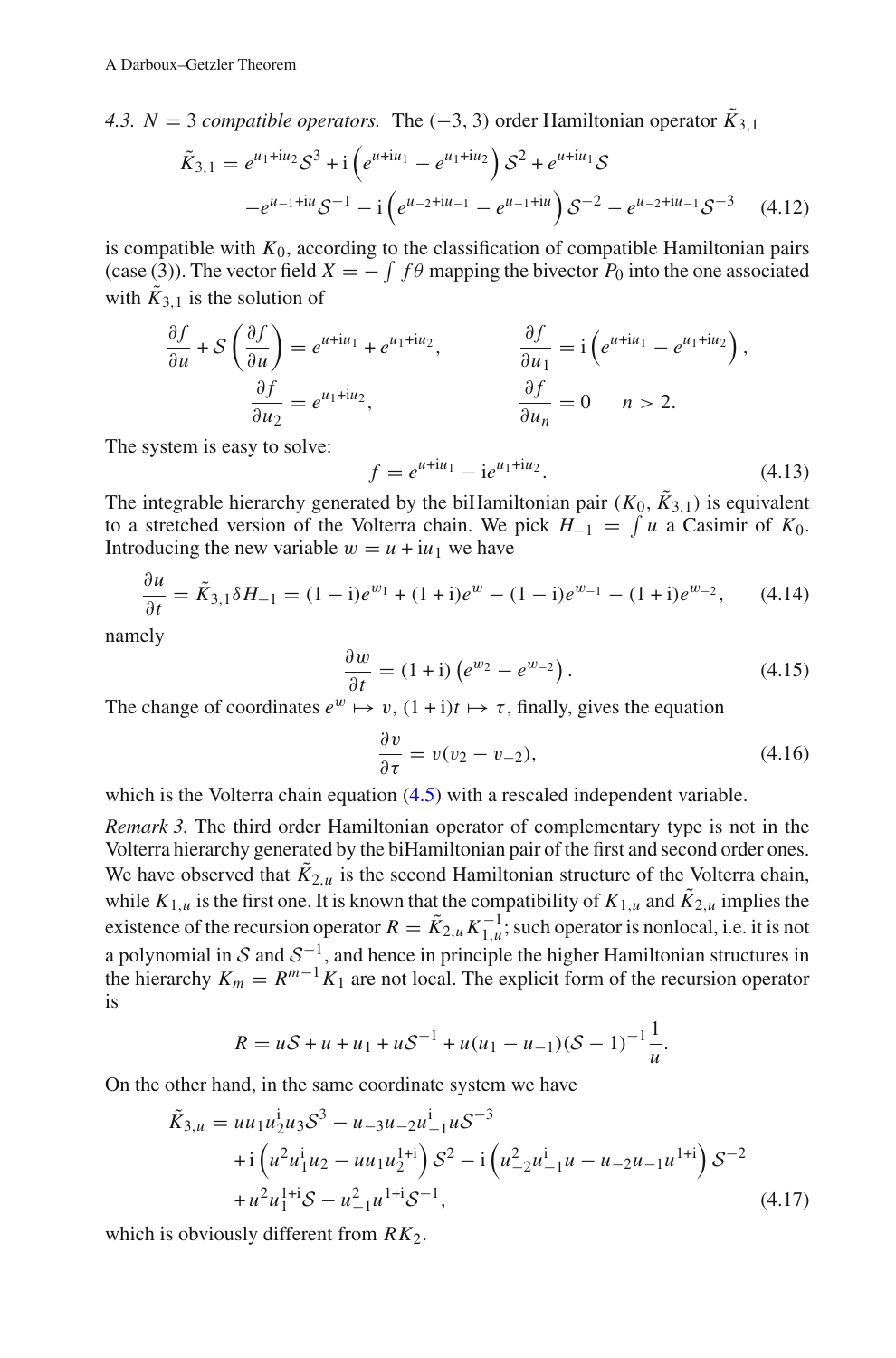*4.4. Compatible N* = 2 *and N* = 4 *order operators.* The  $(-2, 2)$  order Hamiltonian operator  $\tilde{K}_{2,1}$  is compatible with the (−4, 4) order operator  $Q_1$ 

$$
Q_1 = e^{u_1 - u_2 + u_3} \mathcal{S}^4 - \mathcal{S}^{-4} e^{u_1 - u_2 + u_3} + \left( e^{u - u_1 + u_2} + e^{u_1 - u_2 + u_3} \right) \mathcal{S}^3 +
$$
  
-
$$
\mathcal{S}^{-3} \left( e^{u - u_1 + u_2} + e^{u_1 - u_2 + u_3} \right) + e^{u - u_1 + u_2} \mathcal{S}^2 - \mathcal{S}^{-2} e^{u - u_1 + u_2}.
$$
 (4.18)

We have already shown that  $K_{2,1}$  is compatible with  $K_0$ , so there exist a change of coordinates  $u = F(v)$  such that the operator  $\tilde{K}_{2,g}$  in the new coordinates is of the form  $K_0$ . Performing the same change of coordinates on  $Q_1$  we then find a compatible Hamiltonian pair.

Given a change of coordinates  $v = F(u, u_1, \ldots)$ , the transformation law for difference operators is

$$
F_* K|_u F_*^{\dagger} = K'|_{F(u)}, \tag{4.19}
$$

where  $F_*$  is the Fréchet derivative of the change of coordinates and  $F_*^{\dagger}$  is its formal adjoint

$$
F_* = \sum_{n \in \mathbb{Z}} \frac{\partial F}{\partial u_n} S^n \qquad F_*^{\dagger} = \sum_{n \in \mathbb{Z}} S^{-n} \frac{\partial F}{\partial u_n}
$$

We observe that, for  $K = K_0$  and the change of coordinates

$$
v = F(u, u_1) = -\log(u) - \log(u_1),
$$

the Fréchet derivative and its adjoint are

$$
F_* = -\frac{1}{u} - \frac{1}{u}S \qquad F_*^{\dagger} = -\frac{1}{u} - \frac{1}{u}S^{-1},
$$

which gives the transformed operator

$$
K' = \frac{1}{u_1 u_2} S^2 + \left(\frac{1}{u u_1} + \frac{1}{u_1 u_2}\right) S - S^{-1} \left(\frac{1}{u u_1} + \frac{1}{u_1 u_2}\right) - S^{-2} \frac{1}{u_1 u_2}.
$$
 (4.20)

It is now easy to see that, in the new coordinates, we can write  $K'$  as

$$
K'|_{v}=e^{v_1}\mathcal{S}^2+\left(e^{v}+e^{v_1}\right)\mathcal{S}-\mathcal{S}^{-1}\left(e^{v}+e^{v_1}\right)-\mathcal{S}^{-2}e^{v_1}=\tilde{K}_{2,1}|_{v}.
$$

The same change of coordinates  $u = F^{-1}(v)$  transforming  $\tilde{K}_{2,1}$  into  $K_0$  can be applied to  $Q_1$  to find the corresponding compatible operator. However, it is easier not to invert *F* and to look instead for the preimage of the transformed operator. We have found that the change of coordinates  $v = F(u)$  raises the order of the difference operator from  $(-1, 1)$  to  $(-2, 2)$ . For this reason, the ansatz for the unknown operator of which  $Q_1$  is the transformed under *F* is the  $(-3, 3)$  order operator

$$
Q' = A S^3 + B S^2 + C S - S^{-1} C - S^{-2} B - S^{-3} A,
$$

with *A*, *B* and *C* in *A*. We equate  $F_*Q'F_*^{\dagger}$  to  $Q_1|_{F(u)}$  to find the coefficients *A*, *B* and *C* of *Q* .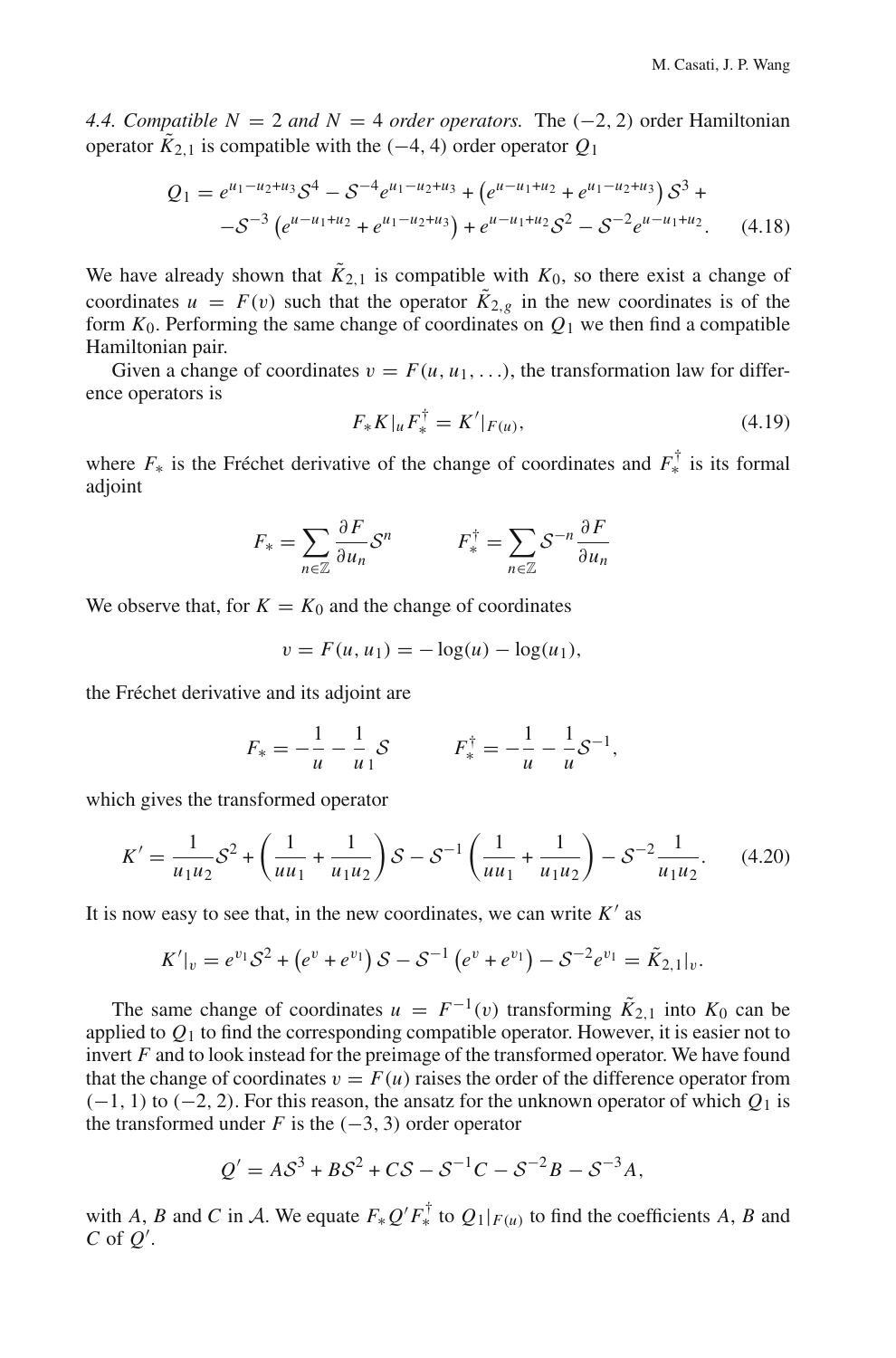We have

$$
Q_1|_v = e^{v_1 - v_2 + v_3} S^4 + \left(e^{v - v_1 + v_2} + e^{v_1 - v_2 + v_3}\right) S^3 + e^{v - v_1 + v_2} S^2
$$
  

$$
- S^{-2} e^{v - v_1 + v_2} - S^{-3} \left(e^{v - v_1 + v_2} + e^{v_1 - v_2 + v_3}\right) - S^{-4} e^{v_1 - v_2 + v_3}, \quad (4.21)
$$

$$
Q_1|_{F(u)} = \frac{1}{u_1 u_4} S^4 + \left(\frac{1}{u u_3} + \frac{1}{u_1 u_4}\right) S^3 + \frac{1}{u u_3} S^2
$$
  

$$
- S^{-2} \frac{1}{u u_3} - S^{-3} \left(\frac{1}{u u_3} + \frac{1}{u_1 u_4}\right) - S^{-4} \frac{1}{u_1 u_4}.
$$
 (4.22)

Comparing the coefficients of  $S^4$ ,  $S^3$ ,  $S^2$  and *S* in the two sides of (4.19) we find

 $A = 1$   $B = 0$   $C = 0$ 

which gives us

$$
Q' = S^3 - S^{-3} = K_{3,1}.
$$

*4.5. Compatible N* = 2 *and N* = 5 *order operators.* The non-homogeneous (−2, 2) order operator  $K_{1,1} + K_{2,1} = S^2 + S^1 - S^{-1} - S^{-2}$  is compatible with the (-5, 5) order operator  $\tilde{Q}_1$ 

$$
\tilde{Q}_{1} = e^{\varepsilon u_{2}+u_{3}} \mathcal{S}^{5} - \left(\varepsilon e^{\varepsilon u_{1}+u_{2}} + \varepsilon^{-1} e^{\varepsilon u_{2}+u_{3}}\right) \mathcal{S}^{4} +
$$
\n
$$
+ \left(\varepsilon^{-1} e^{\varepsilon u + u_{1}} + e^{\varepsilon u_{1}+u_{2}} + \varepsilon e^{\varepsilon u_{2}+u_{3}}\right) \mathcal{S}^{3} - \left(\varepsilon e^{\varepsilon u + u_{1}} + \varepsilon^{-1} e^{\varepsilon u_{1}+u_{2}}\right) \mathcal{S}^{2}
$$
\n
$$
+ e^{\varepsilon u + u_{1}} \mathcal{S} - \mathcal{S}^{-1} e^{\varepsilon u + u_{1}} + \mathcal{S}^{-2} \left(\varepsilon e^{\varepsilon u + u_{1}} + \varepsilon^{-1} e^{\varepsilon u_{1}+u_{2}}\right)
$$
\n
$$
- \mathcal{S}^{-3} \left(\varepsilon^{-1} e^{\varepsilon u + u_{1}} + e^{\varepsilon u_{1}+u_{2}} + \varepsilon e^{\varepsilon u_{2}+u_{3}}\right)
$$
\n
$$
+ \mathcal{S}^{-4} \left(\varepsilon e^{\varepsilon u_{1}+u_{2}} + \varepsilon^{-1} e^{\varepsilon u_{2}+u_{3}}\right) - \mathcal{S}^{-5} e^{\varepsilon u_{2}+u_{3}},
$$
\n(4.23)

where we denote by  $\varepsilon$  a primitive 3-rd root of unity.

Choosing  $H_{-1} = \int u$  the Casimir of the first bracket, and introducing the new variable  $v = \varepsilon u + u_1$  we have

$$
\frac{\partial u}{\partial t} = \tilde{Q}_1 \delta H_{-1} = \left(1 - \varepsilon^{-1} + \varepsilon\right) e^{v_2} + 2e^{v_1} + \left(1 + \varepsilon^{-1} - \varepsilon\right) e^v
$$
\n
$$
- \left(1 - \varepsilon^{-1} + \varepsilon\right) e^{v_{-1}} - 2e^{v_{-2}} - \left(1 + \varepsilon^{-1} - \varepsilon\right) e^{v_{-3}},
$$
\n(4.24)

namely

$$
\frac{\partial v}{\partial t} = -2\varepsilon^{-1} \left( e^{v_3} - e^{v_{-3}} \right). \tag{4.25}
$$

Finally, the change of coordinates  $e^v \mapsto w$ ,  $-2\varepsilon t \mapsto \tau$  gives us

$$
\frac{\partial w}{\partial \tau} = \varepsilon w (w_3 - w_{-3}),\tag{4.26}
$$

which is yet another Volterra chain equation with rescaled variables, see for instance  $(4.16).$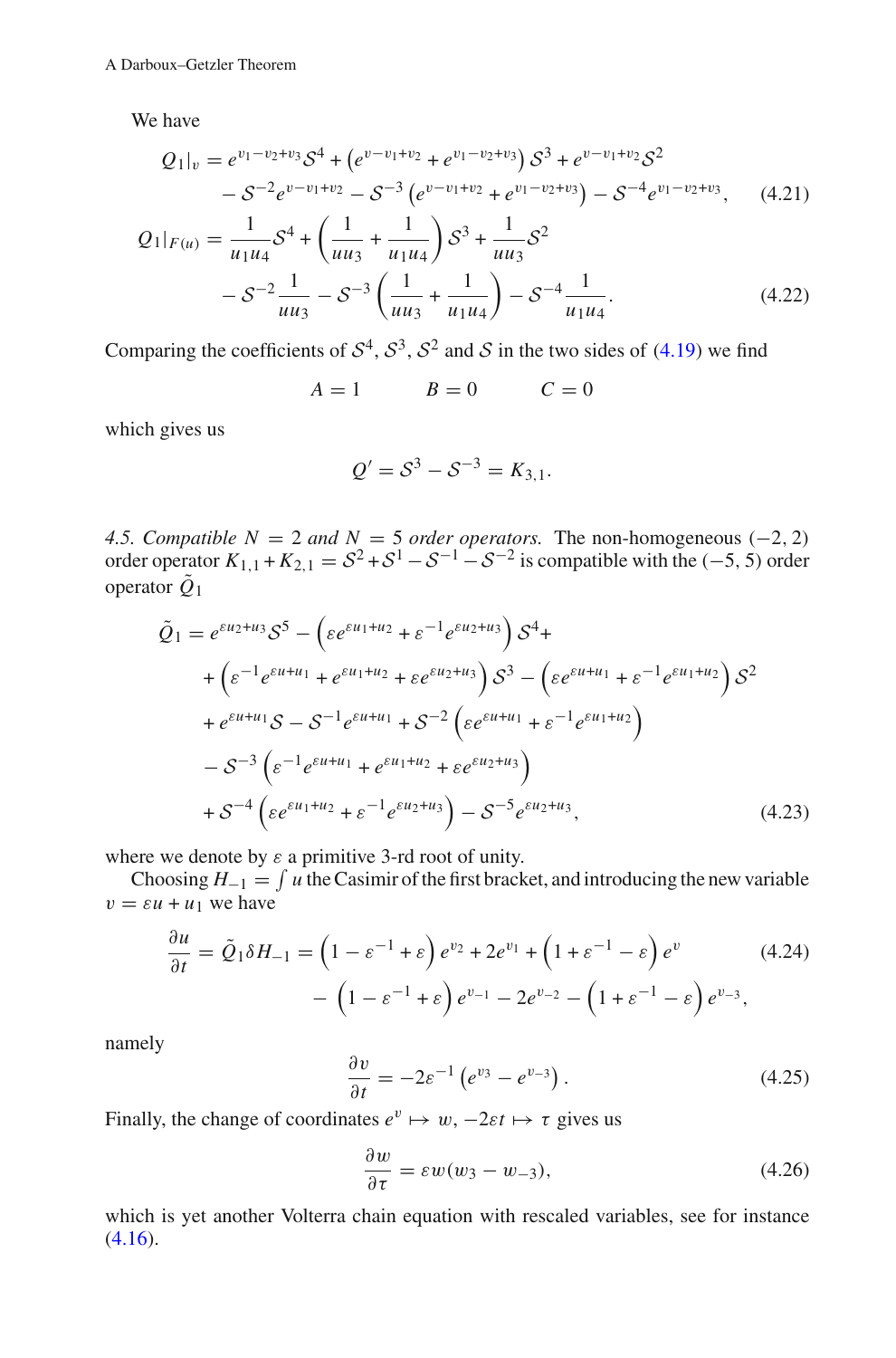The same change of coordinates  $v(u) = \varepsilon u + u_1$  brings, according to the transformation law (4.19), the operator  $K_{1,1} + K_{2,2}$  to

$$
K_0^{(\varepsilon,3)} := \varepsilon (S^3 - S^{-3}) = \varepsilon K_{3,1}
$$
\n(4.27)

and the Hamiltonian operator  $\tilde{Q}_1$  to

$$
\tilde{K}_{2,1}^{(\varepsilon,3)} = \varepsilon \tilde{K}_{2,1}^{(3)} := \varepsilon \left( e^{v_3} \mathcal{S}^6 + \left( e^{v_3} + e^v \right) \mathcal{S}^3 - \mathcal{S}^{-3} \left( e^{v_3} + e^v \right) - \mathcal{S}^{-6} e^{v_3} \right), \quad (4.28)
$$

which are a rescaled and 3-stretched (namely, the independent variable is rescaled according to  $n \mapsto 3n$ ) version of the biHamiltonian pair of Volterra equation when  $g(u) = 1$ , previously discussed in Sect. 4.2.

*Remark 4.* The rescaling of the independent variable that from a Hamiltonian operator *K* produces a *k*-*stretched* operator  $K^{(k)}$  by  $n \mapsto k \, n$  cannot, in general, be obtained by a change of dependent variables as the ones which existence is guaranteed by the vanishing of the second and third Poisson cohomology groups. It is possible for the case we are considering, because  $K_{1,1}^{(3)}$  is compatible with  $K_0$  (we have dropped the further rescaling by  $\varepsilon$ ). From Theorem 1 it follows that there exists an evolutionary vector field such that  $K_{1,1}^{(3)} = [X, K_0]$ , and an easy computation shows that such vector field is

$$
X = \int \left(v_2 - \frac{v}{2}\right)\theta. \tag{4.29}
$$

However,  $\tilde{K}_{2,1}^{(3)}$  is neither compatible with  $K_0$  nor with  $\tilde{K}_{2,1}$ , hence Theorem 1 does not provide any further insight into it.

#### **5. The Poisson Cohomology for Stretched Hamiltonian Operators**

Given a Hamiltonian operator of order (−*N*, *N*) of the form

$$
K(S) = \sum_{n=-N}^{N} a^{(n)}(u, u_1, u_{-1}, u_2, u_{-2}, \dots, u_m, u_{-m}, \dots) S^n,
$$
 (5.1)

we define its *k-stretched* version by rescaling the underlying lattice variable by a factor *k*, namely

$$
K^{(k)}(\mathcal{S}) := \sum_{n=-N}^{N} a^{(n)}(u, u_k, u_{-k}, u_{2k}, u_{-2k}, \dots, u_{mk}, u_{-mk}, \dots) \mathcal{S}^{nk}.
$$
 (5.2)

The computation of the Poisson cohomology for the *k*-stretched  $K_0^{(k)} = S^k - S^{-k}$  follows the lines of the proof of Theorem 1, but we obtain an essentially different result. The Poisson bivector corresponding to the  $K_0^{(k)}$  is  $P = \int \theta \theta_k$ , definining on  $\hat{\mathcal{A}}$  the differential

$$
D_P = \sum_n (\theta_{n+k} - \theta_{n-k}) \frac{\partial}{\partial u_n}.
$$

The cohomology  $H(D_P, \hat{\mathcal{A}})$  is, hence, the polynomial ring generated by the 2*k* variables  $\{\theta, \theta_1, \ldots, \theta_{2k-1}\}.$  This implies dim  $H(D_P, \hat{\mathcal{A}}) = 2^{2k}$  and dim  $H^p(D_P, \hat{\mathcal{A}}) = \binom{2k}{p}.$ Using the same long exact sequence argument we exploited in the proof of the main theorem, we have the first general result on the Poisson cohomology for *P*, namely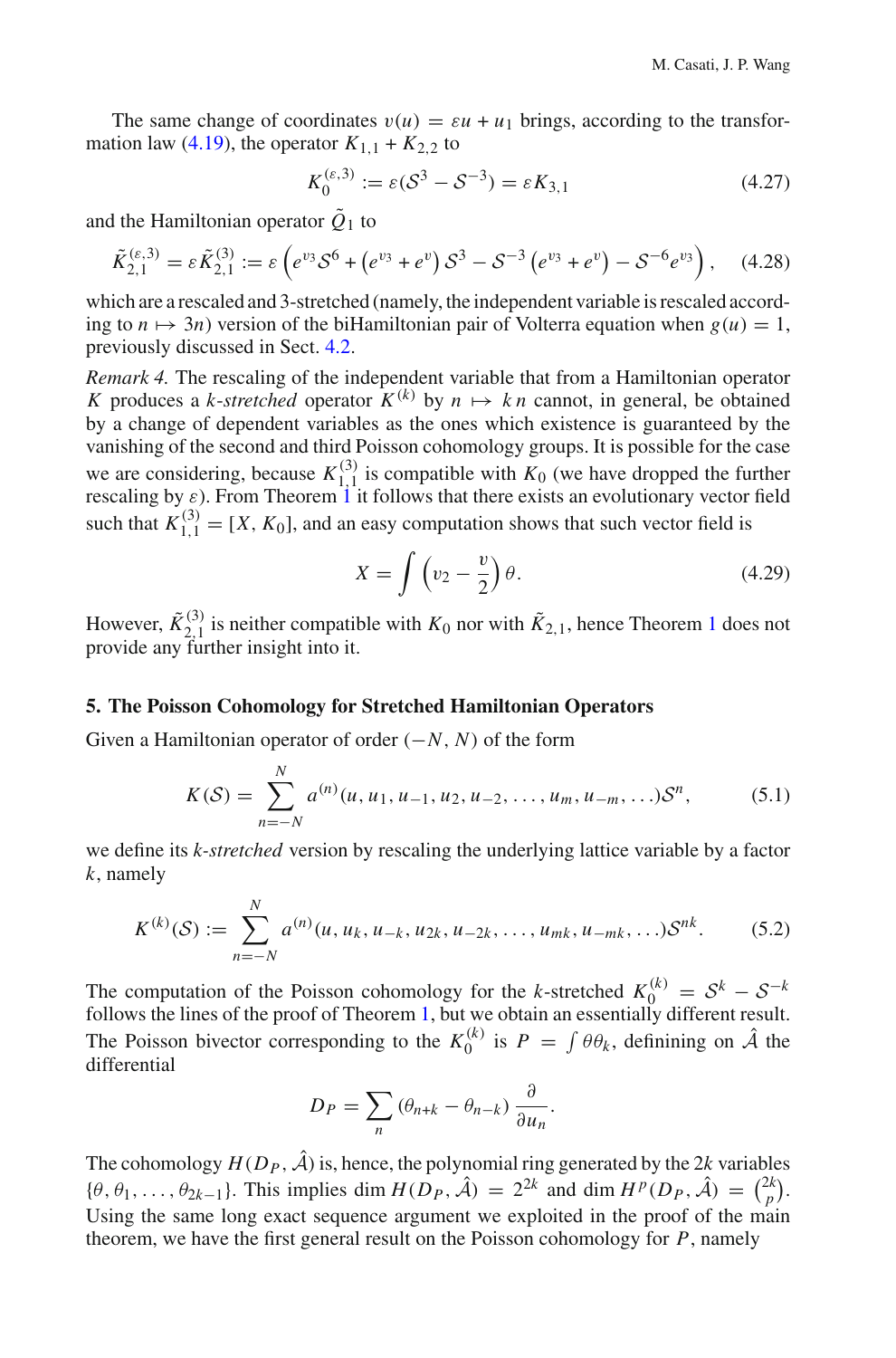### **Theorem 2.**  $H^p(\mathbf{d}_P, \hat{\mathcal{F}}) = 0$  for  $p > 2k$ .

As in the  $(-1, 1)$  case, the lower cohomology groups should be computed explicitly. We observe, however, that already in the 2-stretched case  $H^2(\mathbf{d}_P, \hat{\mathcal{F}}) \neq 0$ .

We have indeed  $P = \int \theta \theta_2$  and

$$
H^2(D_P, \hat{\mathcal{A}}) = \langle \theta \theta_1, \theta \theta_2, \theta \theta_3, \theta_1 \theta_2, \theta_1 \theta_3, \theta_2 \theta_3 \rangle.
$$

The relevant part of the long exact sequence in cohomology is the following

$$
\dots \longrightarrow H^2(\hat{\mathcal{A}}) \xrightarrow{\mathcal{S}-1} H^2(\hat{\mathcal{A}}) \xrightarrow{\int} H^2(\hat{\mathcal{F}}) \xrightarrow{\mathfrak{b}} H^3(\hat{\mathcal{A}}) \xrightarrow{\mathcal{S}-1} \dots \tag{5.3}
$$

from which we have that

$$
H^{2}(\hat{\mathcal{F}}) = \int H^{2}(\hat{\mathcal{A}}) \oplus \mathfrak{b}^{-1} \left( \text{Ker}(\mathcal{S} - 1)|_{H^{3}(\hat{\mathcal{A}})} \right).
$$

The integral map on  $H^2(\hat{A})$  gives  $\theta \theta_1 \sim \theta_1 \theta_2 \sim \theta_2 \theta_3 \sim -\theta \theta_3$  and  $\theta \theta_2 \sim \theta_1 \theta_3 \sim$  $-\theta \theta_2 \sim 0$ , corresponding to the bivector  $\int \theta \theta_1$ . On the other hand,  $H^3(\hat{\mathcal{A}})$  is the 4dimensional vector space  $(\theta \theta_1 \theta_2, \theta \theta_1 \theta_3, \theta \theta_2 \theta_3, \theta_1 \theta_2 \theta_3)$ . The kernel of  $(S - 1)$  in the cohomology is 1-dimensional, explicitly  $(\theta \theta_1 \theta_2 + \theta \theta_1 \theta_3 + \theta \theta_2 \theta_3 + \theta_1 \theta_2 \theta_3)$ . These observations are enough to state the nontriviality of the second Poisson cohomology group for the 2-stretched operator, and in particular that it is 2-dimensional. The constant bivector in  $H^2(\hat{\mathcal{F}})$  corresponds to the operator  $K_0$ .

In Sect. 2.5 we have explained that 2-cochains correspond to nontrivial infinitesimal deformations of the Poisson bivector. Our result means that there does not exists an evolutionary vector field *X* such that  $[X, P] = \int \theta \theta_1$ . However, we can find a *formal* vector field  $\hat{X}_f$  solution of

$$
[\hat{X}_f, P] = \int \frac{\delta \hat{X}_f}{\delta u} \frac{\delta P}{\delta \theta} = \int \theta \theta_1. \tag{5.4}
$$

Indeed, (5.4) is equivalent to the following set of equations for  $\ddot{X}_f = \int X_f \theta$ 

$$
S^{m}\left(\frac{\partial X_{f}}{\partial u_{-1-m}}-\frac{\partial X_{f}}{\partial u_{3-m}}\right)=\delta_{m,0}.
$$
\n(5.5)

A solution of this system is  $X_f = \sum_{m \geq 0} u_{-4m-1}$ . The formal vector turns out to be an infinite sum of vector fields of characteristic *u*−4*m*−1. This result does not contradict our statement about Poisson cohomology, since by definition the characteristic of a vector field is an element of the algebra of difference functions, and suche elements depend only on a finite number of varaibles *un*.

*Remark 5.* The structure of the Poisson cohomology for the stretched operator has a striking resemblance to the Poisson cohomology of constant higher order scalar *differential* Hamiltonian operators. In [2, Remark 15] the Poisson cohomology for the first order scalar differential operator is obtained with a similar approach to the one adopted in this paper. The procedure can be repeated for higher order differential operators of the form  $\hat{O}_k(\partial) = \partial^{2k+1}$ . In this case we obtain  $H^p(\hat{O}_k) = 0$  for  $p > 2k+1$ , too. Similarly,  $H^2(O_k) \neq 0$  for  $k > 0$ , and in particular the first order scalar differential operator  $\partial$  is a cocycle of *Q*1. However, a major difference between the difference and the differential case is the lack of the formal vector field mapping  $Q_1$  into  $Q_0$ .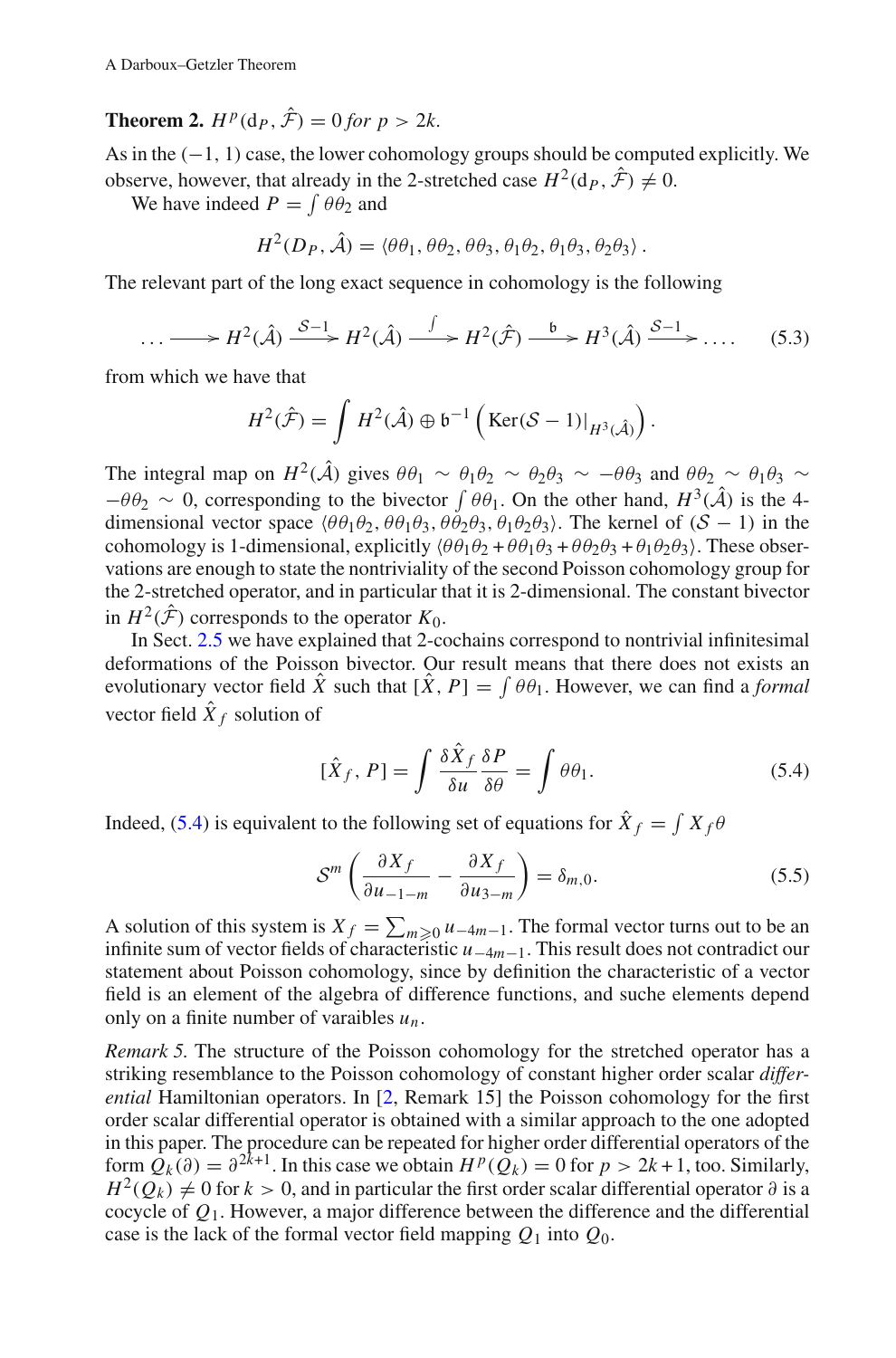#### **6. Final Remarks**

The results obtained in this paper constitute an analogue of Getzler's theorem for the Poisson cohomology of Hamiltonian operators, in the restricted contest of the scalar case, in the difference setting.

The vanishing of the second and third cohomology group for  $K_0 = S - S^{-1}$  means that there exist a Miura-type change of coordinates  $u \mapsto f(u, u_{-1}, u_1, \ldots)$  under which a Hamiltonian operator compatible with  $K_0$  is of the form  $K_0$ . Moreover, we have explicitly shown in Section 3 that any scalar difference Hamiltonian of order  $(-1, 1)$ can be brought to the form  $K_0$  with a change of coordinates, hence implying that the aforementioned result holds for any Hamiltonian operator of this order. However, the change of coordinates can be formal, as discussed in Section 4.2; this is already well known in the differential case, because the Poisson cohomology guarantees the existence of vector fields, for which the change of coordinates is the action of their exponential map.

De Sole et al. [7] have obtained the general form for scalar Hamiltonian operators from order  $(-1, 1)$  up to  $(-5, 5)$ . Using the theory of multiplicative Poisson vertex algebras we see the dependency on an arbitrary function can be removed by a change of coordinates (3.3)—one can verify on a case-by-case basis that the same result holds for all the operators in the classification—, while the theorem we proved implies that there exists an (operator-dependent) system of coordinates where any operator compatible with  $K_0$  is of the form  $K_0$ . This does not affect the Hamiltonian operators of their classification which are not compatible with the  $(-1, 1)$  order one (and are of order  $(-4, 4)$  and  $(-5, 5)$ ).

Another minor contribution present in this paper is the observation that the integrable hierarchy defined by the biHamiltonian pair constituted by a  $(-1, 1)$  Hamiltonian operator and a compatible  $(-3, 3)$  order one is, despite the different order of the Hamiltonian operators, equivalent to the Volterra hierarchy.

All the results obtained in this paper apply to *local* Hamiltonian operators, namely to operators which are polynomials in  $S$  and  $S^{-1}$ . A theory of rational Hamiltonian operators has been recently developed [5] and allows to deal with a broader class of integrable differential–difference equations; these operators define a subclass of nonlocal multiplicative Poisson vertex algebras, a notion recently defined by De Sole et al. [8] and obtained allowing infinite series in *<sup>S</sup>* and *<sup>S</sup>*−<sup>1</sup> in the definition of the operators. The Poisson cohomology of such a larger class of structures is the natural further topic in the direction of their classification.

*Acknowledgements.* The paper is supported by the EPSRC Grant EP/P012698/1. Both authors gratefully acknowledge the financial support.

**Open Access** This article is distributed under the terms of the Creative Commons Attribution 4.0 International License [\(http://creativecommons.org/licenses/by/4.0/\)](http://creativecommons.org/licenses/by/4.0/), which permits unrestricted use, distribution, and reproduction in any medium, provided you give appropriate credit to the original author(s) and the source, provide a link to the Creative Commons license, and indicate if changes were made.

**Publisher's Note** Springer Nature remains neutral with regard to jurisdictional claims in published maps and institutional affiliations.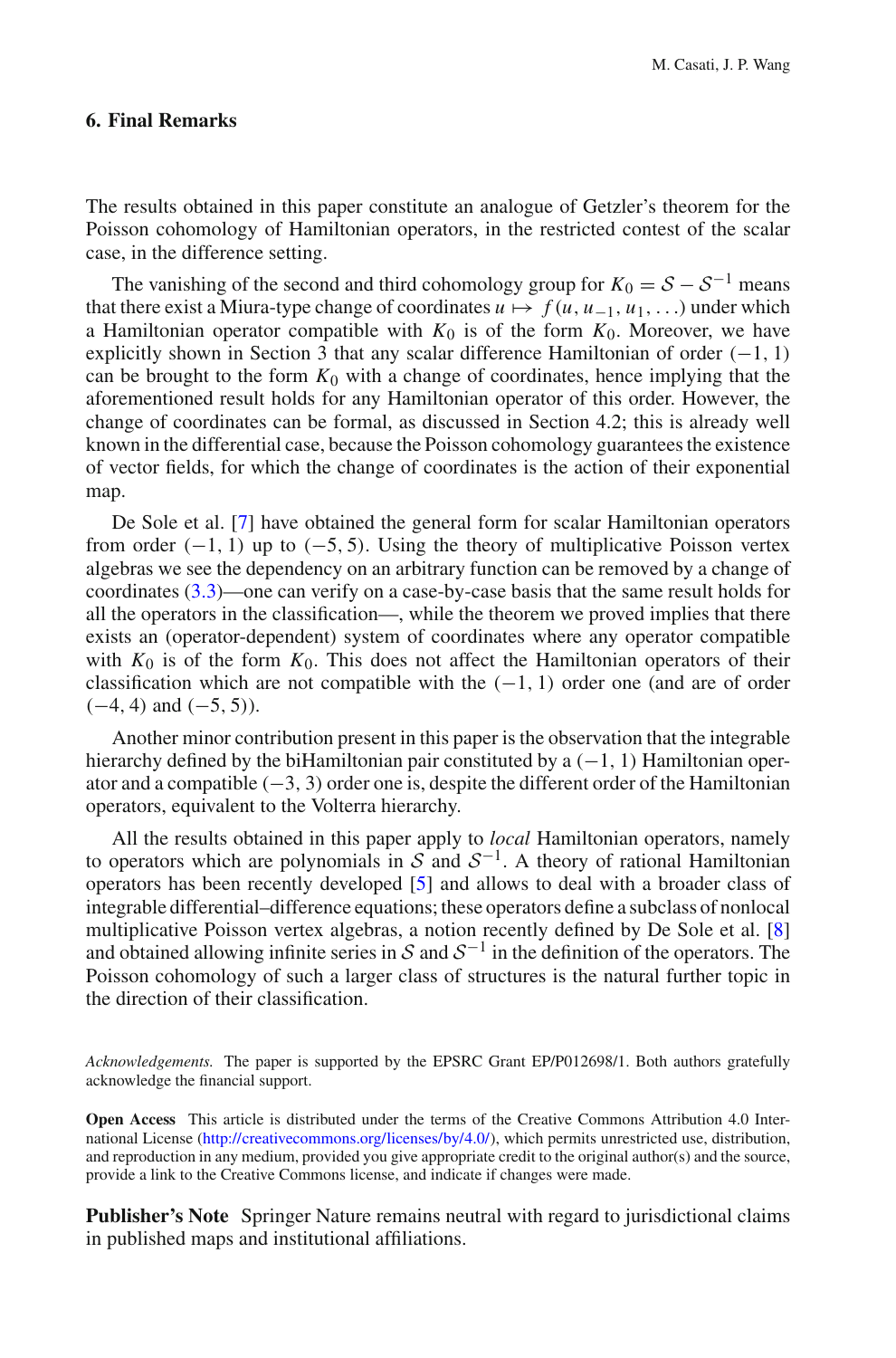#### **A. Multiplicative Poisson Vertex Algebras and Hamiltonian Structures**

In Sects. 2 and 4 we have adopted the formalism of multiplicative Poisson vertex algebras (multiplicative PVAs), introduced by De Sole, Kac, Valeri and Wakimoto [7], as a computational tool for operating on difference operators.

In this appendix we present the main results we need and that we have referenced in the paper.

*A.1. The definition.* In this paragraph we present the definition of multiplicative PVAs and the so-called *master formula*, the main computational tool they provide. The equivalence between Hamiltonian operators, Poisson bivectors and multiplicative PVAs has been discussed in Proposition 4.

**Definition 4.** A multiplicative PVA is an algebra of difference functions  $(A, S)$  endowed with a R-bilinear operation

$$
\{\lambda : A \times A \to A[\lambda, \lambda^{-1}]
$$
  

$$
\{f_{\lambda}g\} := \sum_{s=-N}^{N} c(f, g)_{(s)} \lambda^{s}
$$
 (A.1)

called the  $\lambda$  *bracket*, satisfying the properties

- 1. (sesquilinearity)  $\{S f_{\lambda} g\} = \lambda^{-1} \{f_{\lambda} g\}, \{f_{\lambda} S g\} = (\lambda S) \{f_{\lambda} g\};$
- 2. (left Leibniz rule) {  $f_{\lambda}gh$ } = {  $f_{\lambda}g$ } $h + g$ {  $f_{\lambda}h$ };
- 3. (right Leibniz rule)  $\{fg_{\lambda}h\}=\{f_{\lambda}gh\}g + \{g_{\lambda}gh\}f$  this should be interpreted as  ${f_{\lambda S}h}g = \sum c(f, h)_{(s)}S^s g\lambda^s;$
- 4. (skewsymmetry)  ${g_{\lambda} f} = -\rightarrow {f_{(\lambda,S)-1}g}$ , where the right hand side should be read  $as -\sum (\lambda S)^s c(f, g)_{(s)};$
- 5. (PVA-Jacobi identity)  $\{f_{\lambda}\{g_{\mu}h\}\}-\{g_{\lambda}\{f_{\lambda}h\}\} = \{\{f_{\lambda}g\}_{\lambda\mu}h\}.$

A Hamiltonian ( $\ell \times \ell$  matrix of) difference operator  $K^{ij}$  defines a multiplicative PVA by letting

$$
\{u^i{}_{\lambda}u^j\} := K^{ji}\big|_{\mathcal{S}\to\lambda} = K^{ji}(\lambda)
$$
 (A.2)

and then extending the bracket from the generators of *A* to the full algebra according to the properties  $(1)$ – $(3)$ .

The expression for the bracket on the full algebra *A* is called the *master formula* and it has the form

$$
\{f_{\lambda}g\} = \sum_{i,j=1}^{\ell} \sum_{n,m \in \mathbb{Z}} \frac{\partial g}{\partial u_m^j} (\lambda \mathcal{S})^m \{u^i{}_{\lambda} \mathcal{S} u^j\} (\lambda \mathcal{S})^{-n} \frac{\partial f}{\partial u_n^i}.
$$
 (A.3)

In particular, the condition of being an Hamiltonian operator for  $K$  is equivalent the PVA-Jacobi identity for any triple of generators  $(u^i, u^j, u^k)$  [7]. Explicitly, we have

$$
\sum_{l=1}^{\ell} \sum_{n \in \mathbb{Z}} \left( \frac{\partial K^{kj}(\mu)}{\partial u_n^l} (\lambda \mathcal{S})^n K^{li}(\lambda) - \frac{\partial K^{ki}(\lambda)}{\partial u_n^l} (\mu \mathcal{S})^n K^{lj}(\mu) \right)
$$
  
= 
$$
\sum_{l=1}^{\ell} \sum_{n \in \mathbb{Z}} K^{kl} (\lambda \mu \mathcal{S}) (\lambda \mu \mathcal{S})^{-n} \frac{\partial K^{ji}(\lambda)}{\partial u_n^l}.
$$
 (A.4)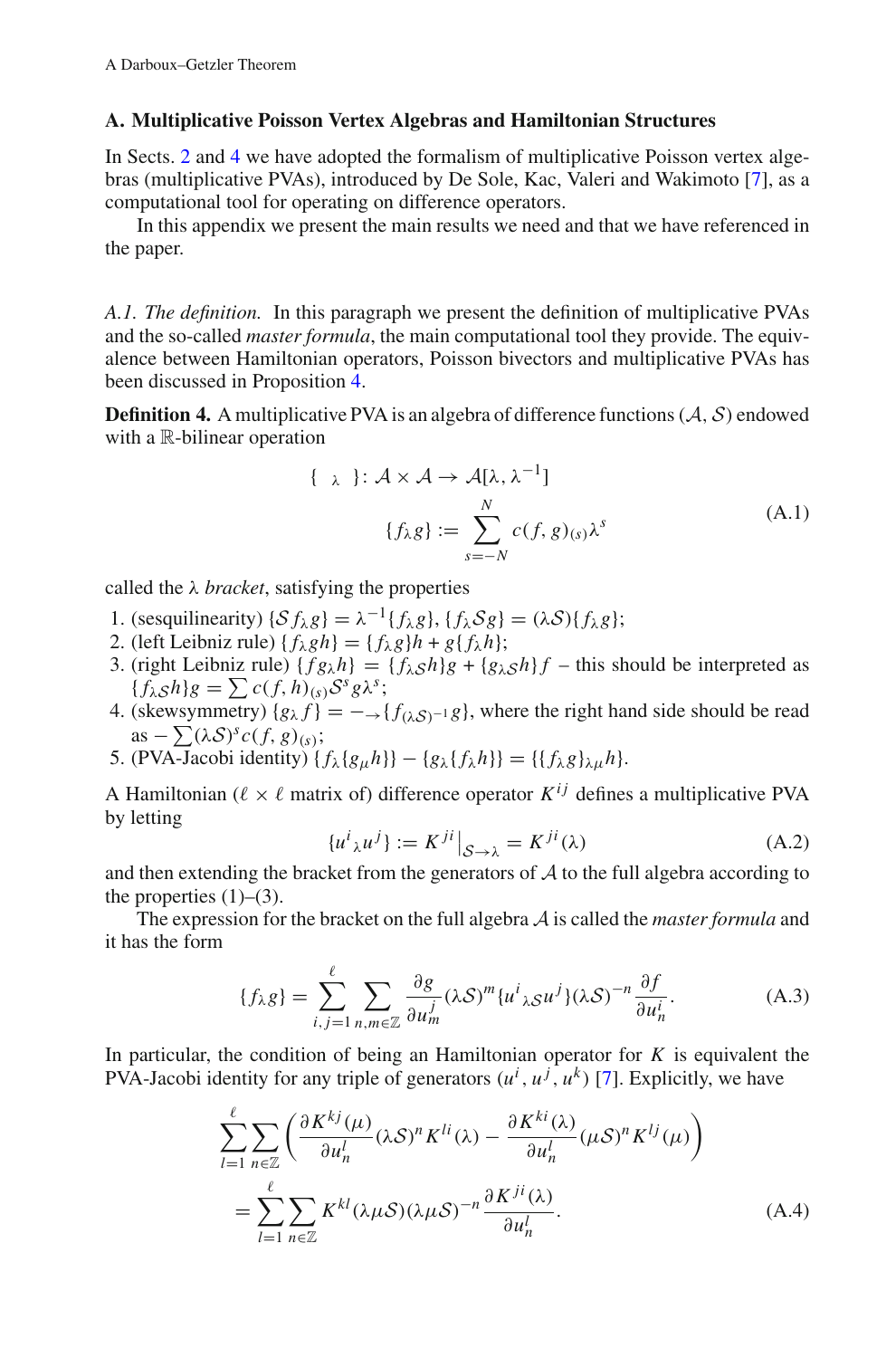*A.2. Equivalence between Schouten and PVA-Jacobi identities in the scalar case.* In the scalar case, the PVA-Jacobi identity for the multiplicative λ bracket defined by the difference operator  $K = \sum_{s} K^{(s)} S^s$  is

$$
\sum_{n,m,q \in \mathbb{Z}} \left( \frac{\partial K^{(m)}}{\partial u_n} \left( S^n K^{(q)} \right) \lambda^{n+q} \mu^m - \frac{\partial K^{(m)}}{\partial u_n} \left( S^n K^{(q)} \right) \mu^{n+q} \lambda^m - K^{(m)} \left( S^{m-n} \frac{\partial K^{(q)}}{\partial u_n} \right) \lambda^{m+q-n} \mu^{m-n} \right) = 0.
$$
\n(A.5)

The skewsymmetry property (2.36) imposes a special form for a scalar bracket, namely  $K^{(-s)} = -S^{-s}K^{(s)}$ , or

$$
\{u_{\lambda}u\} = \sum_{s>0} K^{(s)}\lambda^s - S^{-s}K^{(s)}\lambda^{-s}
$$
 (A.6)

which gives the explicit form for the PVA-Jacobi identity

$$
-\frac{\partial K^{(m)}}{\partial u_n} S^n K^{(q)} \lambda \mu(m, n+q) + \frac{\partial K^{(m)}}{\partial u_n} S^{n-q} K^{(q)} \lambda \mu(m, n-q)
$$
  

$$
-(S^n K^{(q)}) \left(S^{-m} \frac{\partial K^{(m)}}{\partial u_{n+m}}\right) \lambda \mu(n+q, -m)
$$
  

$$
+(S^{n-q} K^{(q)}) \left(S^{-m} \frac{\partial K^{(m)}}{\partial u_{n+m}}\right) \lambda \mu(n-q, -m)
$$
  

$$
-K^{(q)} \left(S^{q-n} \frac{\partial K^{(m)}}{\partial u_n}\right) \lambda \mu(q-n+m, q-n)
$$
  

$$
-(S^{-q} K^{(q)}) \left(S^{-q-n} \frac{\partial K^{(m)}}{\partial u_n}\lambda \mu(-q-n+m, -q-n)\right) = 0, \quad (A.7)
$$

where we have denoted for short  $\lambda \mu(a, b) = -\lambda \mu(b, a) = \lambda^a \mu^b - \lambda^b \mu^a$ . On the other hand, the skewsymmetric operator *K* corresponds to the bivector

$$
P = \sum_{s>0} \frac{1}{2} \int K^{(s)} \theta \theta_s,
$$

for which we want to compute the Schouten identity

$$
[P, P] = 2 \int \frac{\delta P}{\delta \theta} \frac{\delta P}{\delta u}.
$$
 (A.8)

We compute the two variational derivatives obtaining

$$
\frac{\delta P}{\delta \theta} = K^{(m)} \theta_m - \left( S^{-m} K^{(m)} \right) \theta_{-m}, \tag{A.9}
$$

$$
\frac{\delta P}{\delta u} = \left( S^{-s} \frac{\partial K^{(m)}}{\partial u_s} \right) \theta_{-s} \theta_{m-s},\tag{A.10}
$$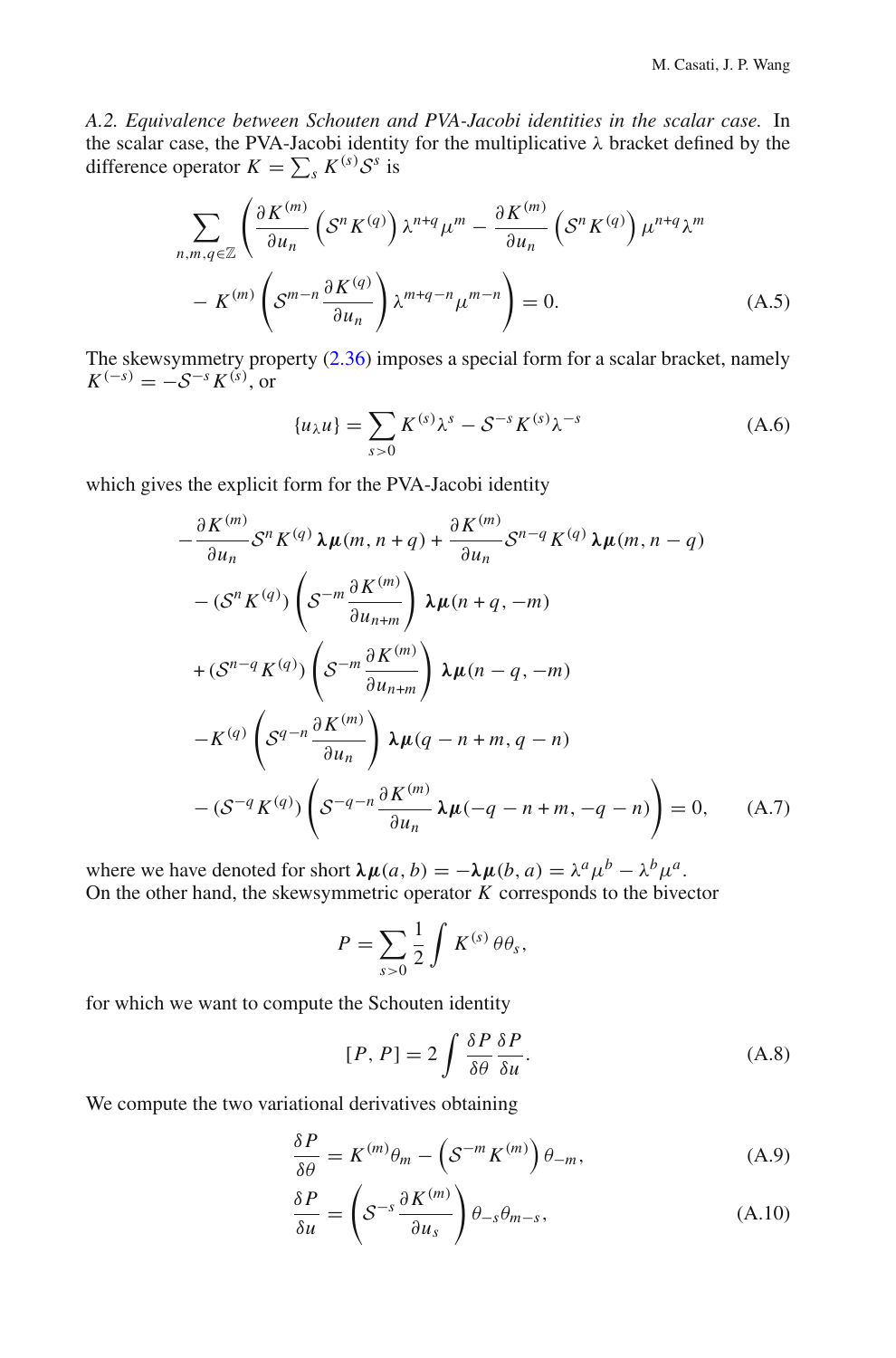making

$$
[P, P] = \frac{1}{2} \int \left( K^{(m)} \left( S^{-s} \frac{\partial K^{(q)}}{\partial u_s} \right) \theta_m \theta_{-s} \theta_{q-s} - (S^{-m} K^{(m)}) \left( S^{-s} \frac{\partial K^{(q)}}{\partial u_s} \right) \theta_{-m} \theta_{-s} \theta_{q-s} \right). \tag{A.11}
$$

We then exploit the analogue of the normalisation operator introduced by Barakat [1] which gives a standard form of elements in  $\hat{\mathcal{F}}$ . We have

$$
F = \mathcal{N}F := \frac{1}{p}\theta \frac{\delta F}{\delta \theta} \qquad \text{for } F \in \hat{\mathcal{F}}^p,\tag{A.12}
$$

where the equality holds in  $\hat{\mathcal{F}}$ , namely  $F - \mathcal{N}F = (\mathcal{S} - 1)G$  for  $F, G \in \hat{\mathcal{F}}$ . We obtain  $[P, P] = \int \theta T$ , with

$$
T = (S^{-m} K^{(m)}) \left( S^{-s-m} \frac{\partial K^{(q)}}{\partial u_s} \right) \theta_{-m-s} \theta_{-m-s+q}
$$
  

$$
- (S^{s} K^{(m)}) \frac{\partial K^{(q)}}{\partial u_s} \theta_{m+s} \theta_q + (S^{s-q} K^{(m)}) \left( S^{-q} \frac{\partial K^{(q)}}{\partial u_s} \right) \theta_{s+m-q} \theta_{-q}
$$
  

$$
- K^{(m)} \left( S^{m-s} \frac{\partial K^{(q)}}{\partial u_s} \right) \theta_{m-s} \theta_{q-s+m} + (S^{s-m} K^{(m)}) \frac{\partial K^{(q)}}{\partial u_s} \theta_{s-m} \theta_q
$$
  

$$
- (S^{s-q-m} K^{(m)}) \left( S^{-q} \frac{\partial K^{(q)}}{\partial u_s} \right) \theta_{s-q-m} \theta_{-q}.
$$
 (A.13)

The vanishing of  $[P, P]$  is hence equivalent to the vanishing of  $T$ . We observe that, after a change of names of the indices,  $(A.13)$  takes the very form of  $(A.7)$  when we identify  $\lambda \mu(a, b)$  with  $\theta_b \theta_a$ . We illustrate the procedure for just one of the six terms—it is straightforward to check the same for all the remaining ones. In  $(A.7)$  we have a term of the form

$$
\left(S^{n-q}K^{(q)}\right)\left(S^{-m}\frac{\partial K^{(m)}}{\partial u_{n+m}}\right)\lambda\mu(n-q,-m). \tag{A.14}
$$

In  $(A.13)$ , on the other hand, we have

$$
-(S^{s-q-m}K^{(m)})\left(S^{-q}\frac{\partial K^{(q)}}{\partial u_s}\right)\theta_{s-q-m}\theta_{-q}
$$

$$
=(S^{s-q-m}K^{(m)})\left(S^{-q}\frac{\partial K^{(q)}}{\partial u_s}\right)\theta_{-q}\theta_{s-q-m}.
$$
(A.15)

A change of indices  $(t \rightarrow m, n \rightarrow s - q, m \rightarrow q)$  in (A.14) gives

$$
(S^{s-q-m}K^{(m)})\left(S^{-q}\frac{\partial K^{(q)}}{\partial u_s}\right)\lambda\mu(s-q-m,-q),\tag{A.16}
$$

namely the corresponding term in *T* after the aforementioned identification.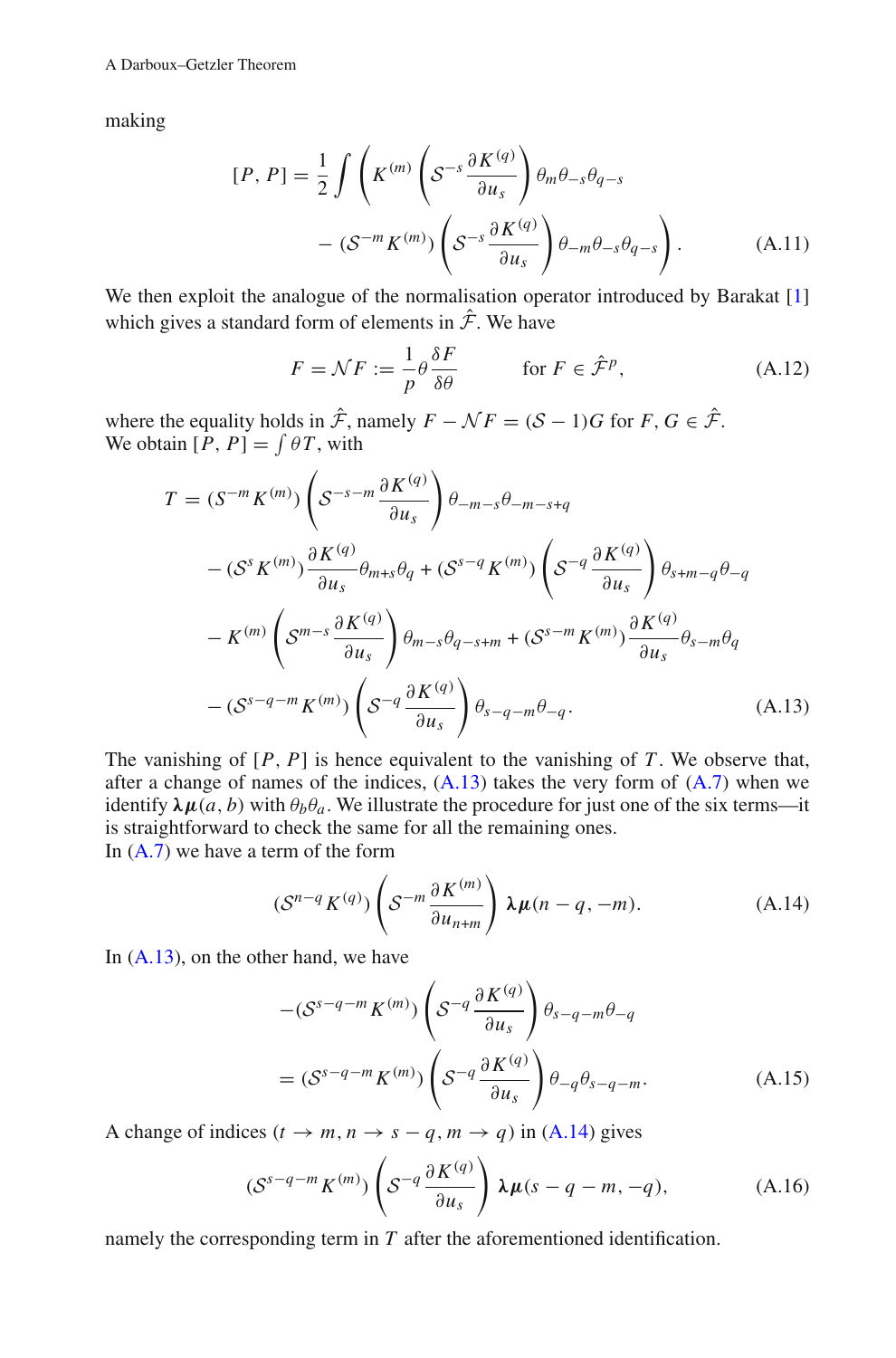*A.3. Compatible pairs of multiplicative PVA.* Two  $\lambda$  brackets  $\{\cdot_{\lambda}\cdot\}_{1,2}$  of multiplicative PVAs are said to be *compatible* if the bracket  $\{\cdot_{\lambda}\cdot\}_1 + \alpha\{\cdot_{\lambda}\cdot\}_2$  is the  $\lambda$  bracket of a multiplicative PVA for all the values of  $\alpha \in \mathbb{C}$ .

In [7], the authors provide the classification of all the scalar multiplicative PVAs up to the order (−5, 5) (we say that a scalar multiplicative λ bracket is of order (*M*, *N*) if it is of the form  $\{u_\lambda u\} = \sum_{s=1}^N a^{(s)} \lambda^s$ , namely if the corresponding difference operator is of the same order). The compatible pairs among their list are the following [7, Theorem 2.5, 8.1, 9.1]:

1. For a function  $g(u)$  and  $c_2, \ldots, c_5$  arbitrary constants, the pair

$$
\{u_{\lambda}u\}_{1,g} := g(u)g(u_1)\lambda - g(u)g(u_{-1})\lambda^{-1}
$$

and

$$
\{u_{\lambda}u\}_{g} = \sum_{k=2}^{5} c_{k} \{u_{\lambda}u\}_{k,g} := \sum_{k=2}^{5} c_{k} \left(g(u)g(u_{k})\lambda^{k} - g(u)g(u_{-k})\lambda^{-k}\right). \quad (A.17)
$$

2. For a nonzero function  $g(u)$ ,  $\{u_\lambda u\}_{\lambda,g}$  as above and

$$
\{u_{\lambda}u\}_{2,g}^{\sim} := g(u)g(u_2)e^{F(u_1)}\lambda^2 + g(u)g(u_1)\left(e^{F(u)} + e^{F(u_1)}\right)\lambda
$$
  
-  $\mathcal{S}^{-1}g(u)g(u_1)\left(e^{F(u)} + e^{F(u_1)}\right)\lambda^{-1} - \mathcal{S}^{-2}g(u)g(u_2)e^{F(u_1)}\lambda^{-2},$   
(A.18)

where  $F(u) = \int^u \frac{1}{g}$ .

3. For a nonzero function  $g(u)$ ,  $\{u_\lambda u\}_{1,g}$  as above and

$$
\{u_{\lambda}u\}_{3,g}^{\sim} := g(u)g(u_{3})e^{F(u_{1})+iF(u_{2})}\lambda^{3} +
$$
  
+ 
$$
ig(u)g(u_{2})\left(e^{F(u)+iF(u_{1})} - e^{F(u_{1})+iF(u_{2})}\right)\lambda^{2} +
$$
  
+ 
$$
g(u)g(u_{1})e^{F(u)+iF(u_{1})}\lambda - S^{-1}g(u)g(u_{1})e^{F(u)+iF(u_{1})}\lambda^{-1}
$$
  
- 
$$
S^{-2}ig(u)g(u_{2})\left(e^{F(u)+iF(u_{1})} - e^{F(u_{1})+iF(u_{2})}\right)\lambda^{-2}
$$
  
- 
$$
S^{-3}g(u)g(u_{3})e^{F(u_{1})+iF(u_{2})}\lambda^{-3}.
$$
 (A.19)

4. For a nonzero function  $g(u)$ ,  $\{u_{\lambda}u\}_{\lambda,g}^{\sim}$  as above and the (-4, 4) order bracket

$$
\{u_{\lambda}u\}_{g}^{(iv)} = g(u)g(u_{4})e^{F(u_{1})-F(u_{2})+F(u_{3})}\lambda^{4} - S^{-4}g(u)g(u_{4})e^{F(u_{1})-F(u_{2})+F(u_{3})}\lambda^{-4}
$$
  
+  $g(u)g(u_{3})\left(e^{F(u)-F(u_{1})+F(u_{2})}+e^{F(u_{1})-F(u_{2})+F(u_{3})}\right)\lambda^{3} +$   
-  $S^{-3}g(u)g(u_{3})\left(e^{F(u)-F(u_{1})+F(u_{2})}+e^{F(u_{1})-F(u_{2})+F(u_{3})}\right)\lambda^{-3}$   
+  $g(u)g(u_{2})e^{F(u)-F(u_{1})+F(u_{2})}\lambda^{2} - S^{-2}g(u)g(u_{2})e^{F(u)-F(u_{1})+F(u_{2})}\lambda^{-2}$ .  
(A.20)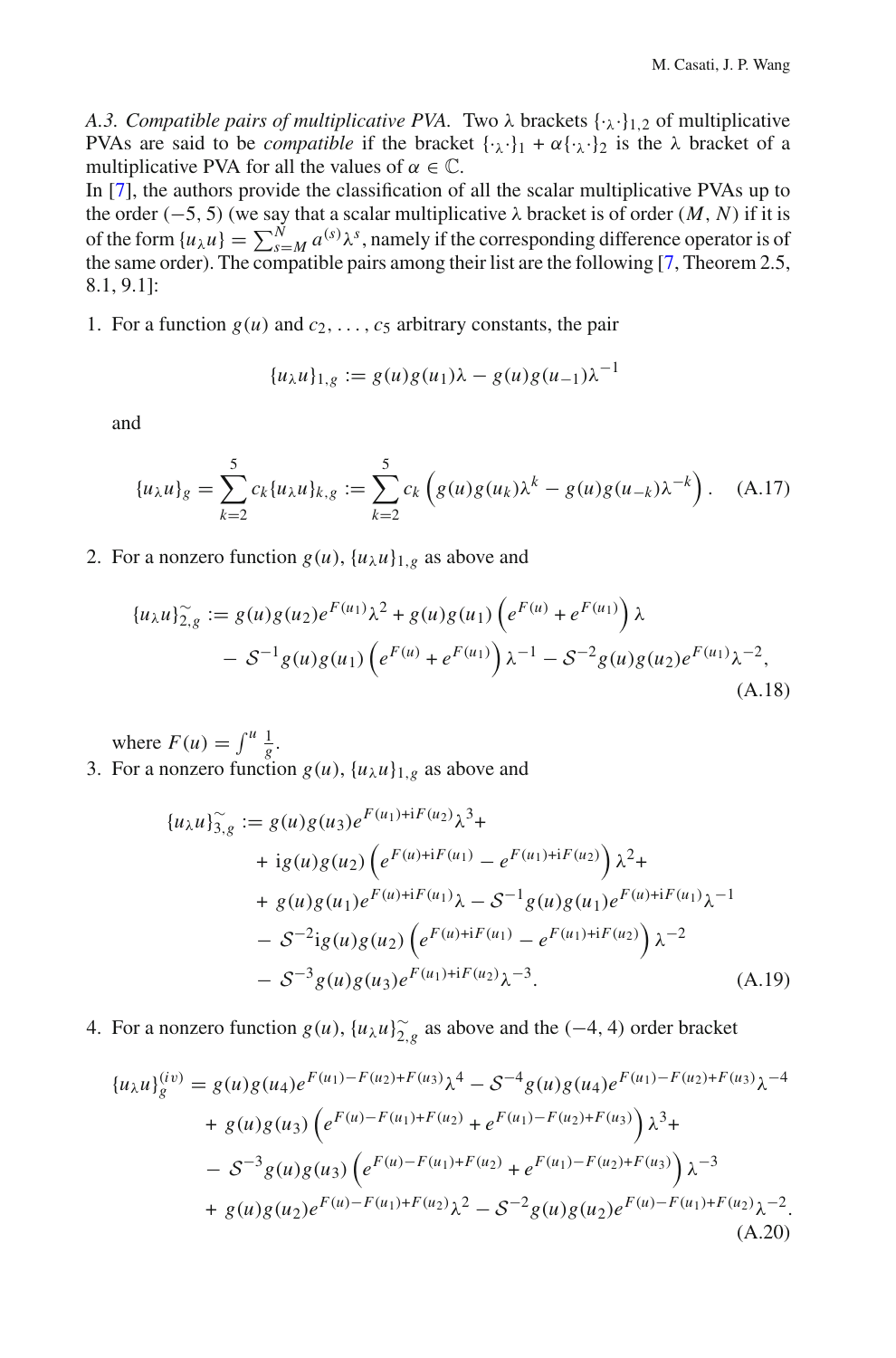5. For a nonzero function  $g(u)$ ,  $\{u_\lambda u\}_{\lambda,g} + \{u_\lambda u\}_{\lambda,g}$  as defined above and the following (−5, 5) order bracket

$$
\{u_{\lambda}u\}_{g}^{(v)} = g(u)g(u_{5})e^{\varepsilon F(u_{2})+F(u_{3})}\lambda^{5} - S^{-5}g(u)g(u_{5})e^{\varepsilon F(u_{2})+F(u_{3})}\lambda^{-5}
$$
  
\n
$$
- g(u)g(u_{4})\left(\varepsilon e^{\varepsilon F(u_{1})+F(u_{2})} + \varepsilon^{-1}e^{\varepsilon F(u_{2})+F(u_{3})}\right)\lambda^{4}
$$
  
\n
$$
+ S^{-4}g(u)g(u_{4})\left(\varepsilon e^{\varepsilon F(u_{1})+F(u_{2})} + \varepsilon^{-1}e^{\varepsilon F(u_{2})+F(u_{3})}\right)\lambda^{-4}
$$
  
\n
$$
+ g(u)g(u_{3})\left(\varepsilon^{-1}e^{\varepsilon F(u)+F(u_{1})} + e^{\varepsilon F(u_{1})+F(u_{2})} + \varepsilon e^{\varepsilon F(u_{2})+F(u_{3})}\right)\lambda^{3}
$$
  
\n
$$
- S^{-3}g(u)g(u_{3})\left(\varepsilon^{-1}e^{\varepsilon F(u)+F(u_{1})} + e^{\varepsilon F(u_{1})+F(u_{2})} + \varepsilon e^{\varepsilon F(u_{2})+F(u_{3})}\right)\lambda^{-3}
$$
  
\n
$$
- g(u)g(u_{2})\left(\varepsilon e^{\varepsilon F(u)+F(u_{1})} + \varepsilon^{-1}e^{\varepsilon F(u_{1})+F(u_{2})}\right)\lambda^{2}
$$
  
\n
$$
S^{-2}g(u)g(u_{2})\left(\varepsilon e^{\varepsilon F(u)+F(u_{1})} + \varepsilon^{-1}e^{\varepsilon F(u_{1})+F(u_{2})}\right)\lambda^{-2}
$$
  
\n
$$
+ g(u)g(u_{1})e^{\varepsilon F(u)+F(u_{1})}\lambda - S^{-1}g(u)g(u_{1})e^{\varepsilon F(u)+F(u_{1})}\lambda^{-1}, \qquad (A.21)
$$

where we denote  $\varepsilon$  a primitive 3rd root of 1.

Each of these brackets defines, equivalently, a scalar Hamiltonian operator, and compatible brackets define biHamiltonian pairs.

### **B.** Change of Coordinates on  $\tilde{K}_{2,g}$

In Sect. 4 we obvserved that the dependency on the function of single variable  $g(u)$  in the classification presented in [7]—and in particular for the compatible operators listed in Appendix A.3—can be removed by a change of coordinates

$$
u \mapsto v = \int^{u} \frac{1}{g(s)} ds.
$$
 (B.1)

In this paragraph we demonstrate the effect of this change of coordinates on the Hamiltonian operator  $\tilde{K}_{2,g}$  defined in (A.18). Its associated  $\lambda$  bracket is

$$
\{u_{\lambda}u\} = g(u)g(u_2)e^{\int^{u_1} \frac{1}{s}} \lambda^2 + g(u)g(u_1)\left(e^{\int^u \frac{1}{s}} + e^{\int^{u_1} \frac{1}{s}}\right) \lambda
$$
  
-  $g(u)g(u_{-1})\left(e^{\int^u \frac{1}{s}} + e^{\int^{u_{-1}} \frac{1}{s}}\right) \lambda^{-1} - g(u)g(u_{-2})e^{\int^{u_{-1}} \frac{1}{s}} \lambda^{-2}.$  (B.2)

We compute the bracket in the new coordinate

$$
v = \int^u \frac{1}{g(s)} ds
$$

using the master formula  $(A,3)$ . By the skewsymmetry of the bracket, it is sufficient to perform the change of coordinate for the terms in the positive degrees for  $\lambda$ , while the negative degree will follow according to the general rule (A.6).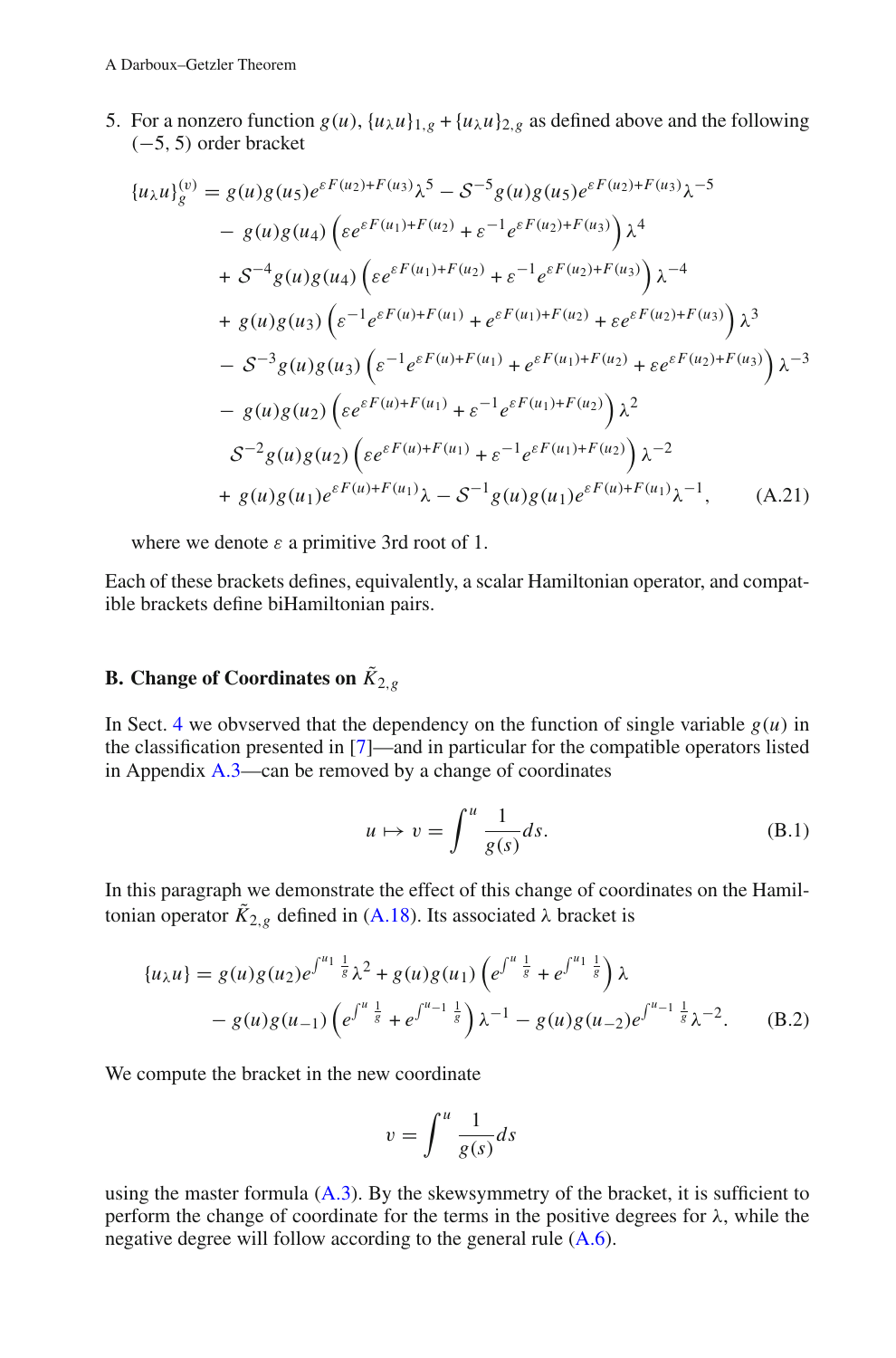For simplicity, we compute the transformation for each summand separately, according to the order of  $\lambda$ :  $\{u_{\lambda}u\} = \{u_{\lambda}u\}^{(2)} + \{u_{\lambda}u\}^{(1)} - \{u_{\lambda}u\}^{(-1)} - \{u_{\lambda}u\}^{(-2)}$ . We have

$$
\{v_{\lambda}v\}^{(2)} = \frac{1}{g(u)}g(u)g(u_2)e^{\int^{u_1} \frac{1}{g}} \left(S^2 \frac{1}{g(u)}\right)\lambda^2
$$
  
= 
$$
\frac{1}{g(u)}g(u)g(u_2)\frac{1}{g(u_2)}e^{\int^{u_1} \frac{1}{g}}\lambda^2 = e^{\int^{u_1} \frac{1}{g}}\lambda^2 = e^{v_1}\lambda^2
$$
 (B.3)

and

$$
\{v_{\lambda}v\}^{(1)} = \frac{1}{g(u)}g(u)g(u_1)\left(e^{\int^u \frac{1}{g}} + e^{\int^u \frac{1}{g}}\right)\left(S\frac{1}{g(u)}\right)\lambda
$$
  

$$
= \frac{1}{g(u)}g(u)g(u_1)\frac{1}{g(u_1)}\left(e^{\int^u \frac{1}{g}} + e^{\int^u \frac{1}{g}}\right)\lambda
$$
  

$$
= \left(e^{\int^u \frac{1}{g}} + e^{\int^u \frac{1}{g}}\right)\lambda = \left(e^v + e^{v_1}\right)\lambda.
$$
 (B.4)

 ${u_\lambda u}$ <sup>(−1)</sup> and  ${u_\lambda u}$ <sup>(−2)</sup> are then obtained by the skewsymmetry property. Notice that the result we obtained is the same as substituting  $g(u) = 1$  in the definition of the bracket.

#### **References**

- 1. Barakat, A.: On the moduli space of deformations of bihamiltonian hierarchies of hydrodynamic type. Adv. Math. **219**(2), 604–632 (2008)
- 2. Carlet, G., Casati, M., Shadrin, S.: Poisson cohomology of scalar multidimensional Dubrovin–Novikov brackets. J. Geom. Phys. **114**(1), 404–419 (2017)
- 3. Carlet, G., Casati, M., Shadrin, S.: Normal forms of dispersive scalar poisson brackets with two independent variables. Lett. Math. Phys. **114**(1), 404–419 (2018)
- 4. Carlet, G., Posthuma, H., Shadrin, S.: Bihamiltonian cohomology of KdV brackets. Commun. Math. Phys. **341**(3), 805–819 (2016)
- 5. Carpentier, S., Mikhailov, A.V., Wang, J.P.: PreHamiltonian and Hamiltonian operators for differential– difference equations (2018). [arXiv:1808.02957](http://arxiv.org/abs/1808.02957)
- 6. Carpentier, S., Mikhailov, A.V., Wang, J.P.: Rational recursion operators for integrable differential– difference equations (2018). Accepted by Commun. Math. Phys., [arXiv:1805.09589](http://arxiv.org/abs/1805.09589)
- 7. De Sole, A., Kac, V.G., Valeri, D., Wakimoto, M.: Poisson λ-brackets for Differential–Difference Equations. Int. Math. Res. Notices (2018), rny242
- 8. De Sole, A., Kac, V.G., Valeri, D., Wakimoto, M.: Local and non-local multiplicative Poisson λ brackets for differential–difference equations. Commun. Math. Phys. (2019)
- 9. Dorfman, I.: Dirac Structures and Integrability of Nonlinear Evolution Equations. Nonlinear Science: Theory and Applications. Wiley, Chichester (1993)
- 10. Dubrovin, B.A., Novikov, S.P.: Hamiltonian formalism of one-dimensional systems of the hydrodynamic type and the Bogolyubov–Whitham averaging method. Dokl. Akad. Nauk SSSR **270**(4), 781–785 (1983)
- 11. Gel'fand, I.M., Dikiĭ, L.A.: Asymptotic properties of the resolvent of Sturm–Liouville equations, and the algebra of Korteweg–de Vries equations. Uspehi Mat. Nauk **30**(5(185)), 67–100 (1975)
- 12. Getzler, E.: A Darboux theorem for Hamiltonian operators in the formal calculus of variations. Duke Math. J. **111**(3), 535–560 (2002)
- 13. Kupershmidt, B.A.: Discrete Lax equations and differential–difference calculus. Astérisque **123**, 212 (1985)
- 14. Le˘ıtes, D.A.: New Lie superalgebras, and mechanics. Dokl. Akad. Nauk SSSR **236**(4), 804–807 (1977)
- 15. Lichnerowicz, A.: Les variétés de Poisson et leurs algèbres de Lie associées. J. Differ. Geom. **12**(2), 253–300 (1977)
- 16. Liu, S.-Q., Zhang, Y.: Jacobi structures of evolutionary partial differential equations. Adv. Math. **227**(1), 73–130 (2011)
- 17. Magri, F.: A simple model of the integrable Hamiltonian equation. J. Math. Phys. **19**(5), 1156–1162 (1978)